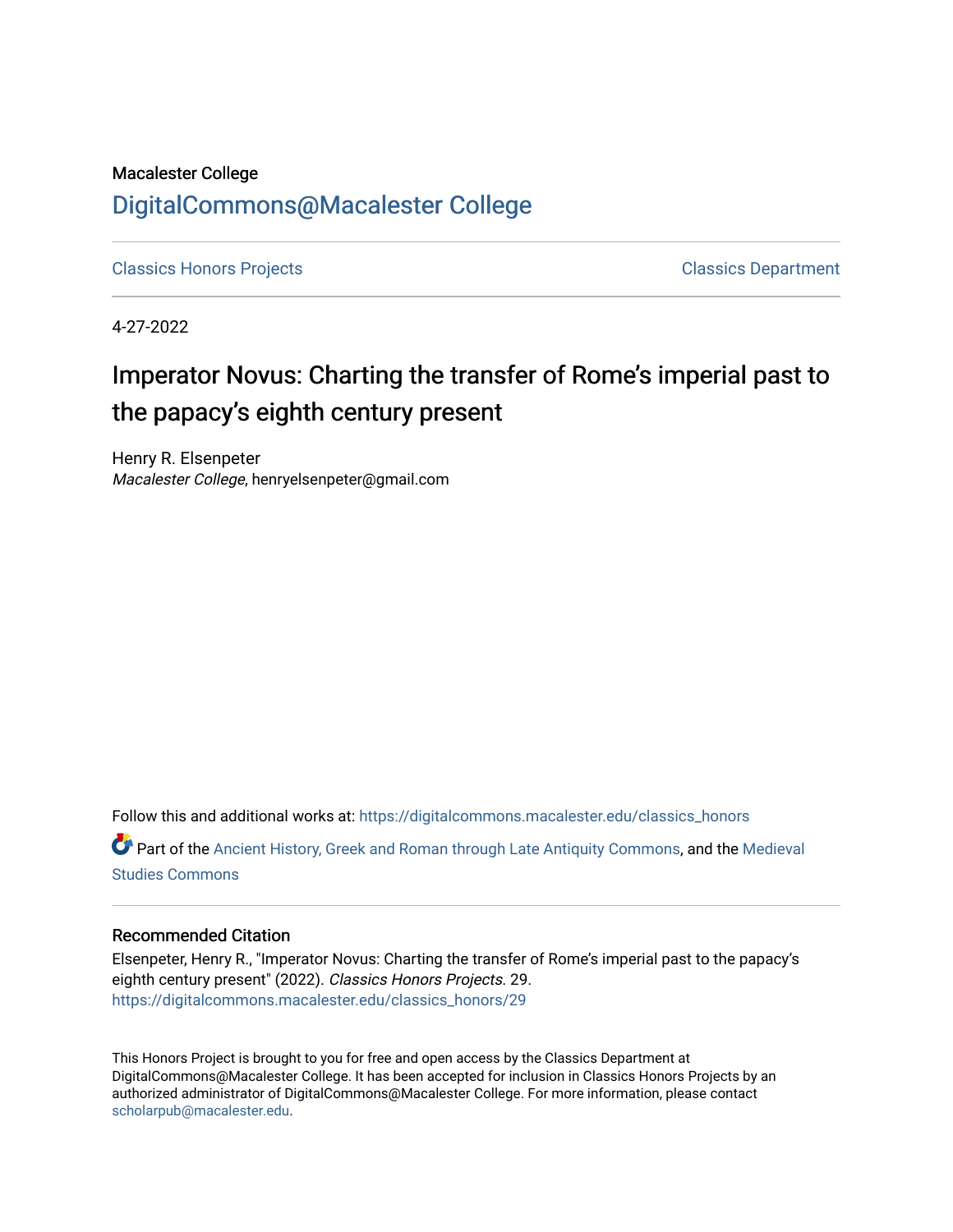*Imperator Novus***:**

## **Charting the transfer of Rome's imperial past**

**to the papacy's eighth century present**

Henry Elsenpeter

Beth Severy-Hoven

Classical Mediterranean and Middle Eastern Studies

April 27th, 2022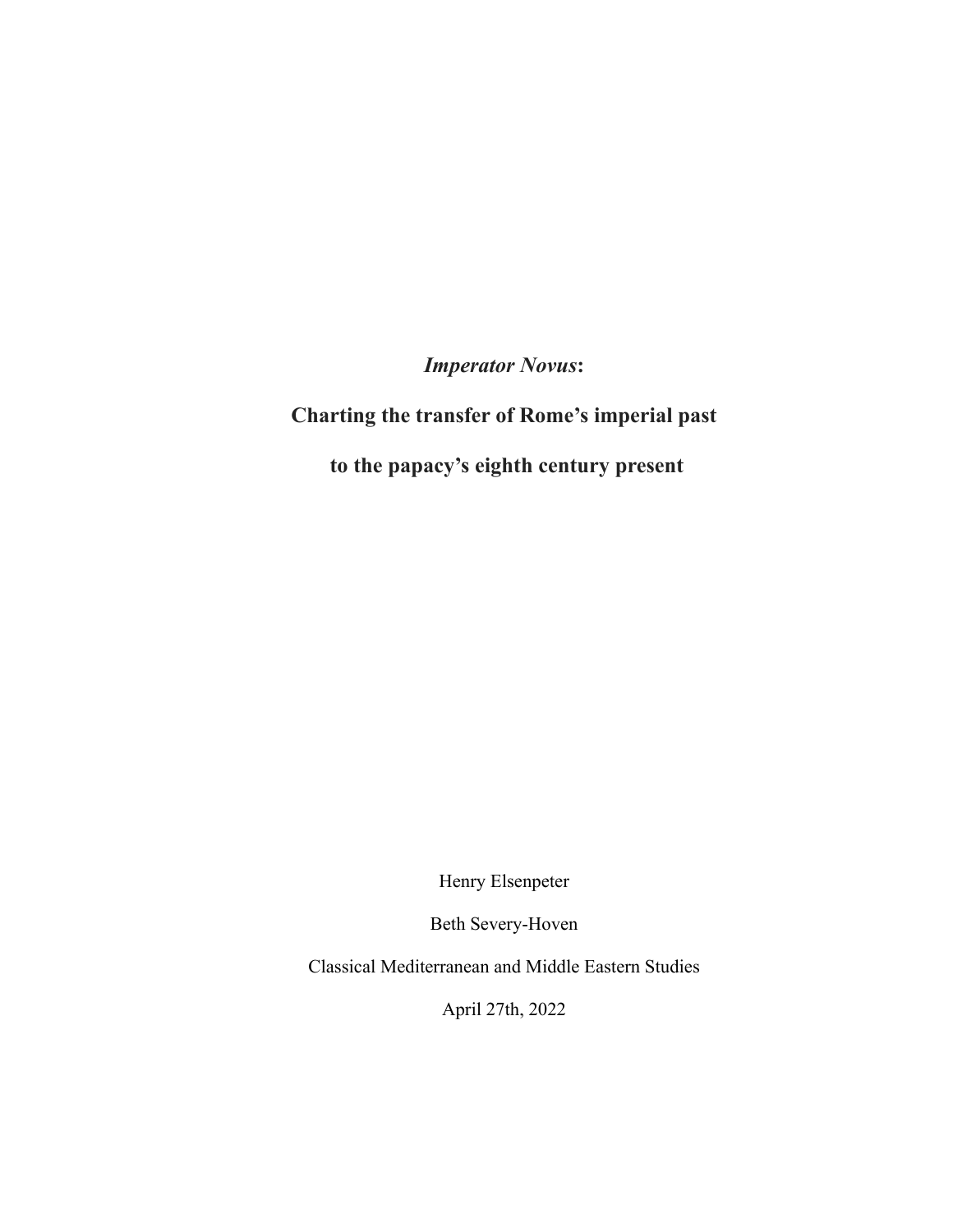### **Table of Contents**

| 1) | Introduction       |                                                         |                |
|----|--------------------|---------------------------------------------------------|----------------|
|    |                    | 2) What is a pope really?                               | $\overline{2}$ |
|    | a)                 | Domestic Origins                                        | 5              |
|    |                    | b) History of papacy prior to the eighth century        | 9              |
| 3) |                    | The Eighth Century                                      | 12             |
|    | a)                 | The Lombards                                            | 12             |
|    |                    | b) The Franks I                                         | 14             |
|    |                    | i)<br>Primary Source I: An Eighth Century Forgery       | 17             |
|    | $\mathbf{c})$      | The Franks II                                           | 35             |
|    | $\mathbf{d}$       | The Byzantines                                          | 38             |
|    |                    | Primary Source II: Eighth Century Letters<br>$\ddot{1}$ |                |
|    |                    | to an Episcopal Council                                 | 42             |
|    | e)                 | The Abbasids                                            | 50             |
| 4) | Coronation for Two |                                                         | 51             |
|    | 5) Conclusion      |                                                         |                |
|    | 6) Bibliography    |                                                         |                |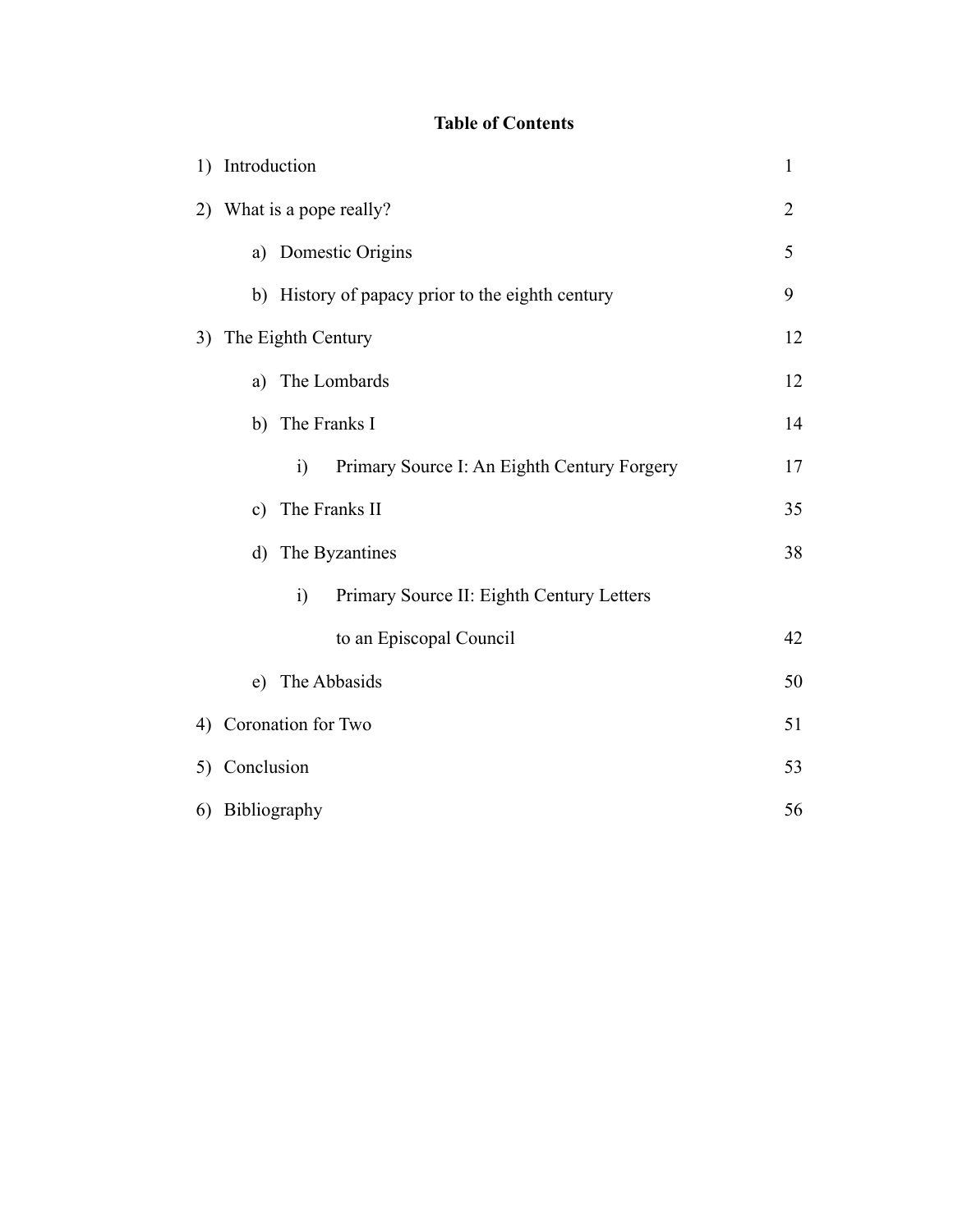#### **Abstract**

When did Roman imperial iconography become part of the position of pope? This thesis will highlight the eighth century as a time of notable change in papal authority and identity. The developing papacy — in competition with rival contenders for Rome's past — produced two key documents that portrayed the pope as an inheritor of the Roman Empire. In these sources, the bishop of Rome took on an entirely new identity as an *imperator novus*. While the eighth century continued, the pope gradually appeared increasingly imperial, concluding with a coronation that crowned emperor and pope, alike.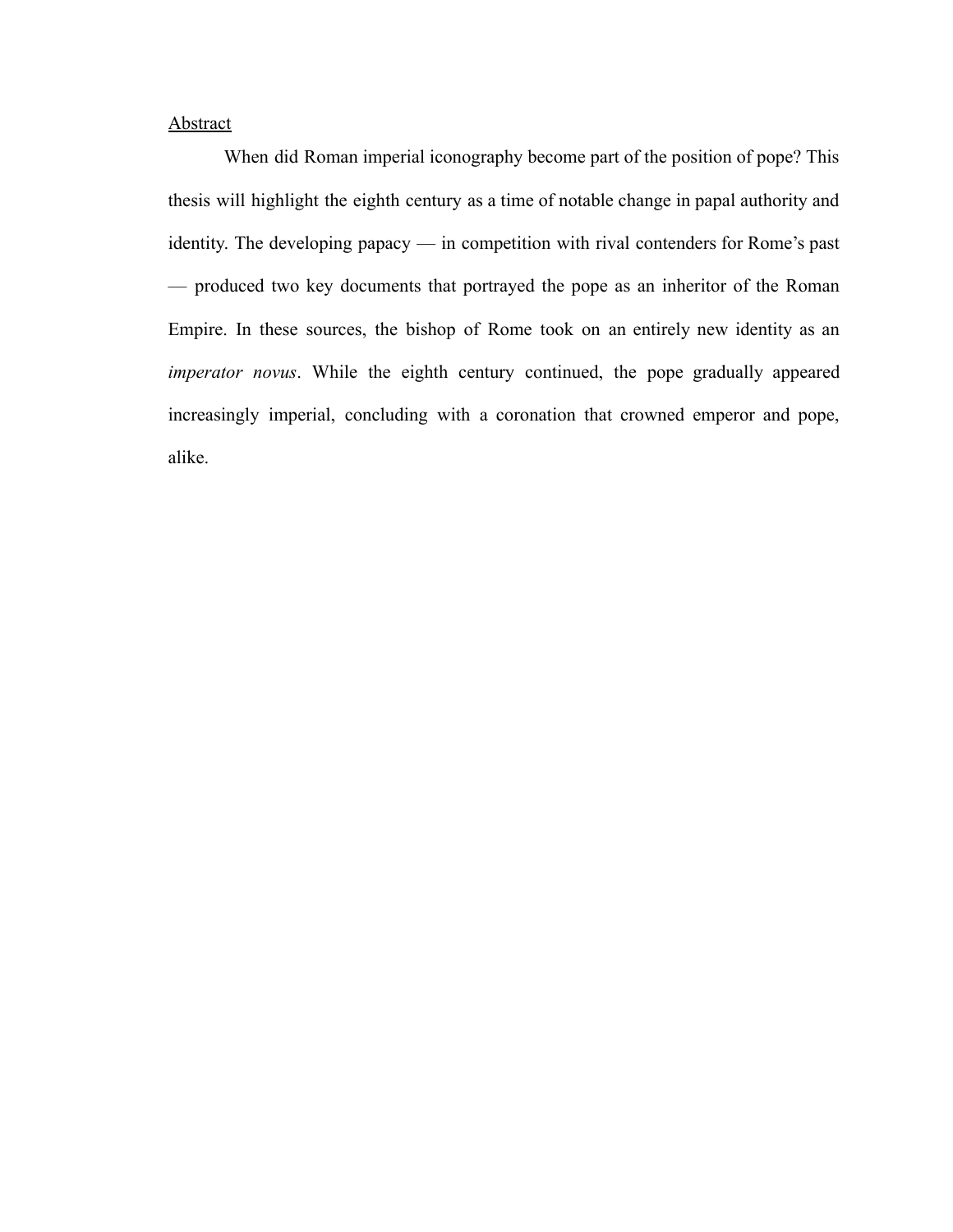#### Acknowledgements

There are several incredible people who deserve more praise than this brief section will be able to express. My family has been a source of enormous support and joy. My parents, in particular, have always had endless determination in the face of challenges, and inspire me to try a little harder every day. Thank you, Dad, for reading so many drafts and being willing to listen to my work as it developed.

I would like to thank my thesis advisor, Professor Beth Severy-Hoven, for great advice at our weekly meetings, reviewing multiple drafts, and being profoundly knowledgeable on such a wide range of topics. Professor Karin Vélez and Professor Andy Overman were fantastic members on my panel and I'm grateful for their time and contributions to this work.

The Department of the Classical Mediterranean and Middle East has been my home on campus for the past four years. It was during the department's January in Rome program that I found the inspiration for this project, and was generously provided the financial aid I needed to make attending the program a reality.

Lastly, thank you to my friends and fellow honors students, who motivated me to see this work to its completion. Elena Stanley was an especially important person to this thesis. I appreciate the long writing sessions in the library, all of the jokes, and you, for being an amazing friend.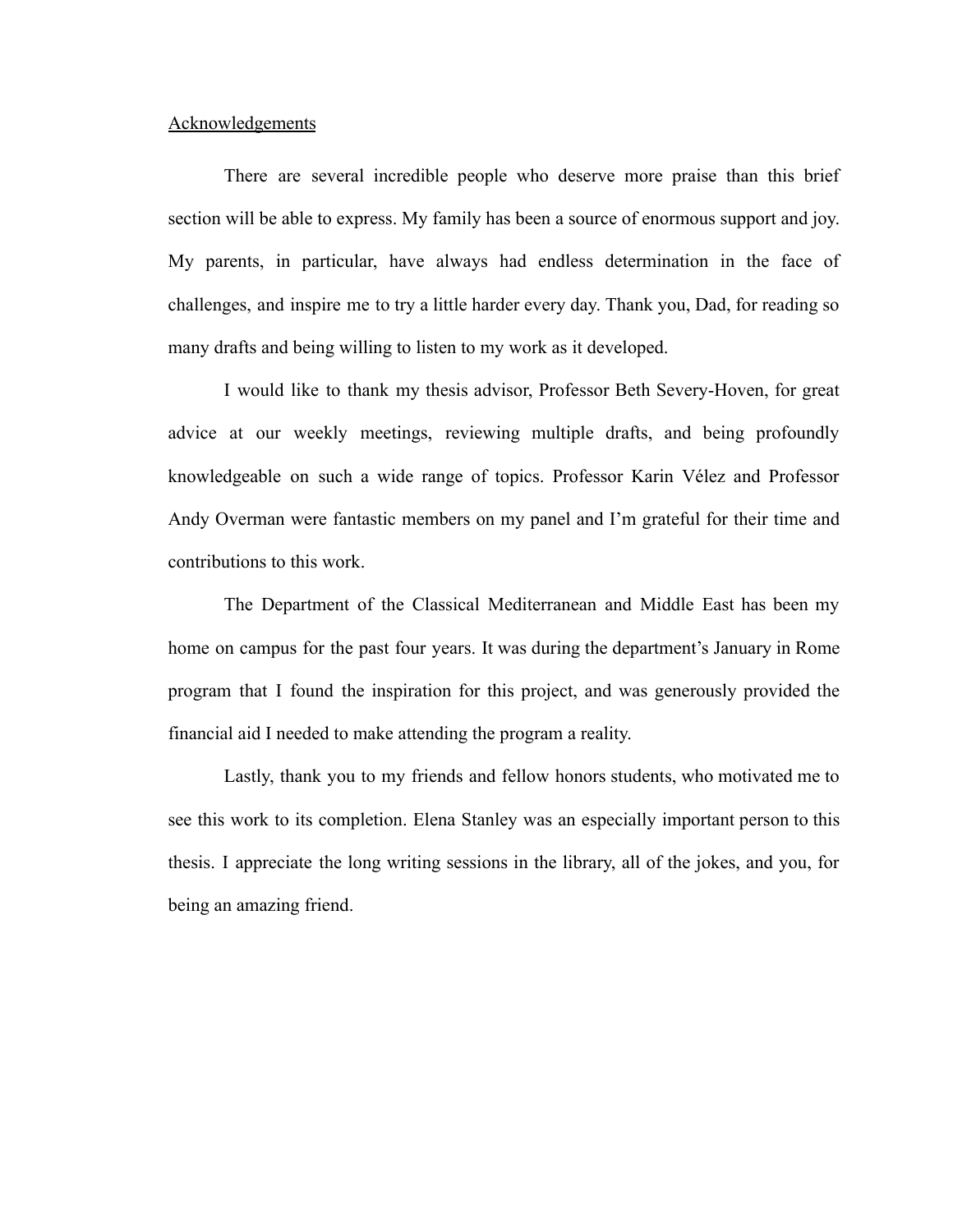Elsenpeter 1

#### **Introduction**

Saint Peter's Square looks ready to burst, packed with pilgrims and Roman residents alike. Frozen marble visages of long dead saints surround the square, pondering the crowd below. Countless eyes watch the March sky for traces of smoke as crimson-clad cardinals cast ballots behind the sealed doors of the Vatican. Under the masterfully painted ceiling of Michelangelo's Sistine Chapel, an election is underway. The conclave is on its second day and four separate ballots have already been held to decide on a new pope. As the sea of spectators shifts in the illuminated square, Jorge Mario Bergoglio appears on the balcony of Saint Peter's Basilica. Now called Pope Francis, he delivers his first speech to millions of ears tuning in from around the globe. @Pontifex proudly wrapped up the event by tweeting "HABEMUS PAPAM."<sup>1</sup>

How did the bishop of Rome grow his influence to adopt the special distinction of pope, alongside the responsibility of leading the entire Roman Catholic Church? These are the undercurrents that directed my research into the history of the papacy and set off the findings that will populate the rest of this thesis. The description above of the 2013 papal conclave is a demonstration of the enduring and seismic influence the pope wields in our modern moment. Yet, the story of the papacy is by no means a recent development, with roots going back to the first followers of Christ. Unraveling the path the bishop of Rome took to today would be an Odyssey.<sup>2</sup> Rather than attempting to take that treacherous, lengthy trail through centuries of gradual developments, we will take a more navigable course by looking at a key juncture. What follows is an analysis of a specific

<sup>1</sup> Laura Nelson, "Pope Francis I: First tweet is 'HABEMUS PAPAM FRANCISCUM,'" *Los Angeles Times*, March 13, 2013, 1.

<sup>2</sup> Eusebius, *The Church History*, trans. Paul Luther Maier, (Kregel, 2007).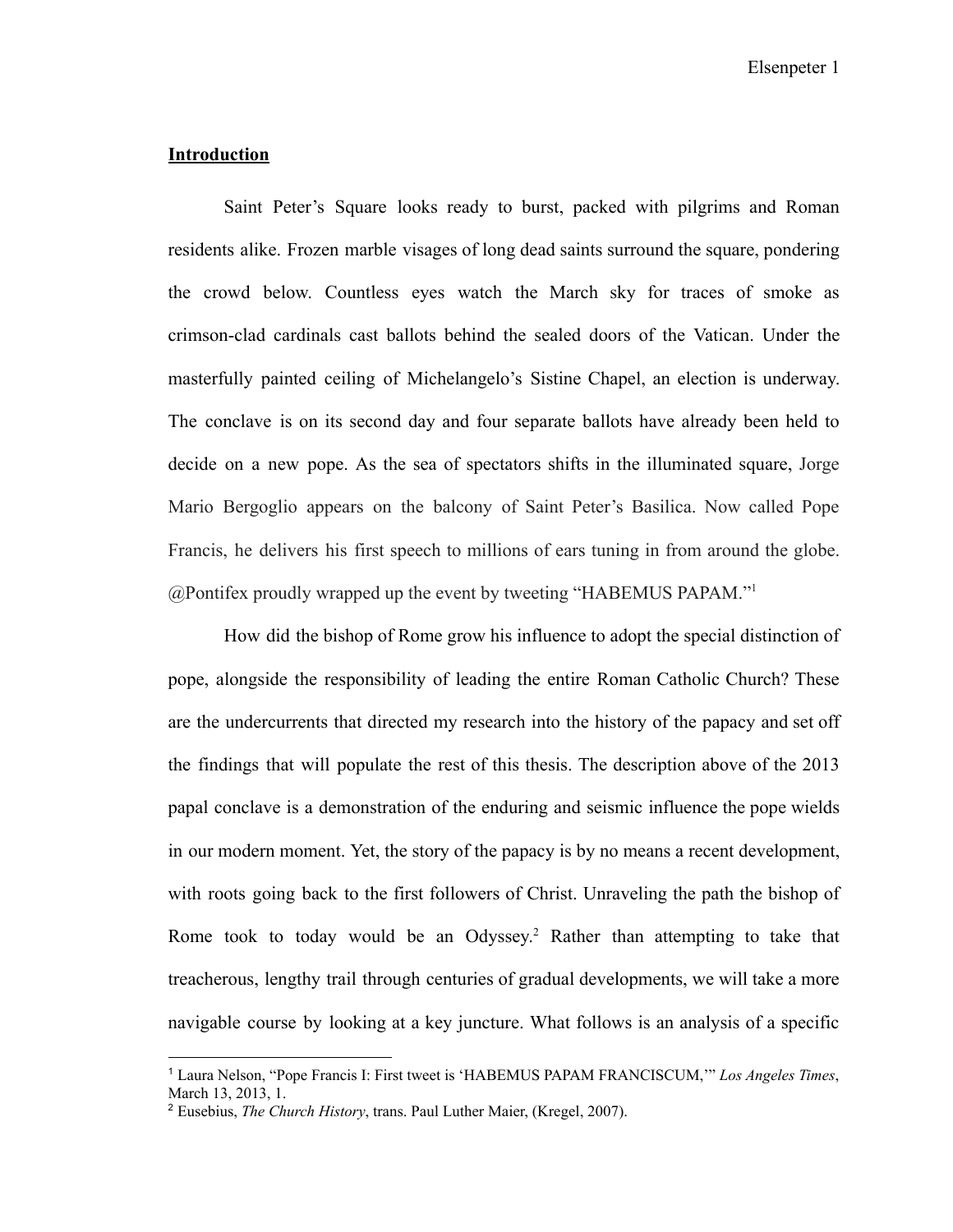time period —the eighth century. Many pieces were in motion at this point, with old powers failing, while newer political entities were just being born. The eighth century was a time of a series of political upheavals that were quietly taken advantage of by the still-developing papacy. In the span of 100 years, the map of Italy would be redrawn, and several important players would actually be erased. During this time of great change, it is my contention that the pope fully stepped into his carefully curated position as the inheritor of Rome and an *imperator* of a borderless empire, poised to impact events throughout subsequent global powers with his influence.

On Christmas Day of 800 CE, our journey along the growth of papal authority in the eighth century concludes with a coronation for two.<sup>3</sup> We will revisit this snapshot in time after highlighting the domestic roots of the papacy, noting key political powers of the day and exploring both the Donation of Constantine and letters from Pope Hadrian that reflect the developing Imperial mindset and signaling from the pope. Ultimately the pope, as a result of pushes from rivals and pulls toward the afterglow of Roman Imperialism, began to truly embody the manufactured identity of an *imperator novus* in the eighth century.

#### **What is a pope, really?**

More than anything, the pope is a composite of roles and identities. There was no pre-planned path to a single title. Rather, pope after pope grafted and absorbed new terms, responsibilities, and honorifics. It seemed that hardly anything was off limits, as the papacy would repurpose everything from domestic terms of endearment to senatorial titles. *Imperator novus* is an identifier that does not appear in the sources I reviewed.

<sup>3</sup> John O'Malley, *A history of the Popes*, (Rowman & Littlefield Publishers, Inc*.*, 2010), 65.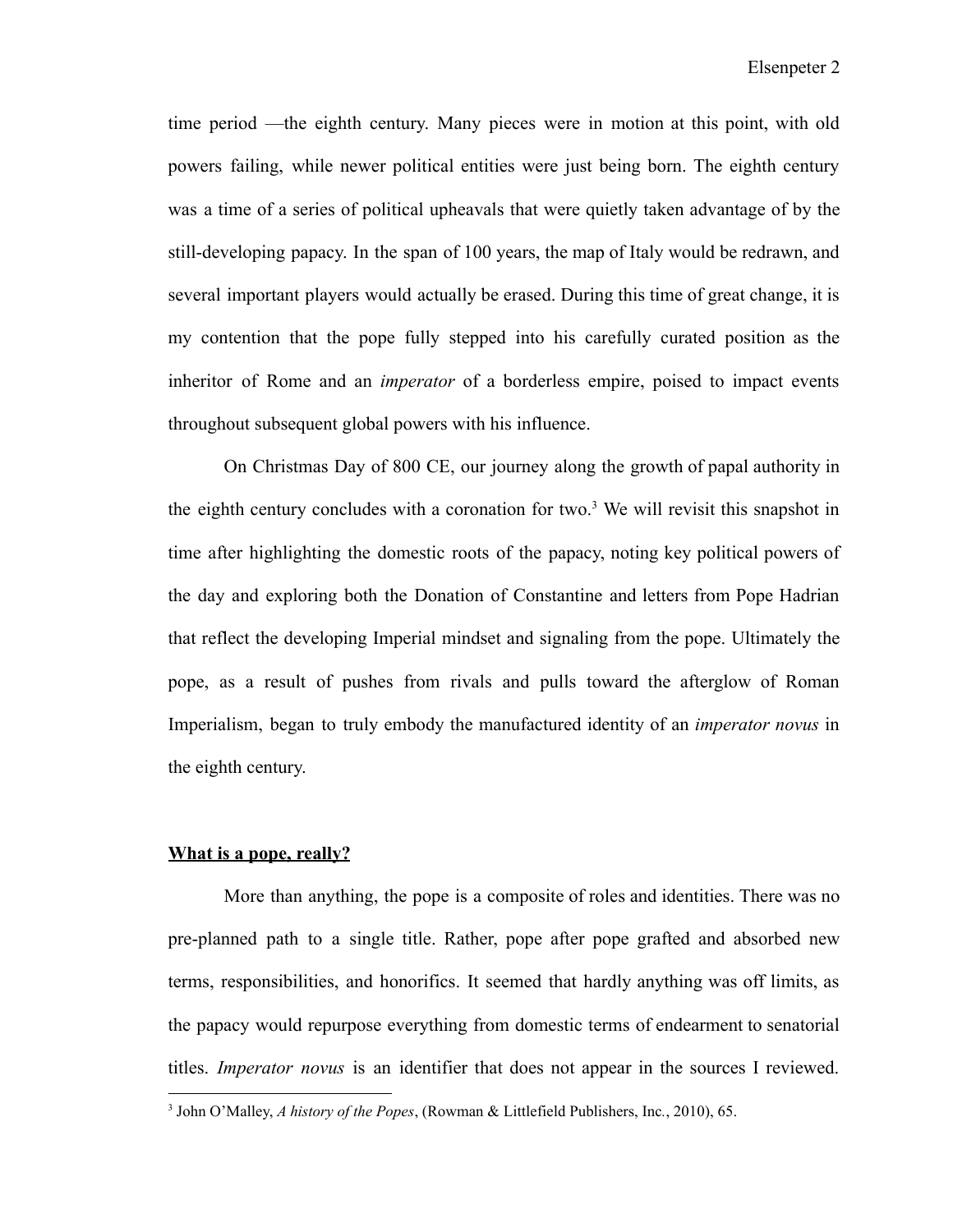Instead, it is a lens I created, through which we should view the papacy during the eighth century. It highlights the increasingly imperial actions of the papacy as they tapped each of their adopted identities for authority in a century of great change.

Meanwhile, the core purpose of the pope has remained remarkably similar, despite being magnified many times over in its scope. The name "pope" comes from *papa*, meaning "grand old man." Originally it was a non-exclusive term that any seasoned bishop could lay claim to.<sup>4</sup> The bishop of Rome was a *papa* to guide newly converted regions and those with less experience. In this sense, Rome's bishop was a model, expected to demonstrate what a properly functioning church should look like.<sup>5</sup> Beyond the increased fanfare and prestige, the modern bishop of Rome, the only pope, very much still fulfills this role. Priests to cardinals across the globe can expect leadership and direction from the Vatican. This, in essence, is what a pope is — a leader and interpreter of the Catholic faith. Yet, clearly there is more to the modern interpretation of this role.

The pope of today has autonomy over a sovereign state, Vatican City; manages the state's wealth, which is around \$10 to 15 billion; and is the spiritual leader to 1.3 billion people around the world.<sup>6</sup> Furthermore, wielding a sort of spiritual bully pulpit, the bishop of Rome can draw public attention to issues ranging from climate change to geopolitics. A striking example of this is Pope Benedict XVI speaking to the United Nations about the role of the Catholic Church in broadcasting moral universalism.<sup>7</sup> And

<sup>4</sup> Peter Brown, *The Rise of Western Christendom*, (Wiley-Blackwell, 2013), 114.

<sup>5</sup> Brown, *The Rise of Western Christendom*, 114.

<sup>6</sup> Carol Glatz, "Vatican Statistics Show Continued Growth in Number of Catholics Worldwide," *National Catholic Reporter*, March 26, 2021. &

<sup>7</sup> Ian Fisher and Michael M. Grynbaum, "Pope Benedict XVI stresses human rights at UN speech," *The New York Times*, April 18, 2008. Tamila McDonald, "The Vatican and Pope Francis' Net Worth," *AllThingsfinance*, March 2018.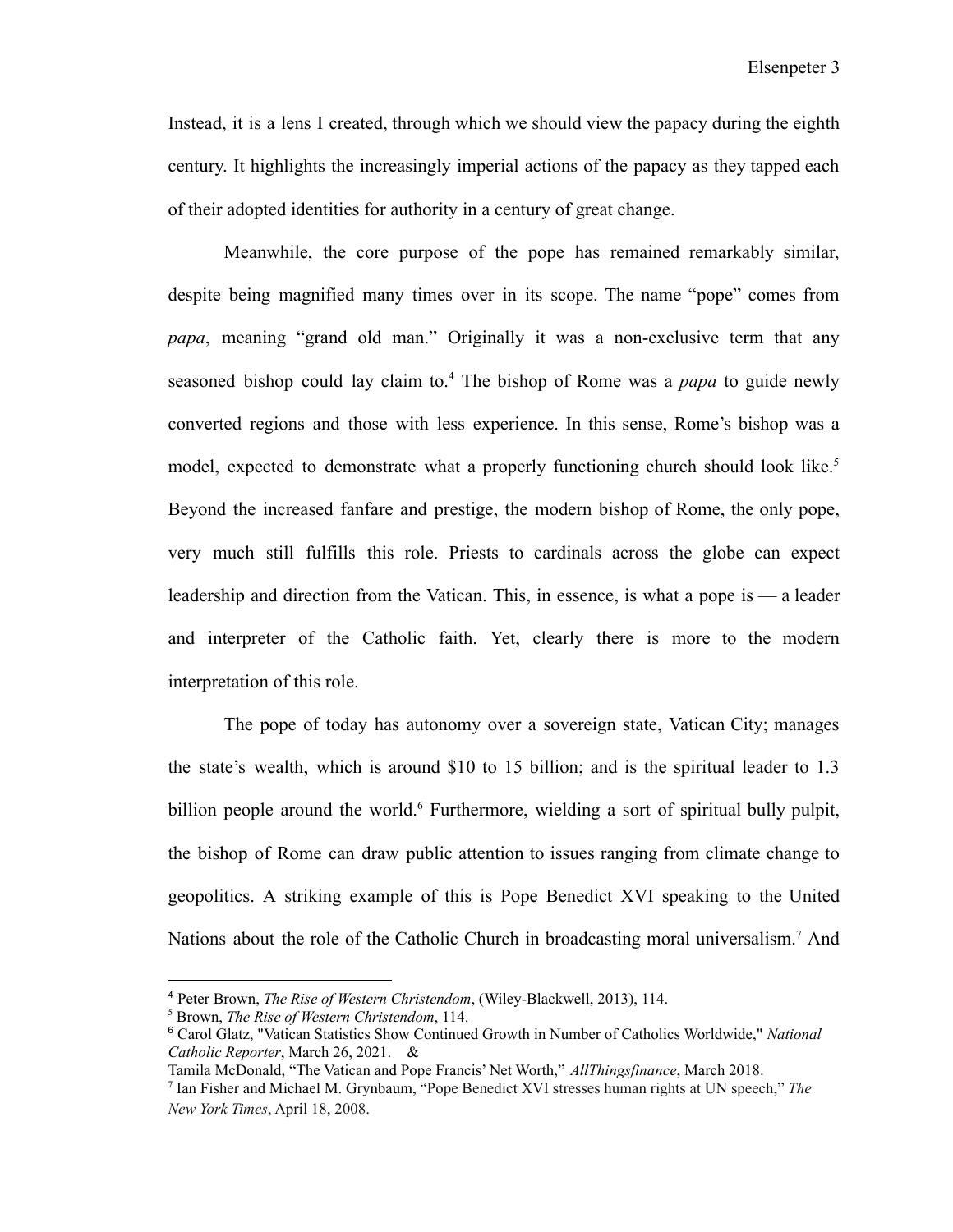while recent scandals within the Vatican may have rocked the organization's unquestioned moral superiority, the pope still speaks from a position that is unique and more complex than other world leaders, in terms of the spiritual weight it carries. Furthermore, far from everyone who hears the pope's words is a Catholic, yet the fact that they still hear the words at all is significant and demonstrates the volume with which he broadcasts. These observations allow us to modernize our "grand old man" definition of the papacy, by noting the elevated range in communication, increased material holdings, and internationally recognized leadership of a sovereign state.<sup>8</sup>

Any study of the modern papacy would be inadequate if it did not note the many Imperial Roman titles and customs that have grown around the pope. *Pontifex maximus* is as strikingly Roman as it is papal. Originating during the days of the Roman Republic as the supreme priest, the *pontifex maximus* was the highest authority on questions of religious law. Among the responsibilities of this post were the administration of lower magistrates, establishment of new religious spaces, and leading rituals. The papacy later adopted the title by the end of the fourth century and it endures to today.<sup>9</sup> Furthermore, we can see echoes of the Roman *pontifex maximus*' responsibilities within the modern papacy, from establishing churches to heading an extensive religious administration. Part of said administration is the Roman Curia, essentially a series of agencies within the Vatican that help the pope run the Roman Catholic Church.<sup>10</sup> The origin of this group's title clearly refers to the *curia*, the meeting location for the Roman Senate from the

<sup>8</sup> Brown, *The Rise of Western Christendom*, 114.

<sup>9</sup> Editors of Encyclopedia Britannica, "pontifex," Encyclopedia Britannica, last modified September 8, 2020, [https://www.britannica.com/topic/pontifex.](https://www.britannica.com/topic/pontifex)

<sup>&</sup>lt;sup>10</sup> Editors of Encyclopedia Britannica, "Roman Curia," Encyclopedia Britannica, last modified May 15, 2020, [https://www.britannica.com/topic/Roman-Curia.](https://www.britannica.com/topic/Roman-Curia)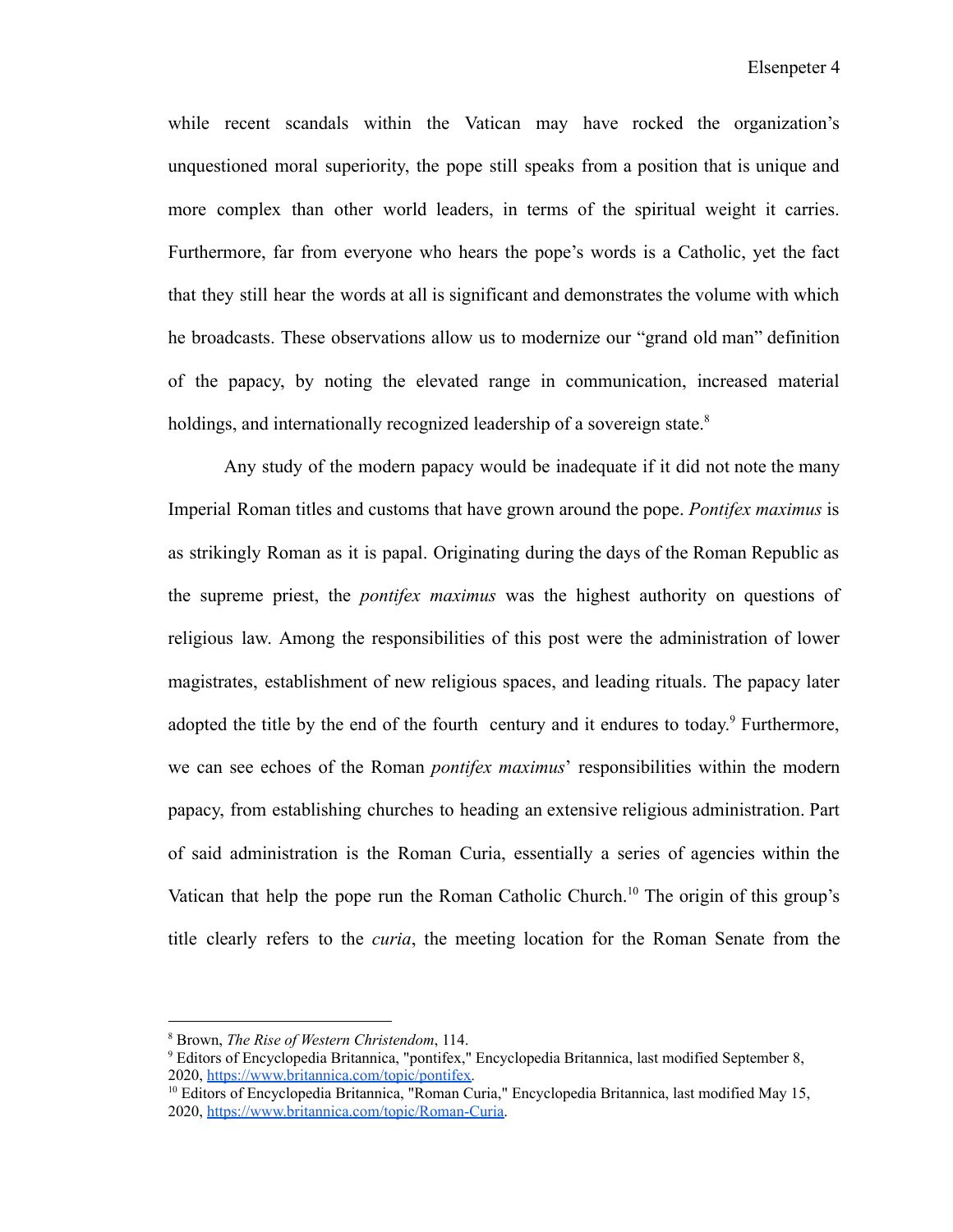republic into the empire.<sup>11</sup> In fact, even the hierarchy of the church is similar to the Roman Empire. It is customary for the next pope to be chosen from a relatively small council of influential elders in the church that manage their own regions, known as cardinals. Meanwhile, influential military figures that oftentimes had connections with the defunct imperial senate arose from this council of elders to lead the empire as well. These initial observations inform our definition of pope, adding an imperial, Roman element to our definition of an influential, loud-spoken, and grand old man. There are also older titles worth examining that are connected to family structure.

#### Domestic Origins

The Roman church is inseparably bound to the domestic space from which it originated. The Christian faith in Rome did not start as a single centralized church — or even as a common community. Rather, countless house churches ran themselves and acted as the staging ground for a much more Christian Rome.<sup>12</sup> In fact, a massive house church stretches beneath the site of the present basilica SS. John and Paul.<sup>13</sup> This is a physical representation of Rome's transformation from paganism to Christianity within the domestic sphere, and highlights the organization of these early domestic places of worship. Administrating a religion from a home with little to no revenue and a government that ranges from indifferent to oppressive is a challenging task. Any religious system will have deep connections with where people live. After all, questions surrounding how to live ethically will naturally involve where people eat, sleep, and

<sup>&</sup>lt;sup>11</sup> Editors of Encyclopedia Britannica, "curia," Encyclopedia Britannica, last modified May 15, 2020, [https://www.britannica.com/topic/curia-ancient-Roman-government.](https://www.britannica.com/topic/curia-ancient-Roman-government)

<sup>12</sup> O'Malley, *A history of the Popes*, 11.

<sup>13</sup> Kristina Sessa, *The Formation of Papal Authority in Late Antique Italy: Roman Bishops and the Domestic Sphere*, (Cambridge: Cambridge University Press, 2011), 56.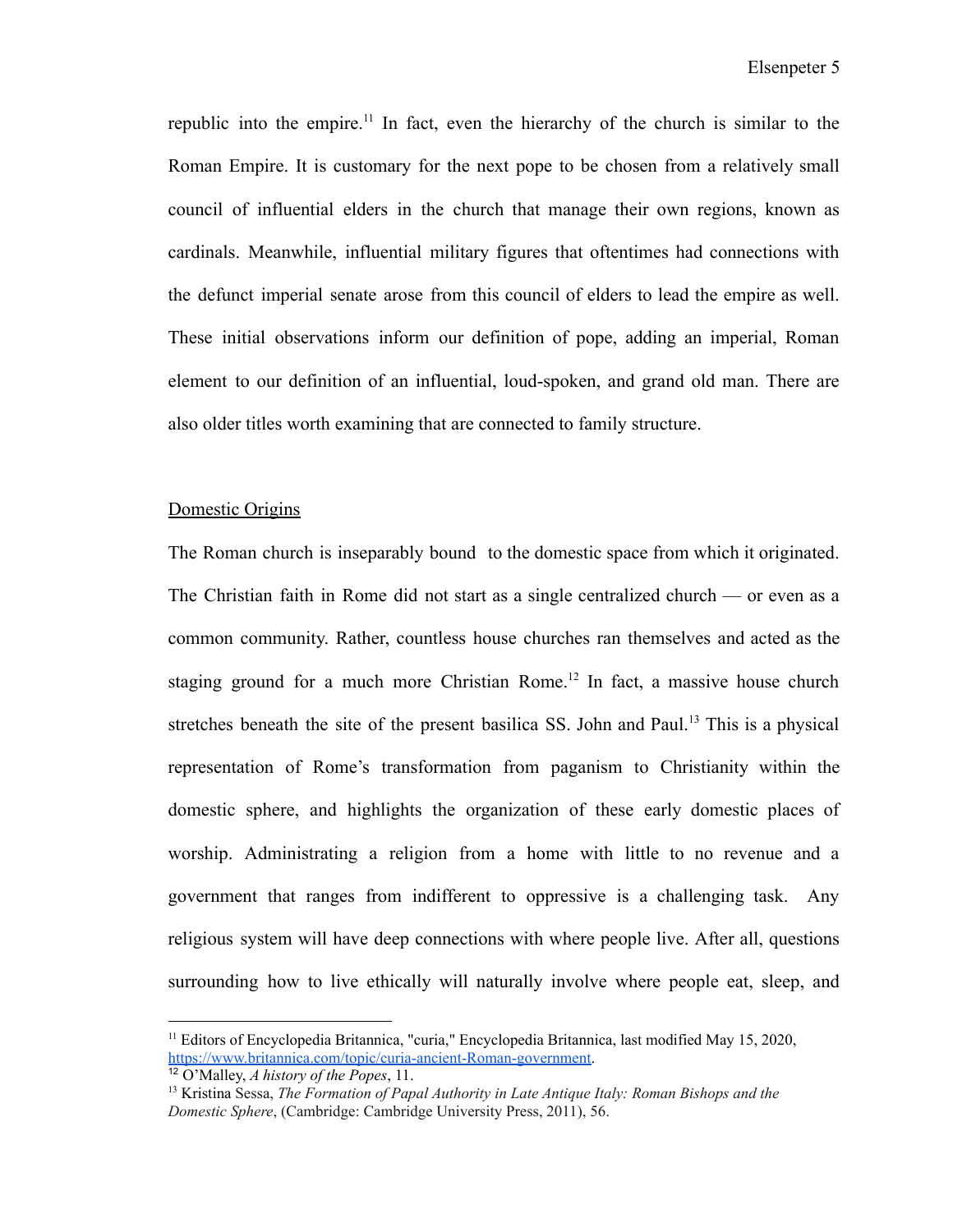spend time with family. One might think that prior to conversion, Roman households were radically different, likely stained with sacrifice and occult ritual. However, pagan practice of household gods paradoxically translated to monotheistic, Christian practices with ease. Instead of any specific family god, Christian households found a patron saint to display images of and pray to. $14$  Interestingly this swift adoption speaks to the relationship between religion and culture. The pagan practices were obviously informed by religion and resulted in cultural practices. Meanwhile, the new Christian model, plastered over the old, seems to be informed by the existing culture and impacts religious practices. All of this to be said, adoption of Christian practice was rapid in the fourth-century Roman households, especially at the wealthier end of society.<sup>15</sup> Considering how important Chritianity was in households, how did the bishop of Rome weigh into the everyday domestic lives of Romans?

There is a compelling argument among scholars that the Roman household is where the papacy solidified their grip in Roman society. In Professor Kristina Sessa's book, *The Formation of Papal Authority,* she writes extensively about Christianity, the Roman household, and how the bishop of Rome fits between the two. After an effective dissection of the Roman household, professor Sessa dives into its impacts on the papacy, writing that,

What gives these developments historical significance in the long term is that expertise in household management gradually became tied to the office of the bishop and embedded within the institution of the Roman church. Of the five bishops listed previously only Gregory had a senatorial pedigree and was a former public official. His extraordinary facility with domestic administration and his signature development of the discourse had much to do with his own background as an aristocratic *paterfamilias*. 16

<sup>14</sup> Sessa, *The Formation of Papal Authority in Late Antique Italy*, 56.

<sup>15</sup> Sessa, *The Formation of Papal Authority in Late Antique Italy*, 55-56.

<sup>16</sup> Sessa, *The Formation of Papal Authority in Late Antique Italy*, 277.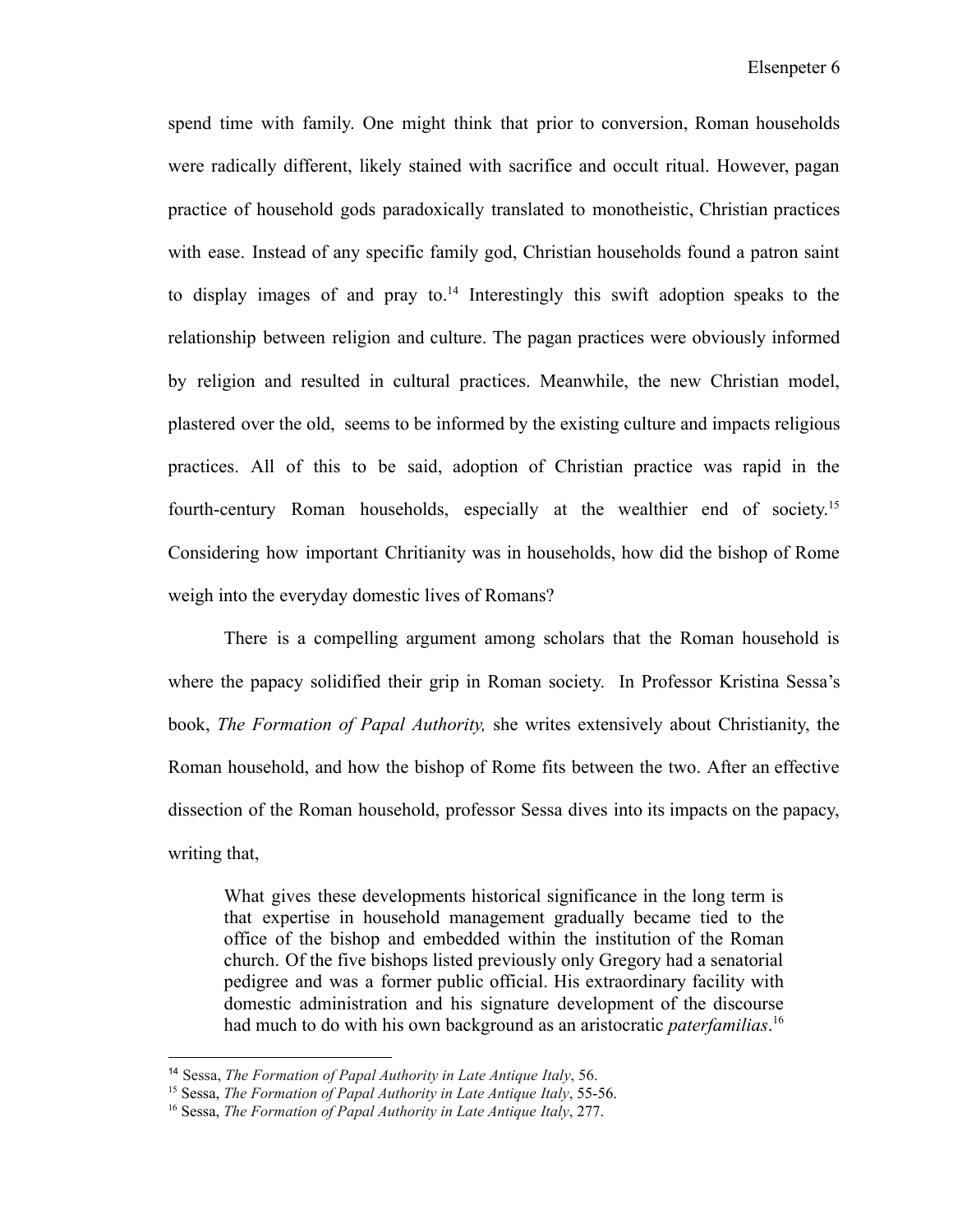Elsenpeter 7

Professor Sessa's point harkens back to Christianity's roots in house churches, but takes it a step further by working in familial and estate management. Earlier in her book, she wrote that public reception — and even professional development of an individual —could be deeply impacted by how one ran their household. Part of effectively running a domestic space was managing estates and leading an ethical and religious *domus*. <sup>17</sup> Both of these metrics have obvious parallels with the pope's efforts and in particular, the papacy of the eighth century. During this time period, the bishop of Rome would come into more property than ever before and squeezing revenue out of these lands would not only afford him more protection, but now bear on how the public judged him. Lastly, professor Sessa points out that, "In fact, domestic religion was carried out through the very social hierarchies that defined the domestic sphere."<sup>18</sup> Tying Christianity to a domestic hierarchy could have impacts beyond the household. Professor Sessa actually posits that leaders in the church and households were brought "… together thereby creating the possibilities for episcopal leadership in Rome Italy and beyond."<sup>19</sup> These points indicate that there was both an existing domestic hierarchy, and that the Roman household and the Roman church were growing closer.

The Roman household is a piece of papal authority and is important for understanding the impact of women on the papacy. Our earlier *papa* definition for the pope originally comes from the Greek παππας, "father."<sup>20</sup> Applying the Greek παππας to the church's *papa* indicates that we should take the Roman church to be a household of

<sup>17</sup> Sessa, *The Formation of Papal Authority in Late Antique Italy*, 35.

<sup>18</sup> Sessa, *The Formation of Papal Authority in Late Antique Italy*, 55.

<sup>19</sup> Sessa, *The Formation of Papal Authority in Late Antique Italy*, 281.

<sup>20</sup> Editors of Encyclopedia Britannica, "pope," Encyclopedia Britannica, last modified March 2, 2021, [https://www.britannica.com/topic/pope.](https://www.britannica.com/topic/pope)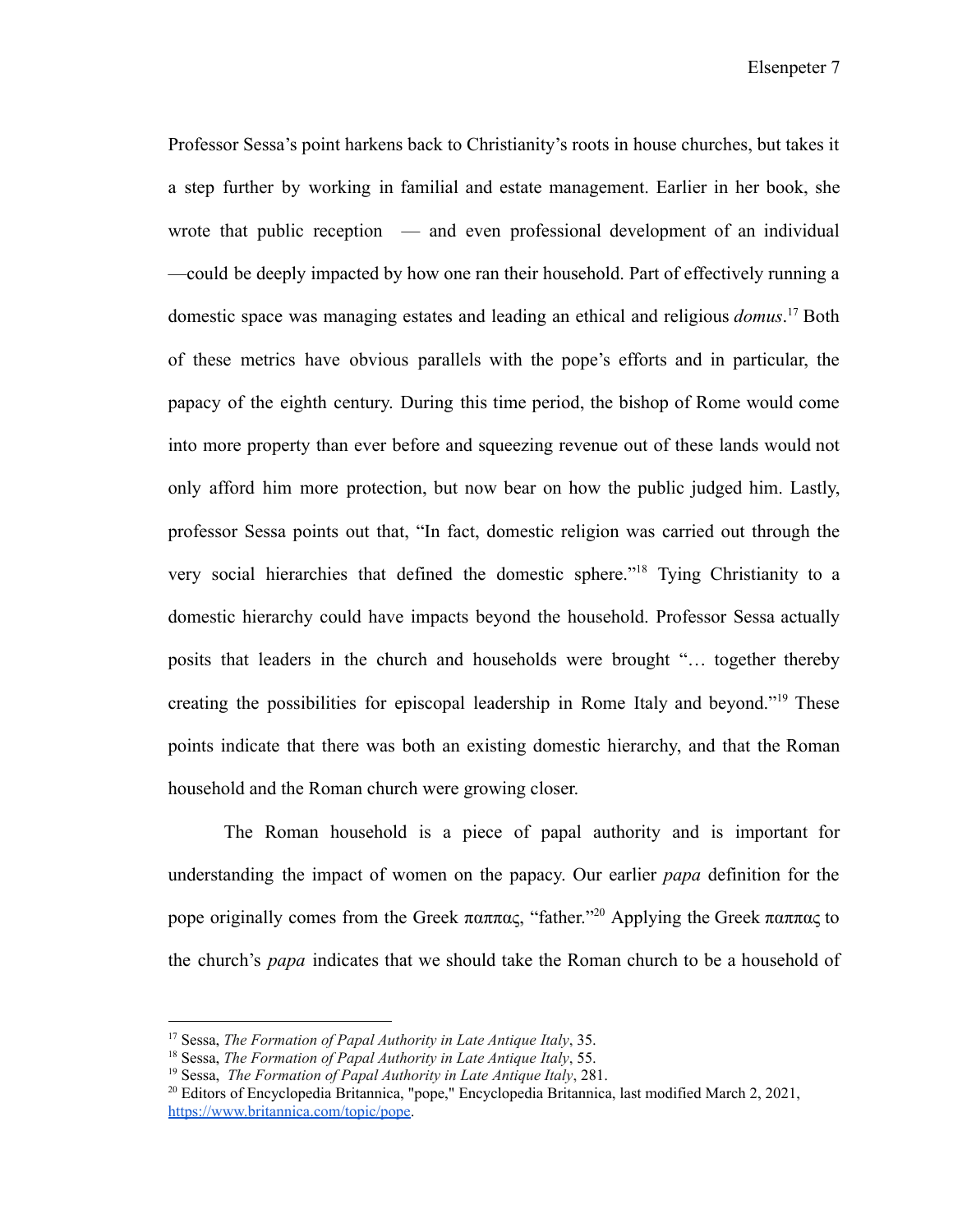its own, with the pope as the figurehead. For the papacy, building on the existing hierarchies that these households have created through Pagan — then Christian practices was helpful. Constructing an identity as a family-centric figure was a huge priority for *imperatori*, like Augustus.<sup>21</sup> In fact, the term *pater* — "father" — had a dual role, existing in the Roman government and family structure.<sup>22</sup> Adopting familial terms was also effective in an intimate way. Tying the pope to familiar figures in the lives of Christians with terms of endearment like —  $\pi \alpha \pi \alpha \zeta$  — is a way of connecting him to a broader audience.

Both the patriarchal structure of the Roman household, and the power the *pater* wielded within it, were a valuable source of papal authority, and determined how women were encoded within papal history. Women were essential in running the Roman church's institutions and property management, creating an outsized impact on papal power. <sup>23</sup> This is an effect that is not superficially seen in the male-dominated coronation we will examine, but helped make it possible. Furthermore, aristocratic women strengthened the fifth century Church with large donations. Melania the Younger is a famous case of such generosity, and she donated much of vast her wealth to religious causes, which at its height included a mega-estate, at least 8,000 slaves, and a grand *domus* on the Caelian  $Hill.<sup>24</sup>$ 

The focus of this thesis is admittedly gendered and discusses the history of a particularly patriarchal figure, and while women are largely sidelined in this paper, they were deeply impactful in the papacy's story. Ultimately, the pope's additional identity as a

<sup>21</sup> Mark Reasoner, *Roman Imperial Texts: A Sourcebook*, (1517 Media, 2013), 13-42.

 $^{22}$  Editors of Encyclopedia Britannica, "pater patriae," Encyclopedia Britannica, last modified August 9, 2007, [https://www.britannica.com/topic/pater-patriae.](https://www.britannica.com/topic/pater-patriae)

<sup>23</sup> Sessa, *The Formation of Papal Authority in Late Antique Italy*, 124.

<sup>24</sup> Sessa, *The Formation of Papal Authority in Late Antique Italy*, 38-59.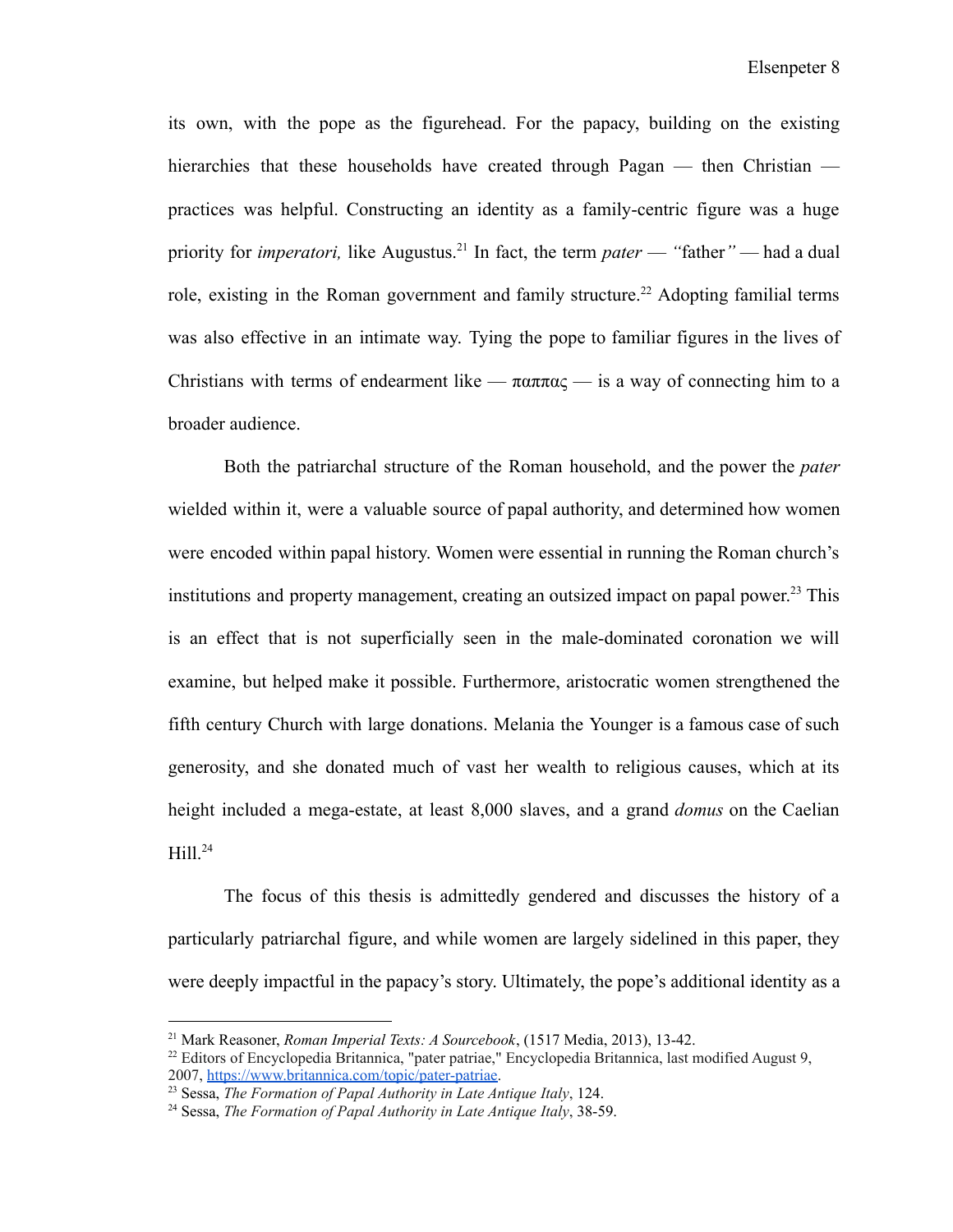Elsenpeter 9

pseudo-father for the Roman people is more of a gemstone in the crown of an *imperator novus*, rather than its own right to rule. To see where this crown originated, we must dig into the pope's own origins.

#### History of the papacy prior to the eighth century

Perhaps the most apt place to begin unpacking the history of Rome's bishop is to start with the first, Peter the Apostle, whose involvement in Rome — alongside Paul the Apostle — was aggrandized by later members of the Roman church. Arriving in Rome between the spry ages of 55-59, as sources vary, Peter discovered an already established Christian church in Rome.<sup>25</sup> This goes against the *status quo*, which places Peter and Paul as the founders of the Roman church and its later Catholic form. In fact, it is more likely that the two were only minorly involved in the early Roman church, but were lionized by later Catholic figures hoping to establish stronger ties between Christianity and Rome by connecting apostles to the Roman church's origin.<sup>26</sup> The evidence for this association-building is vast and examples range from the enshrinement of Saint Peter's tomb within the Vatican, to naming a basilica after him, and even crowning him as the first pope. This thickens the mystery surrounding the growth of papal authority and the importance of their identity crafting. In fact, if Peter's identity as the first bishop was also a product of later Roman church manufacturing, this is a great example of authority being invented rather than inherited. The reason for Peter and Paul's limited involvement in the Roman church is the aforementioned domestic structure of Christianity within Rome throughout the first and part of the second centuries. In the time before the two apostles

<sup>25</sup> Michael Grant, *Saint Peter: a biography*, (Barnes and Noble, 1994), 150.

<sup>26</sup> Grant, *Saint Peter*, 149.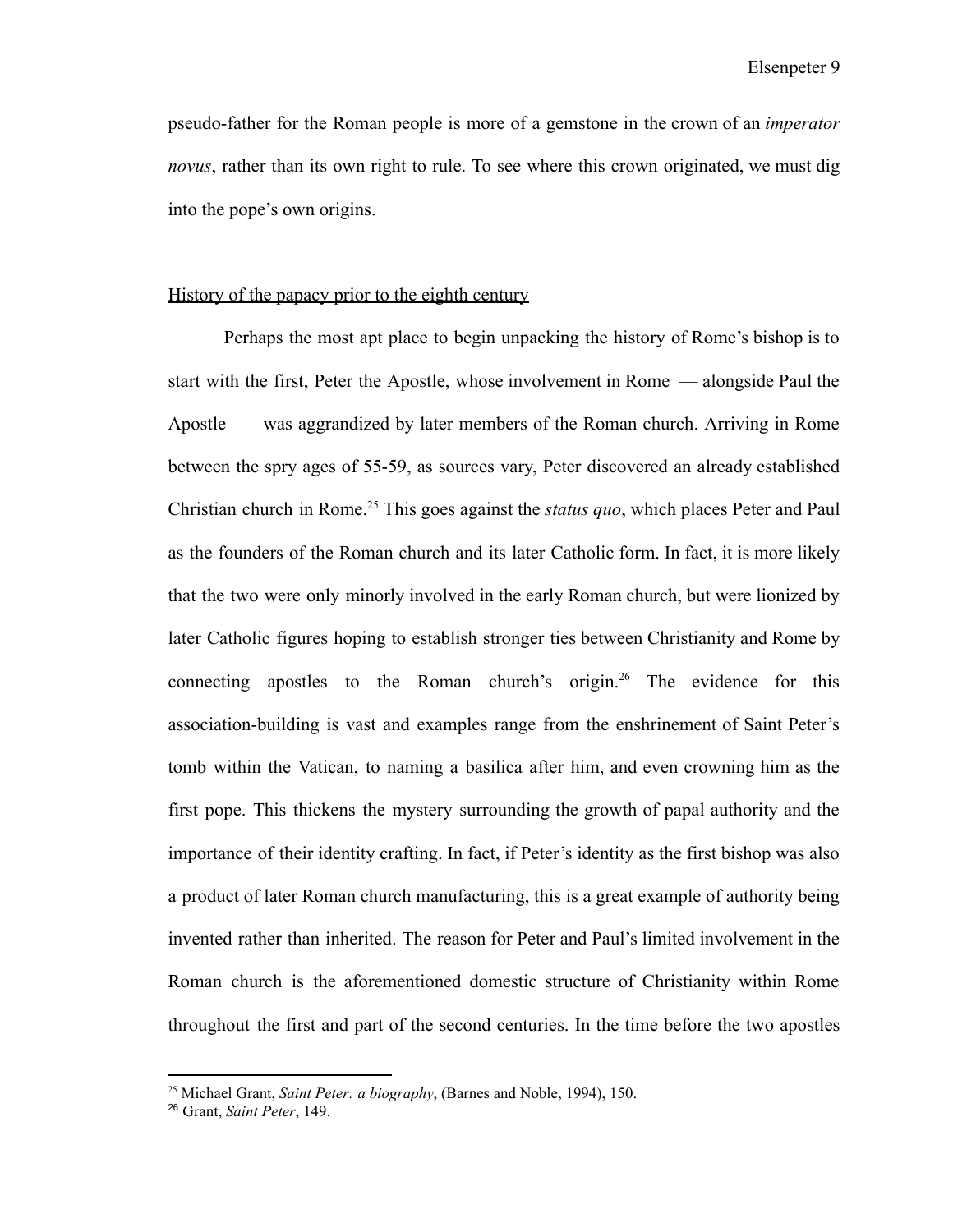arrived, Christianity had developed as many scattered house churches, as opposed to a single unified community. Thus Peter's actual role was not as the bishop of Rome as we have thus far described him, but was more nebulous and ill-defined.<sup>27</sup> It is more challenging to act as the head of an administration and interpreter of faith to numerous communities that have had time to develop and differentiate themselves, instead of a single church structure with subordinate branches. Considering this unsteady start, why is it that Rome — and the slightly less contentious bishops after Peter — have gone on to take such a prominent position within the Catholic Faith?

The answer to this question lies with the actions of a watershed figure that despite not being a pope, led the Roman church to newfound heights. By the mid-second century a single papal leader had emerged with at least a tenuous grasp on the different parts of the community. <sup>28</sup> This is important, because as time went on and the faith grew, decisive leadership would be essential in situating the Roman church as an important player in Christianity and the eventual head of Catholicism. Rome had an advantage among other churches in questions of leadership and belief due to its designation as an apostolic church, that is they claim a close relationship with both Saint Peter and Paul.<sup>29</sup> Yet, this distinction would ultimately be only part of the church's claim to authority. The other would be the initial might and then afterglow of the Roman Empire. Beginning by preventing further state-sponsored persecutions with the Edict of Milan, which made Christianity an officially tolerated religion, Emperor Constantine would go on to shape the future of the faith for better and worse. Constantine, going by the title *koinos episkopos*, or "common bishop", would position the Roman church for future dominance,

<sup>27</sup> O'Malley, *A history of the Popes*, 11.

<sup>28</sup> O'Malley, *A history of the Popes*, 15.

<sup>29</sup> O'Malley, *A history of the Popes*, 15.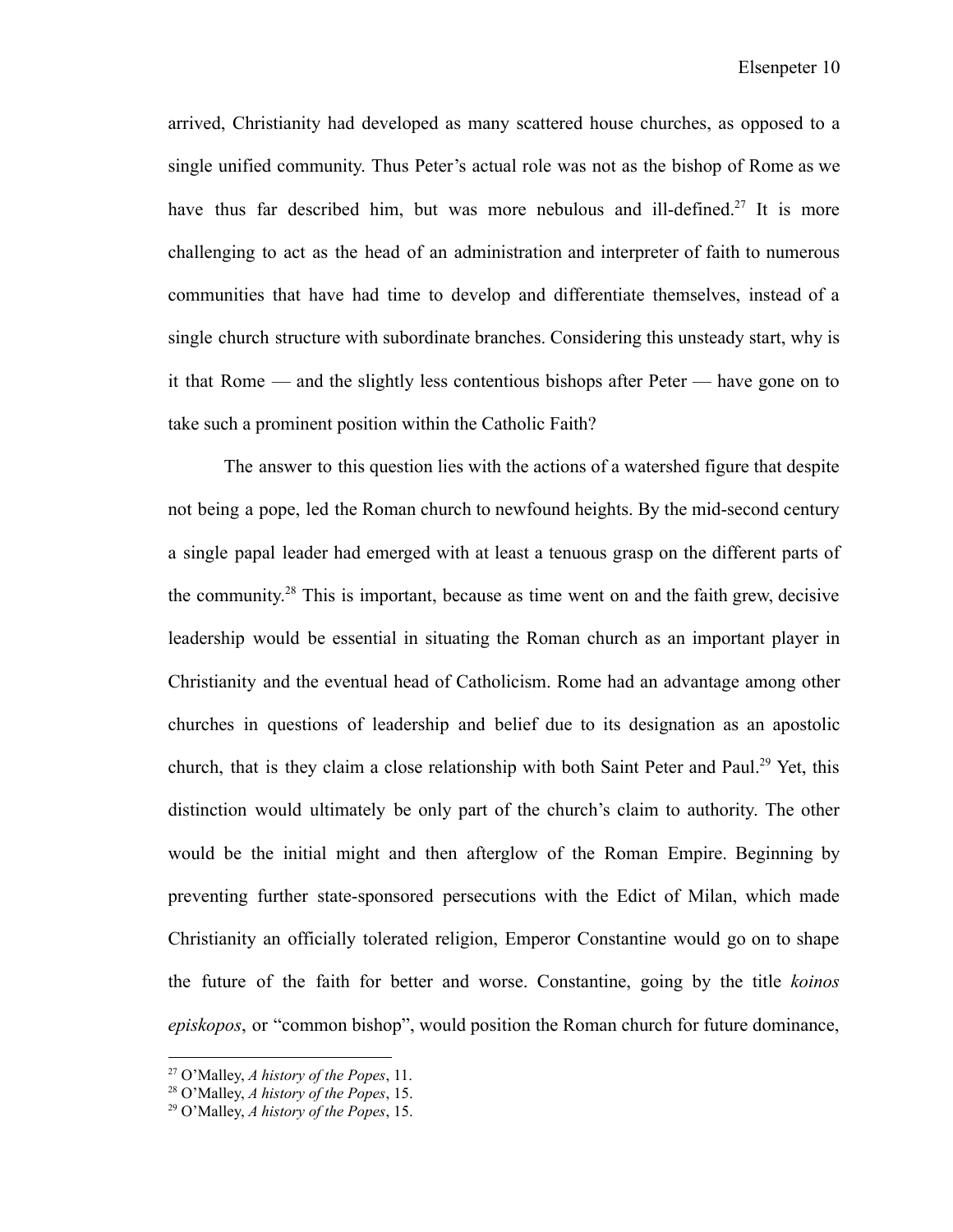while simultaneously planting the seeds for their eventual Orthodox rivals in Byzantium. By bringing many church officials together to decide on issues at the first council of Nicaea and founding several churches, Constantine acted as far more of a pope than the bishop title he claimed.<sup>30</sup> In fact, the frequent calls to Constantine by future popes reveal that he was a figure they desired to identify with. It is easy to understand why: his actions were seemingly far more papal than anything we have proof of Saint Peter doing in Rome. He also uplifted several contemporary popes. Constantine's gift of Lateran's future site to Pope Miltiades and his invitation for the Council of Nicaea to Pope Sylvester brought them into the fold on important matters and gave them valuable land.<sup>31</sup> It is during and after Constantine that Rome appears to transition from a place of persecution to a position of power. Without Constantine's sponsorship, it is unlikely that we would see so many Roman titles and references from subsequent popes.

Even further in the fourth century is when the bishop of Rome began to repurpose *pontifex maximus*. Beyond the already discussed connotations of the title, the chronology of it reflects the final piece in our definition of the pope. As rival sects of Christianity emerged, Arianism, which contended that Jesus was strictly mortal, stood as particularly popular in the eastern portion of the empire.<sup>32</sup> This hinted at the largely religious divisions that would never end between East and West Christendom. In response to Arianism, the Roman church elected a series of anti-Arian popes, one of whom was named Damascus and ruled from 366-384.<sup>33</sup> Likely recognizing the growth of rival interpretations of the faith as a danger to the authority of the Roman church and its

<sup>30</sup> O'Malley, *A history of the Popes*, 26-29.

<sup>31</sup> O'Malley, *A history of the Popes*, 31.

<sup>32</sup> O'Malley, *A history of the Popes*, 29.

<sup>33</sup> O'Malley *A history of the Popes*, 36.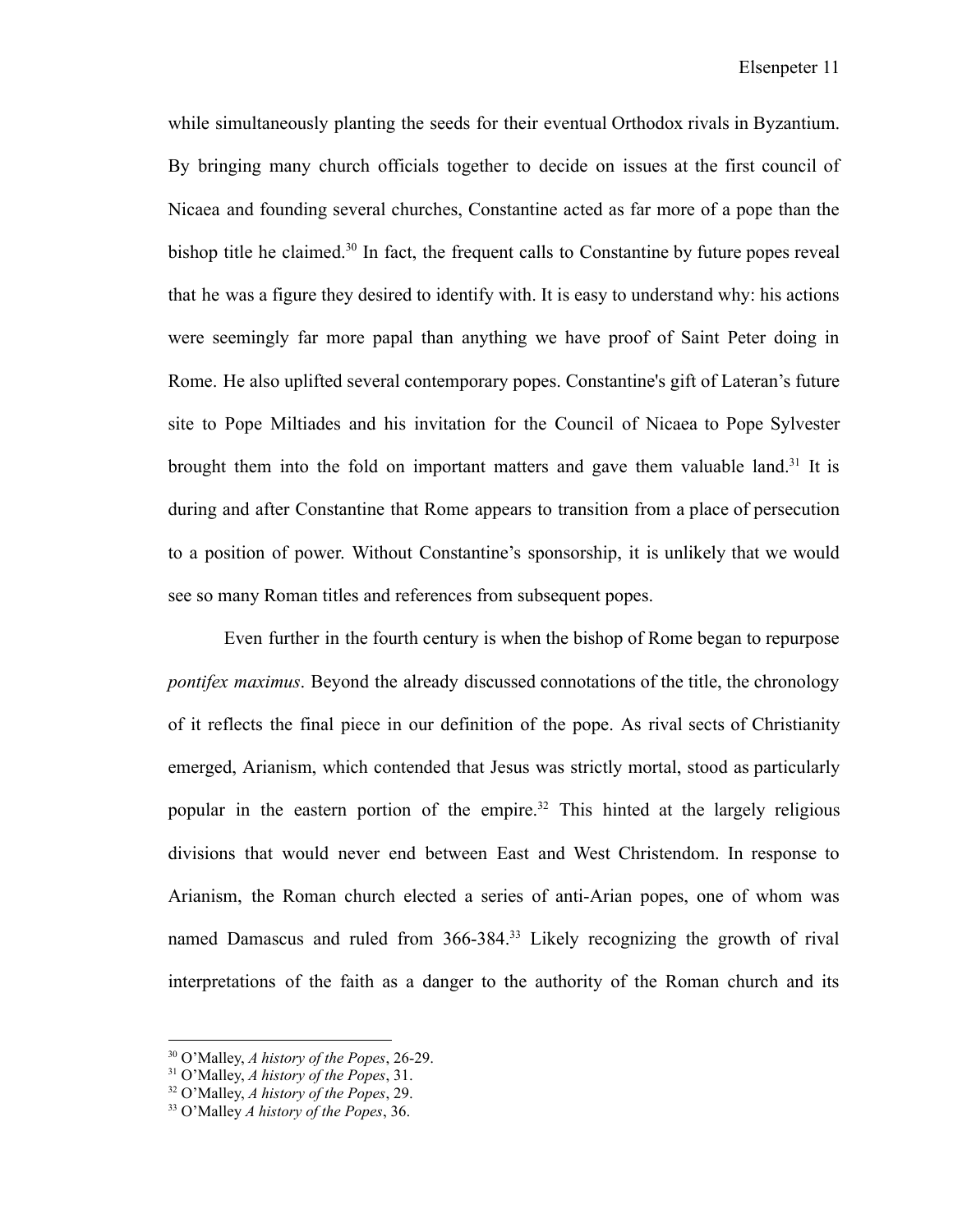bishop, Damascus took action. It was under his time as pope that the term *pontifex maximus*, a term with no Greek counterpart, was refurbished for papal use.<sup>34</sup> Broadcasting an exclusively Roman title emphasized that questions of faith were, themselves, exclusively Roman matters, as well. Returning to our definition of a pope from earlier, we can round out our distinctly Roman, communicative, example-setting, and grand old man with an inventive spirit to boot. This adoption of prior imperial Roman authority would not only be reflected in future centuries, but accelerate and come to a climax in the eighth century.

#### **The Eighth Century**

This thesis will examine the eighth century by looking into the political powers that shaped it. At the center of this analysis will be the Franks and Byzantines, but the Lombards and Abbasids had a significant effect on the papacy's efforts to become an *imperator novus*. Two primary sources regarding papal identity — The Donation of Constantine and letters from Pope Hadrian — will be connected to their most relevant eighth century powers. The section will begin with the Lombards, who are a good starting point for many of the changes the papacy underwent.

#### The Lombards

The first state that harbors relevance to our focus is the Kingdom of the Lombards. Oddly enough, the modern papacy owes a significant amount of gratitude to Lombard aggression, as their raids were, for all intents and purposes, a catalyst for papal authority. The Lombards arrived in Italy in 568 CE at the tail end of a period of great

<sup>34</sup> Encyclopedia Britannica, "pontifex."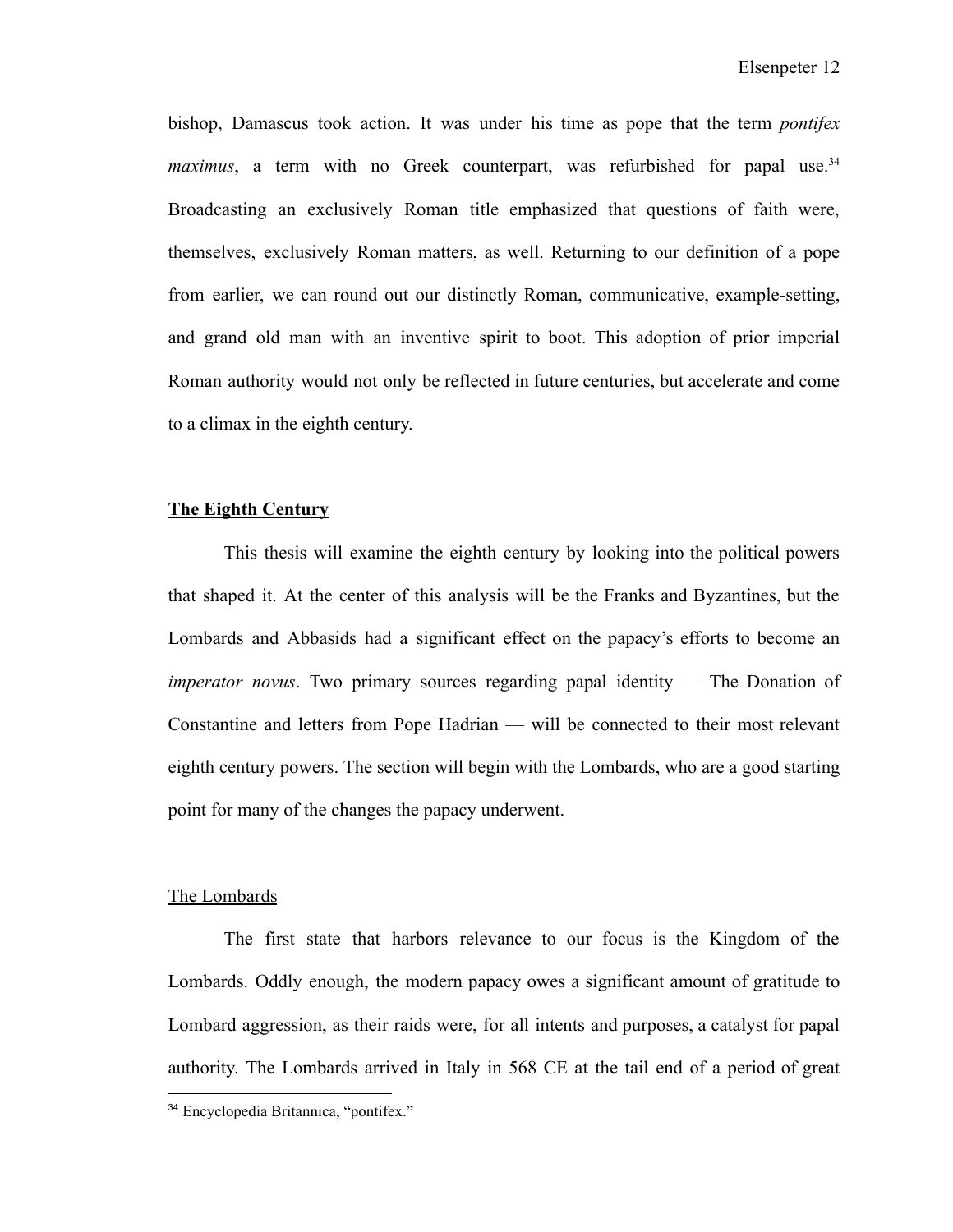movement for several bands of people traditionally labeled as barbarians by the Romans.<sup>35</sup> They were a Germanic tribe with their capital in Pavia, but ambitions for all of Italy and would go on to be a constant source of concern to the bishop of Rome for several centuries. Under the self-ascribed accolade, the Lord of Italy, the kings of Lombard staged invasions that would take them from Milan in 569 CE to the gates of Rome, several times, and in the blink of an eye.<sup>36</sup> Prior to their Catholic conversion, the Lombards were Arian, which did not contribute favorably to the Roman church's opinion of them. Being of the Arian interpretation was not unusual for Germanic groups, aside from one in particular, which will become relevant later on.<sup>37</sup> Despite the commonness of the Arian interpretation in Germanic groups, it did little to temper the heretical first impression that the Lombards left on the Roman church. Ultimately, the legacy of the Lombards is not in the lands that they conquered or their own lasting contributions in the physical world. Rather, there is one thing they should be remembered for: pressure.

Today there is no sovereign Lombard state in Northern Italy, but there is Vatican City. How is it that Lombard attacks built up the papacy, rather than obliterated it? In the centuries following the collapse of the Western Roman Empire, Rome was no stranger to invasion. The city endured raids from Visigoths, Huns, and even debatably, the Byzantines. However, what made these attacks bearable was that they were acute affairs that ended in brief violence, a payout, and then relative peace. The Lombards were different: they were after land, not gold.<sup>38</sup> In prior raids, a leader was needed to both negotiate with aggressors and facilitate the delivery of the ransom they levied. The

<sup>35</sup> Alessandro Barbero, *Charlemagne Father of a Continent,* (University of California Press*,* 2004), 15.

<sup>36</sup> O'Malley, *A history of the Popes*, 43.

<sup>37</sup> Barbero, *Charlemagne Father of a Continent,* 15.

<sup>38</sup> O'Malley, *A history of the Popes*, 39-43.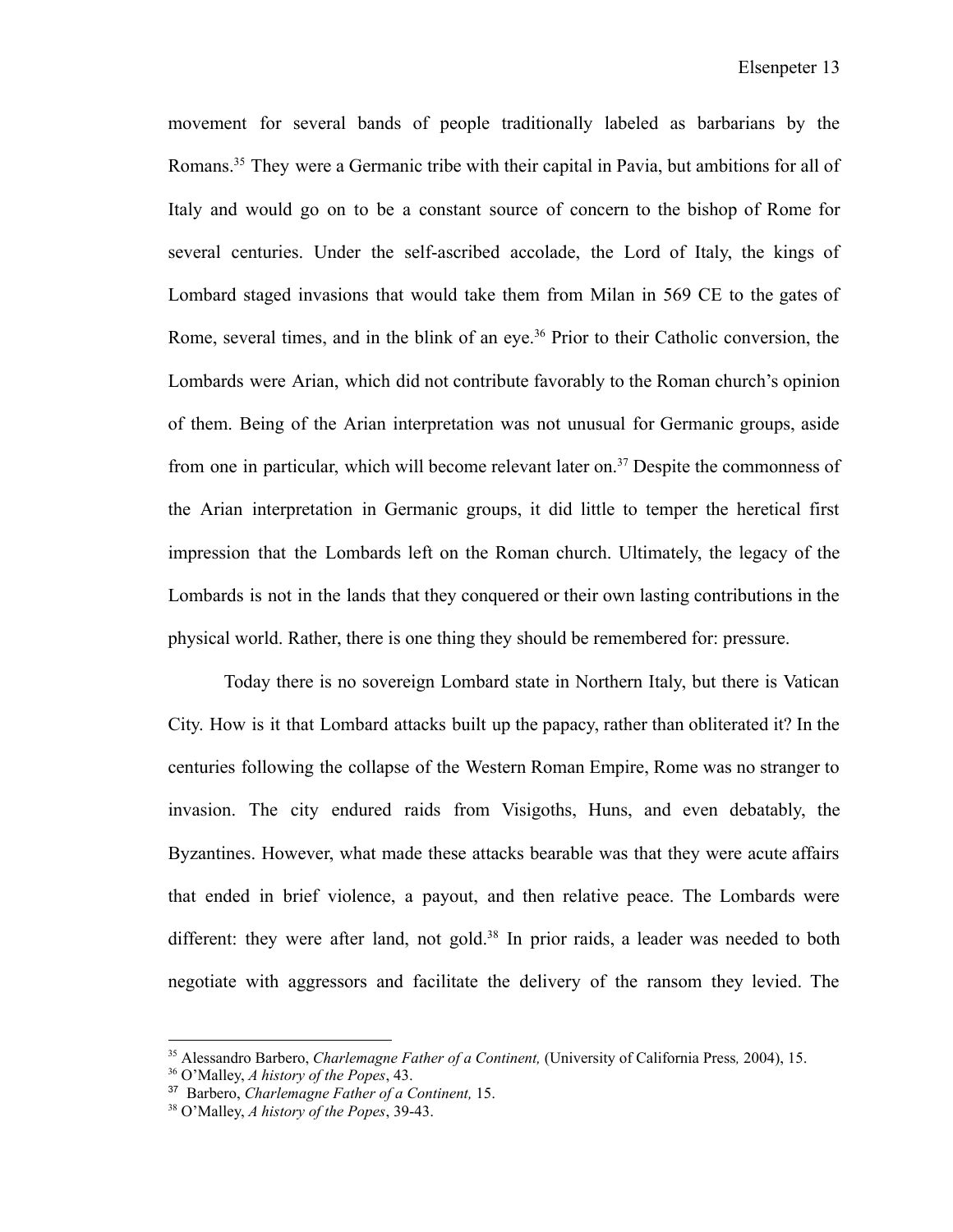Byzantines were distant and not suited for this role — we will discuss them further later on. Their absence placed the responsibility squarely on the pope, who emerged as the defender of Rome. With the burden of the city's defense came the boon of elevated authority that only seemed to grow as raids continued. Yet, while a raid every century might slowly expand papal power, it pales in comparison to the impact of the Lombards. Having an ever present, existential threat in the north that not only refuses to leave, but ruthlessly expands, increases the need for leadership to guide the city of Rome to a safer standing. This is a role that the papacy eagerly stepped into, reminiscent of the emperors of old who were also tasked with the city's protection. However, the Roman church was not a traditionally powerful institution. There was no large military force for them to call on. The bishop of Rome's strength was not in muscle, but in speech. Careful diplomacy, less-than authentic documents, and identity-building would help a series of popes persuade another, massive eighth century power to conquer the Lombards. The Lombards certainly gave the papacy motive to grow stronger and project the image of an emperor, but the Franks made it possible.

#### The Franks I

The Frankish Kingdom shared several key attributes with the Roman church that would make a partnership more palatable than other potential allies. The Roman church is firmly rooted in Imperial Roman tradition. However, they are not alone in their use of symbols and iconography. Countless nations have repurposed Roman tokens to build identity. The United States' eagle and senate readily come to mind. The Franks also attempted to draw a connection to Rome, but in a way that gives them a simultaneously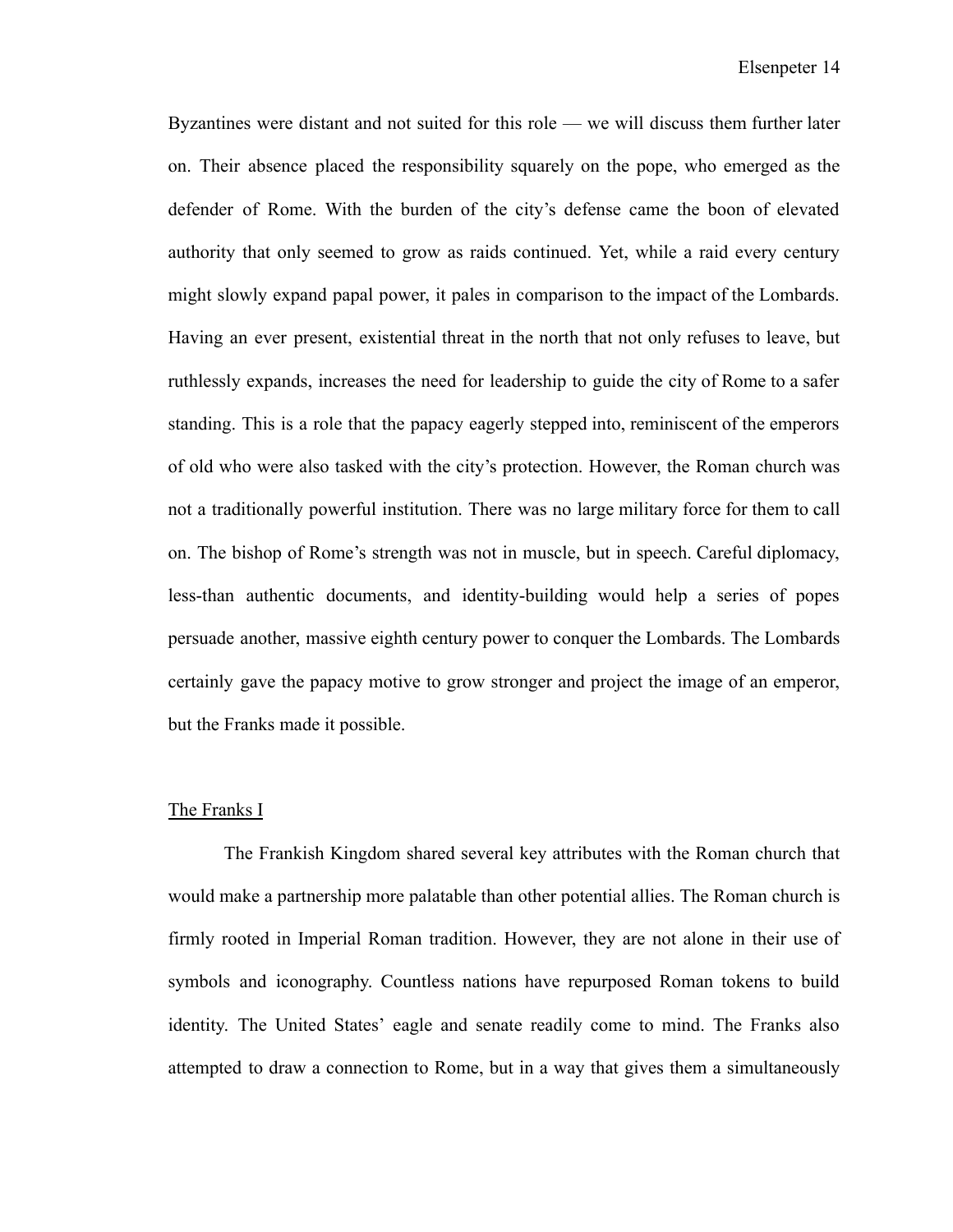fraternal and elevated position. Frankish myth claims that they descended from a Trojan prince named Francio that, like Aeneas, was descended from Priam, fled Troy, and led his people to a new home in Western Europe.<sup>39</sup> This is a strategic claim that does several things at once: It gives the Franks an origin that can be used for subsequent nation building and to bridge any rifts that begin to form between people, as time passes on. By having Trojan forbearers, the Franks have an ancestral bond with the Romans, putting them on equal footing and validating any machinations that they might have at ruling previous Roman holdings. Lastly, there is nuance in their selection of Francio as opposed to Aeneas. They have an identity that is unique from Rome and can argue that they are actually better suited to rule. Instead of just being peers, they are potentially superior.

Another shared trait between the Franks and the Roman church was faith, itself. Many Germanic peoples were successfully converted to Christianity, but this did not make them proper followers in the eyes of the Roman church. This is because groups like the Goths and Lombards followed the Arian form of Christianity. <sup>40</sup> Considering this was an era rapidly building toward the conflicts of religion that would characterize the medieval landscape, it is understandable that the rift between Arians and Catholics was a sizable one. Yet in this regard, the Franks and papacy were on the same page, as neither were under the Arian persuasion. As early as 496 CE the Frankish king, Clovis, was converted by the bishop of the region to Catholicism.<sup>41</sup> The importance of this development is less apparent in any division between the Franks and other Germanic groups, and more so in the common cause it placed between them and the Roman church.

<sup>&</sup>lt;sup>39</sup> Andrea Giardina has written extensively regarding Frankish claims of Trojan descent in the essay "Le origini troiane dall'impero alla nazione," In the journal *Spoleto: Centro Italiano di Studi sull'Alto Medioevo* 45 (1989). Barbero notes the first source written on Trojan origins is a chronicle from 660 CE attributed to Fredegarius. Barbero, *Charlemagne Father of a Continent,* 13.

<sup>40</sup> Barbero, *Charlemagne Father of a Continent,* 14.

<sup>41</sup> Barbero, *Charlemagne Father of a Continent,* 14-15.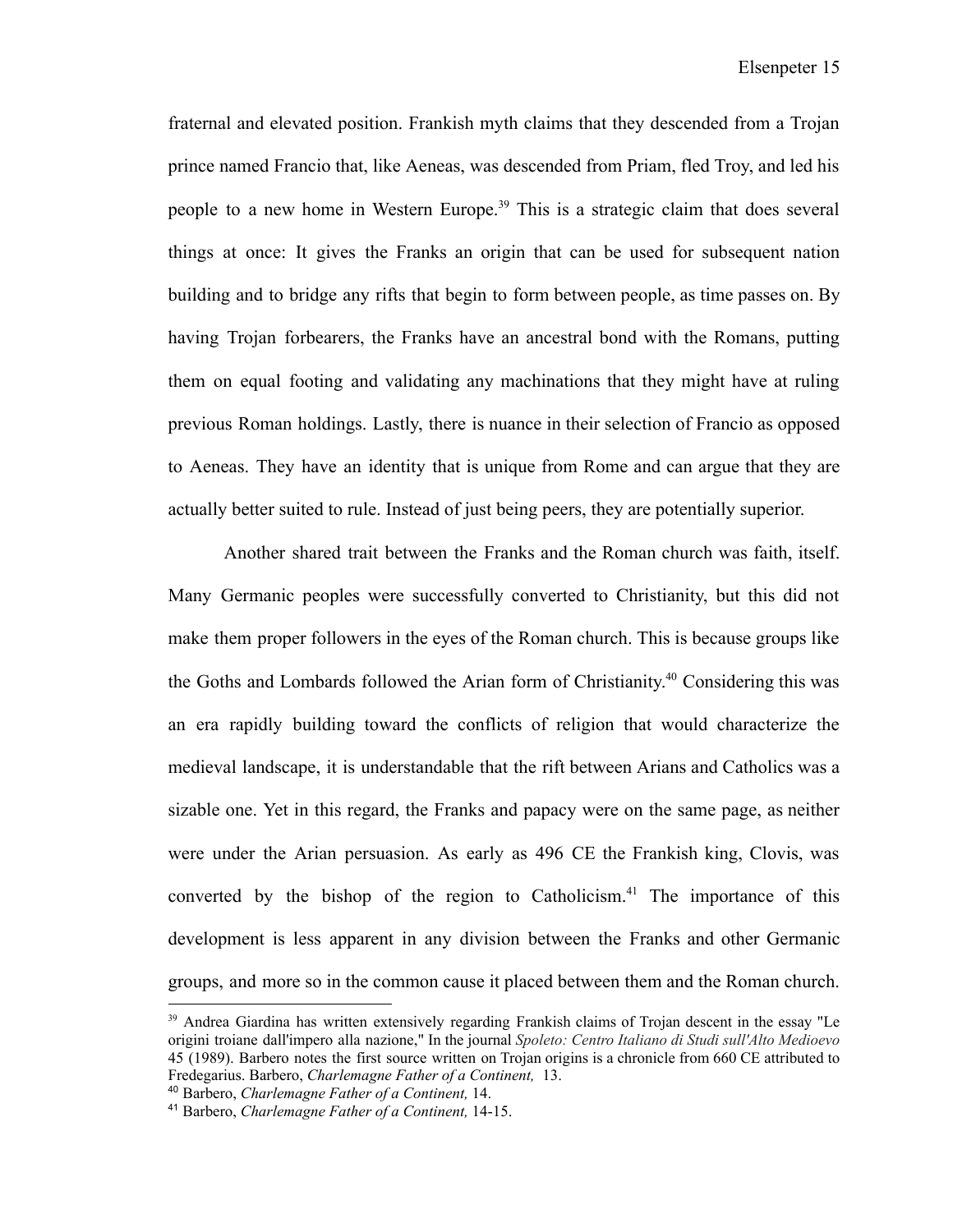Their conversion tied them to the bishop of Rome for interpretations of faith and the administration of their churches. These realms certainly garnered authority and a working relationship with the pope but other levies would be needed to build the military alliance the papacy so desperately needed with the Franks.

Surprisingly, the shared characteristics between the Roman church and the Franks may have been a solid foundation, but their partnership slowly grew over the course of several kings and popes. The first pope to recognize the value of deepening Frankish ties was Pope Gregory III, who twice — from  $739-740$  CE — dispatched embassies to Charles Martel with offers to make him consul and patrician if he fought off the Lombards. Martel, himself, had emerged as leader of the Franks and — followed by his son and grandson — would deliver the papacy to the very heights it proclaimed itself to be worthy of. What is particularly interesting are the titles of *consul* and *patricius* that Pope Gregory III extended in return for aid, which ultimately did not entice Martel enough to intervene at this point.<sup>42</sup> Nonetheless, the fact that the pope felt he had enough power to grant Imperial Roman titles is monumental in charting how the papacy crafted their identity as an *imperator novus.* The pope is not offering Christian honors or sainthood in return for help. What the pope is offering is something uniquely Roman: titles that his Byzantine counterparts are choosing to not use. Nor is the pope revealing his entire hand at this point in time by offering Martel the position of full-scale emperor. Instead, Martel would be equivalent to the aristocrats that supported and oftentimes became popes, themselves. This preserves the role of emperor and defender of Rome to continue being *de facto* papal. We will again see the papacy bestowing imperial Roman titles toward a Frankish king, but on a grander scale.

<sup>42</sup> O'Malley, *A history of the Popes*, 58-65.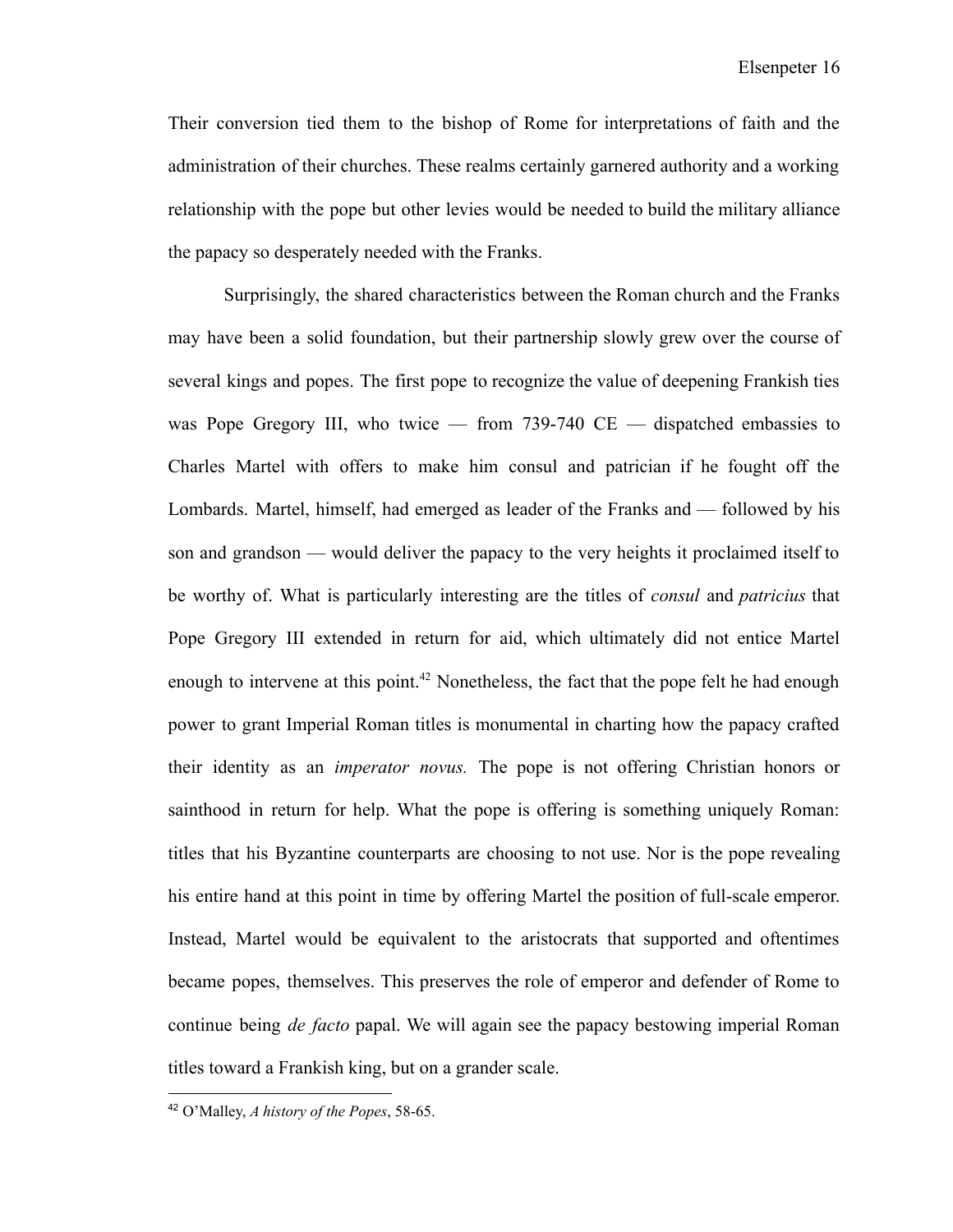While Martel held off on combating the Lombards, his descendants would, much to the Roman church's delight, take a different tack. Charles Martel died in 750 CE and the seed was sown for his son Pepin the Short to negotiate with a series of popes. It was with Pepin that things began to gather speed after Pope Stephen II crossed the Alps to meet him in Ponthion in 754 CE. The two world leaders were finally in the same room and established a series of landmark agreements. Pepin promised to aid Rome if called upon, set aside large land holdings to become the Papal Estates, and was anointed patrician of the Romans by Stephen.<sup>43</sup> It is clear to see that, from the Roman church's perspective, this was everything they could want: protection from the Lombards, lands under their exclusive jurisdiction, and the Franks occupying a post bestowed by the papacy and thereby subservient to it. Surely some bargaining chip was deployed to get this many concessions from the Franks?

#### Primary Source I: An Eighth Century Forgery

A famous document, with a less than honest history, reveals the identity the papacy was attempting to craft as an *imperator novus*, beginning with the very first line. The Donation of Constantine likely appeared in Rome around the mid-eighth century and is widely known as a forgery. The supposed gift, written in Latin, claims that Constantine offered jurisdiction of the entire Western portion of the Roman Empire to the papacy, alongside the imperial crown.<sup>44</sup> The timing of the document's origin is as interesting as the colossal claims it makes. Placing the creation of this donation to shortly before or after Pepin's own donation seems fitting, meaning it was likely written under or by Pope

<sup>43</sup> O'Malley, *A history of the Popes*, 58-59.

<sup>44</sup> O'Malley, *A history of the Popes*, 73-74.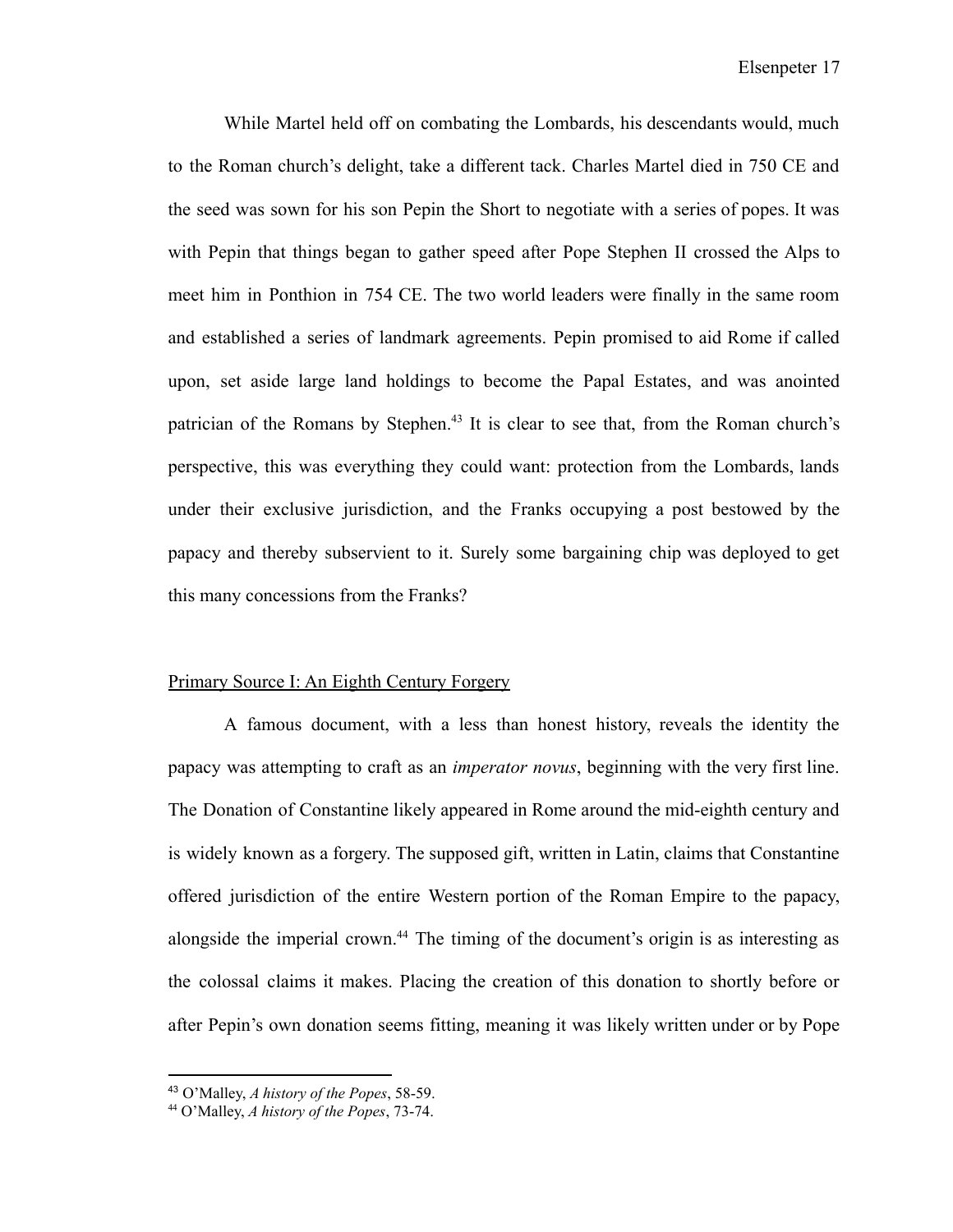Stephen II.<sup>45</sup> After all, Constantine's purported promise gave the papacy the authority that they needed to accept the vast lands that Pepin offered to Stephen.<sup>46</sup> Shockingly, the Donation of Constantine was considered legitimate until it was soundly proven fictitious during the 15th century. 47

However, what does the document actually say? Ernest F. Henderson translated the work in his 1910 book, *Select Historical Documents of the Middle Ages*. The letter begins,

In the name of the holy and indivisible Trinity, the Father, namely, and the Son and the Holy Spirit. The emperor Caesar Flavius Constantine in Christ Jesus, the Lord I God our Saviour, one of that same holy Trinity,-faithful merciful, supreme, beneficent, Alamannic, Gothic, Sarmatic, Germanic, Britannic, Hunic, pious, fortunate, victor and triumpher, always august:…<sup>48</sup>

Immediately, the alleged author of the document is made clear, illuminated by his many glowing titles. The Roman church, the real author, has also made sure to couch Constantine between references to the Holy Trinity, while emphasizing his dedication to the faith. The papacy is attempting to do two things at once. First, they want to both adopt the mantle of emperor so they can make themselves more imperial; but they also want to make the role of emperor more rooted in Christian faith. After all, if it becomes a requirement to be a spiritual leader to rule, then who better to rule Rome than the head of the Roman church? The section above is directed at accomplishing the latter. Portraying the emperor as a follower of the faith and member of the church has its benefits. If

<sup>45</sup> Translation by Ernest F. Henderson, *Select historical documents of the middle ages,* (London and New York: G. Bell & Sons, 1910), 319-329.

<sup>46</sup> O'Malley, *A history of the Popes*, 59.

<sup>47</sup> O'Malley, *A history of the Popes*, 74.

<sup>48</sup> Henderson, *Select historical documents of the middle ages*, 319-329.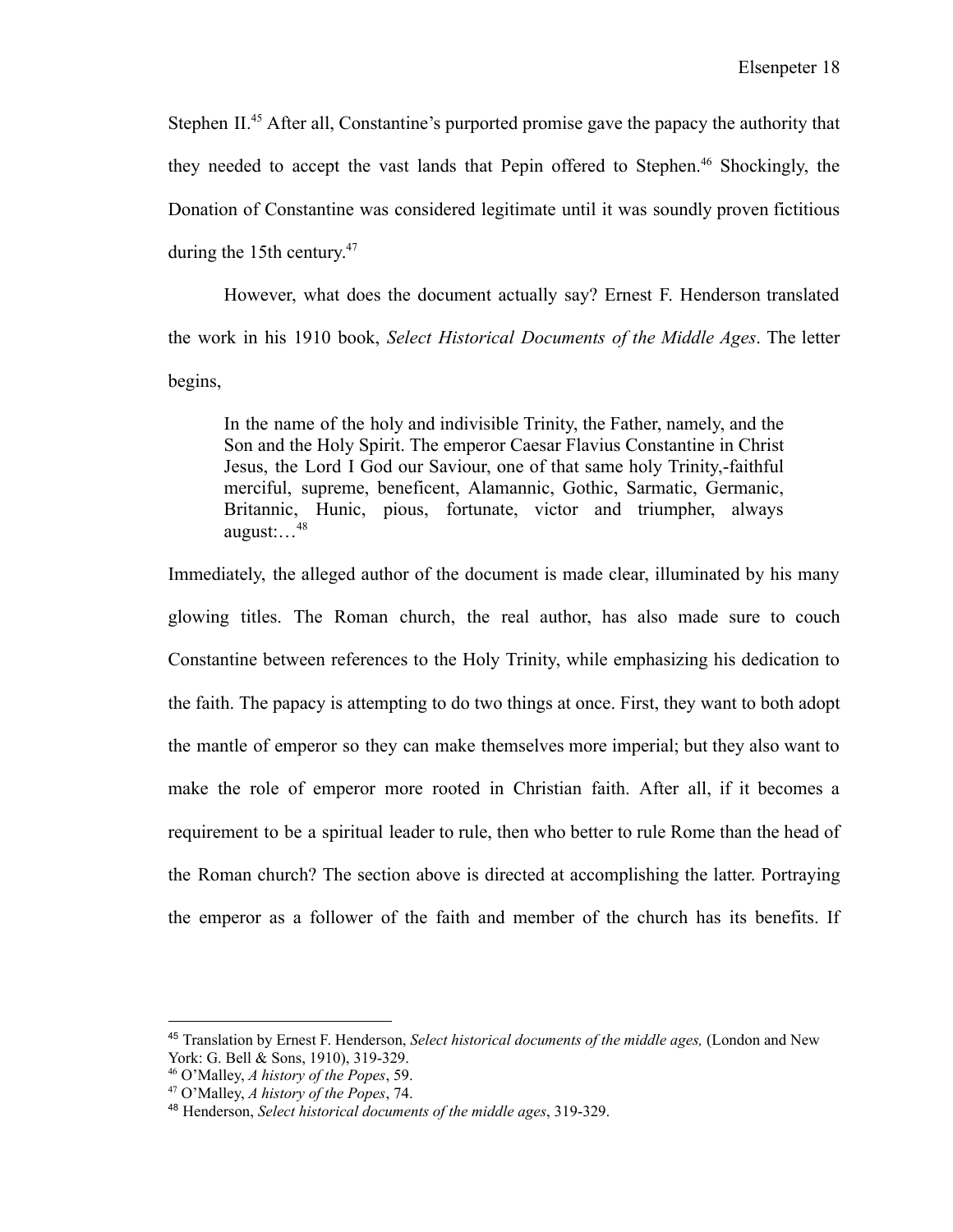completely adopting the imperial throne fails, then at least the emperor has to be obsequious to the papacy in questions of faith and, subsequently, their own interests.

Another noteworthy part of Constantine's introduction is its inclusion of peoples he defeated — counting the group "Hunic" — among others.<sup>49</sup> The group would be infamous after the fourth century, but was not studied by historians — and thereby known to Roman elites — until at least 395 CE.<sup>50</sup> Meanwhile, Constantine himself was born around a time in the  $280s$  CE and lived until  $337$  CE.<sup>51</sup> These times are clearly inconsistent with one another. A document that the emperor had supposedly written bestows him with military victories over a group that is unknown at this point in time. What is much more likely is that the papacy, holding Rome's sackages fresh in mind —and vividly remembering Attila — wanted to assert dominance over the Huns and other peripheral threats on the frontiers. This is made possible by ascribing the rule of the Huns to Constantine as a way station, who is now gifting all of his holdings to the papacy. The transfer of authority that the papacy is angling for with the Huns applies to every group listed in Constantine's titles. It is no coincidence that so many of these groups were part of the movement of Germanic peoples in the later part of the Roman Empire. If the papacy were to rule over these peoples, rather than be invaded by them, they would have to re-establish the imperial boundaries that they so desire. Their partnership with the Franks will make it possible to reconquer these groups, but they are laying the justification for it through Constantine. Finally ending Constantine's bevy of honors is the term "always august".<sup>52</sup> This is yet another indicator of the link to the chain that runs

<sup>49</sup> Henderson, *Select historical documents of the middle ages*, 319-329.

<sup>50</sup> Editors of Encyclopedia Britannica, "Hun," Encyclopedia Britannica, last modified March 12, 2020, [https://www.britannica.com/topic/Hun-people.](https://www.britannica.com/topic/Hun-people)

<sup>51</sup> J.F. Matthews & Donald MacGillivray Nicol, "Constantine I," Encyclopedia Britannica, March 13, 2022, <https://www.britannica.com/biography/Constantine-I-Roman-emperor>.

<sup>52</sup> Henderson, *Select historical documents of the middle ages*, 319-329.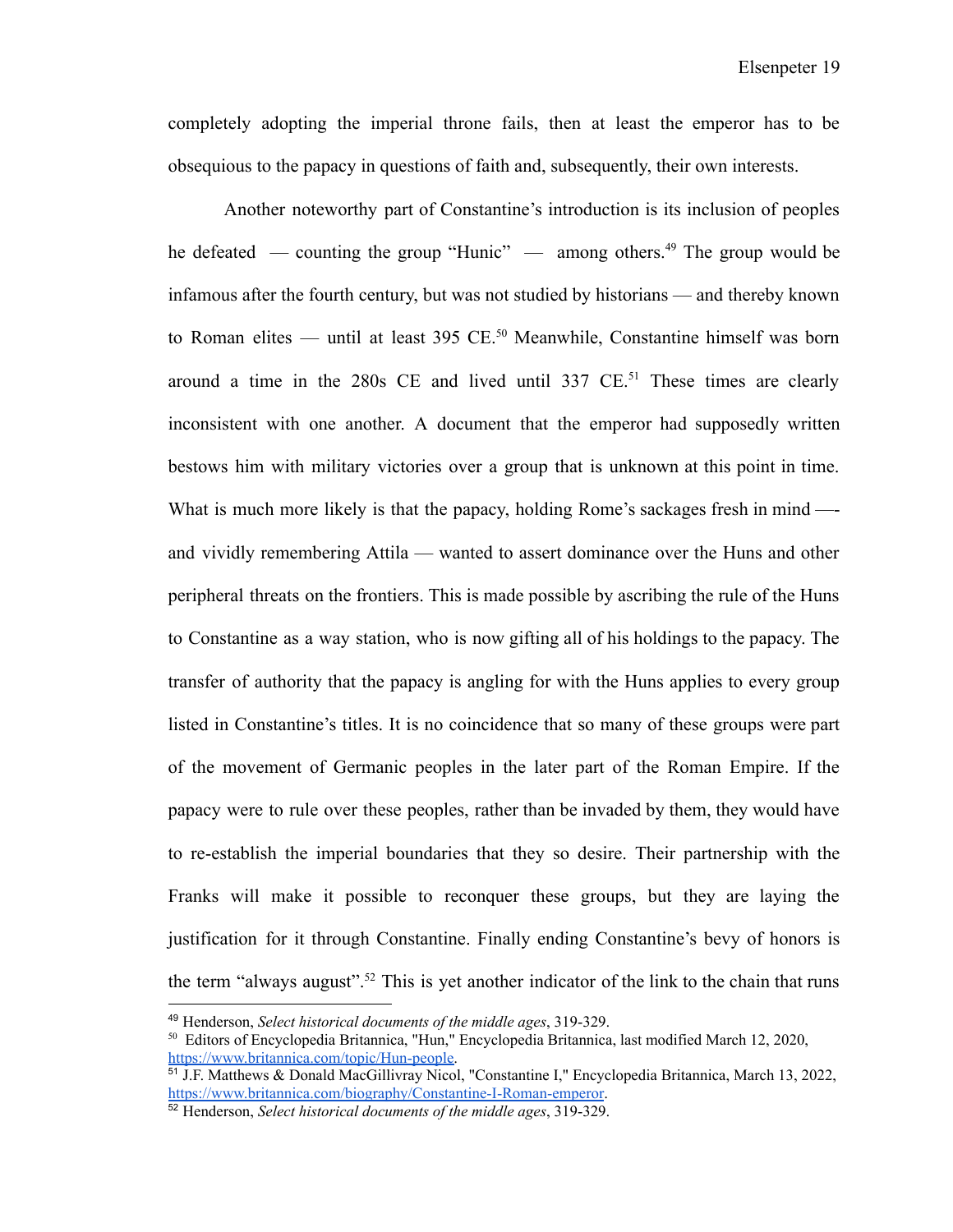from papacy to Constantine and then to Augustus. If Constantine is entitled to all of these honors, which he will ultimately transfer to the papacy, then there is a great deal to be gained for the pope in lionizing the first Christian emperor.<sup>53</sup> The papacy's efforts to ascribe their identity to those that came before is by no means an isolated phenomenon; it is an undercurrent throughout all nations and individuals.

Reading further on, the letter now switches focus and describes its recipient. The supposed recipient of the letter is Pope Sylvester and in the course of describing him emphasizes the dominance of the Roman church in Christian affairs. Sylvester, who sat in the seat of Saint Peter from 314-331 CE, appears to have primarily contributed a legacy of far-fetched legends. It is well known, but ultimately a myth, that he cured Constantine of leprosy or was a large sway on his decision to become Christian.<sup>54</sup> The Donation's description of the pope seems less grounded in reality and more so honeyed. It goes as follows,

…to the most holy and blessed father of fathers Sylvester, bishop of the city of and to all his successors the pontiffs , who are about to sit upon Rome and pope, the chair of St. Peter until the end of time - also to all the most reverend and of God beloved catholic bishops, subjected by this our imperial decree throughout the whole world to this same holy, Roman church, who have been established now and in all previous times-grace, peace, charity, rejoicing, long-suffering, mercv, be with you all from God the Father almighty and from Jesus Christ his Son and from the Holy Ghost… our father Sylvester, the highest pontiff and the universal pope… which we have learned from the aforesaid most blessed father and our confessor, Svlvester the universal pontiff; and then at length announcing the mercy of God which has been poured upon us... $^{55}$ 

At first glance, the description is notably longer, but also goes beyond Sylvester to describe the Roman church as well. The frequent superlatives are a credit to Sylvester

<sup>53</sup> Henderson, *Select historical documents of the middle ages*, 319-329.

<sup>54</sup> O'Malley, *A history of the Popes*, 31-32.

<sup>55</sup> Henderson, *Select historical documents of the middle ages*, 319-329.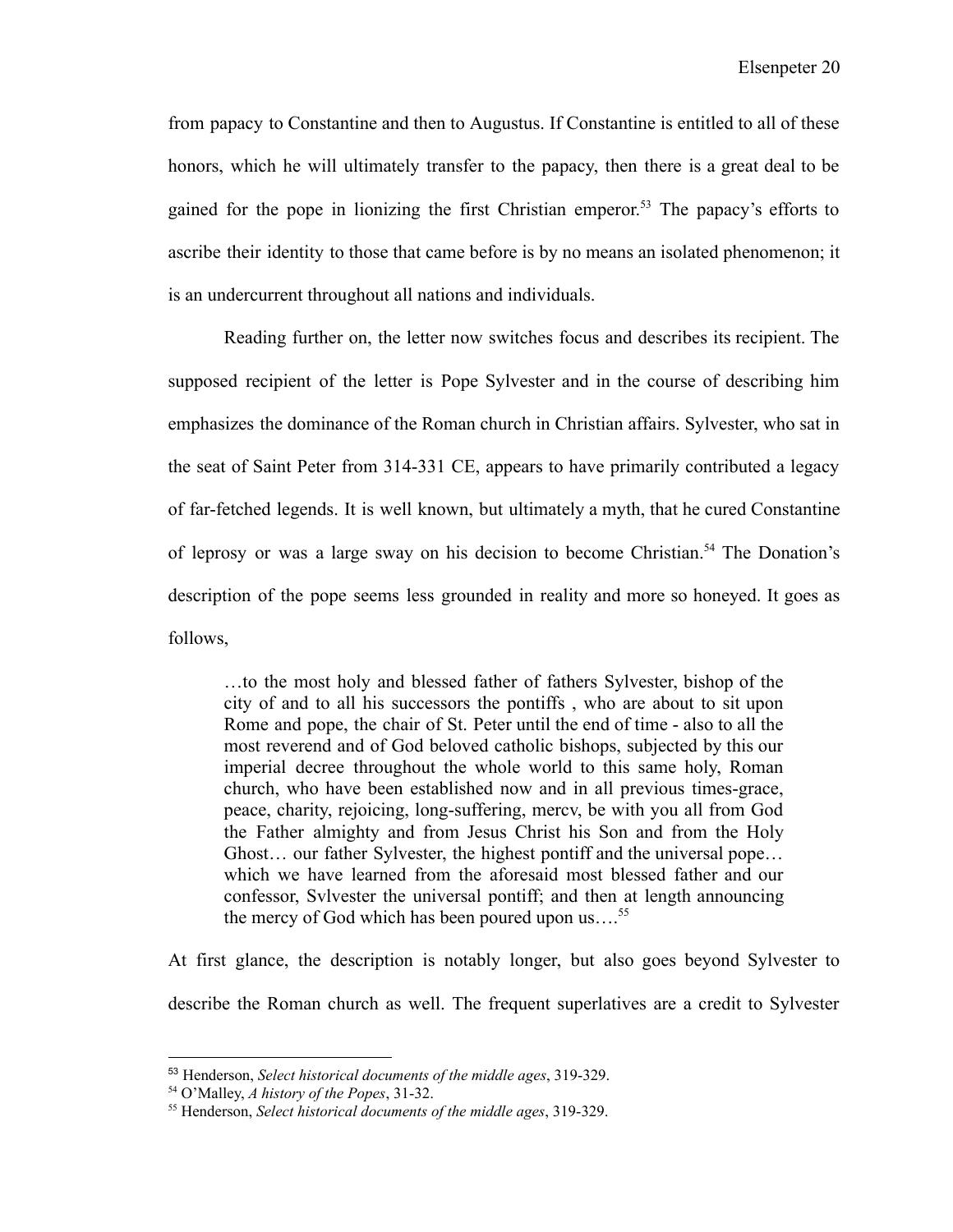and contrast Constantine's own introduction, which while glowing, did not seem to consider him the most of anything. Instead, these adjectives went to the bishop and the church, especially when describing their sphere of influence. Critically, the term pope is specifically tied to "...the chair of St. Peter until the end of time...."<sup>56</sup> It is the Roman church's — rather aggrandized — history as an apostolic church that qualifies the pope. That is, only a pope elected in Rome is canon. This is an important rule for the bishop of Rome that does not necessarily exist until someone says it enough, as is being done here. The *ad infinitum* portion is helpful for the papacy as well and will be echoed in the next document we examine. The Donation also specifies its audience to include "…God beloved catholic bishops...", who, themselves, are commanded by the Roman church.<sup>57</sup> The emphasis on catholic bishops might encompass Byzantium and Rome alike at that point in time, but highlights the Arian Christian rift from earlier, and foreshadows the eventual break between East Orthodoxy and Catholicism. The document then goes from narrowing who it is for to grossly expanding it to "…throughout the whole world to this same holy, Roman church...."<sup>58</sup> Together, we can take these statements to mean that anyone, anywhere, that wants to be a part of the official Christian faith, is subject to the Roman church. On the other hand, the global claim means that everyone, faithful or not, has to at least respect what the rest of the decree contains. The phrase "...universal pontiff..." carries this claim further.<sup>59</sup> Not only is the pope exclusive to Rome and at the head of the Roman church, but he is in fact the head of every church.

<sup>56</sup> Henderson, *Select historical documents of the middle ages*, 319-329.

<sup>57</sup> Henderson, *Select historical documents of the middle ages*, 319-329.

<sup>58</sup> Henderson, *Select historical documents of the middle ages*, 319-329.

<sup>59</sup> Henderson, *Select historical documents of the middle ages*, 319-329.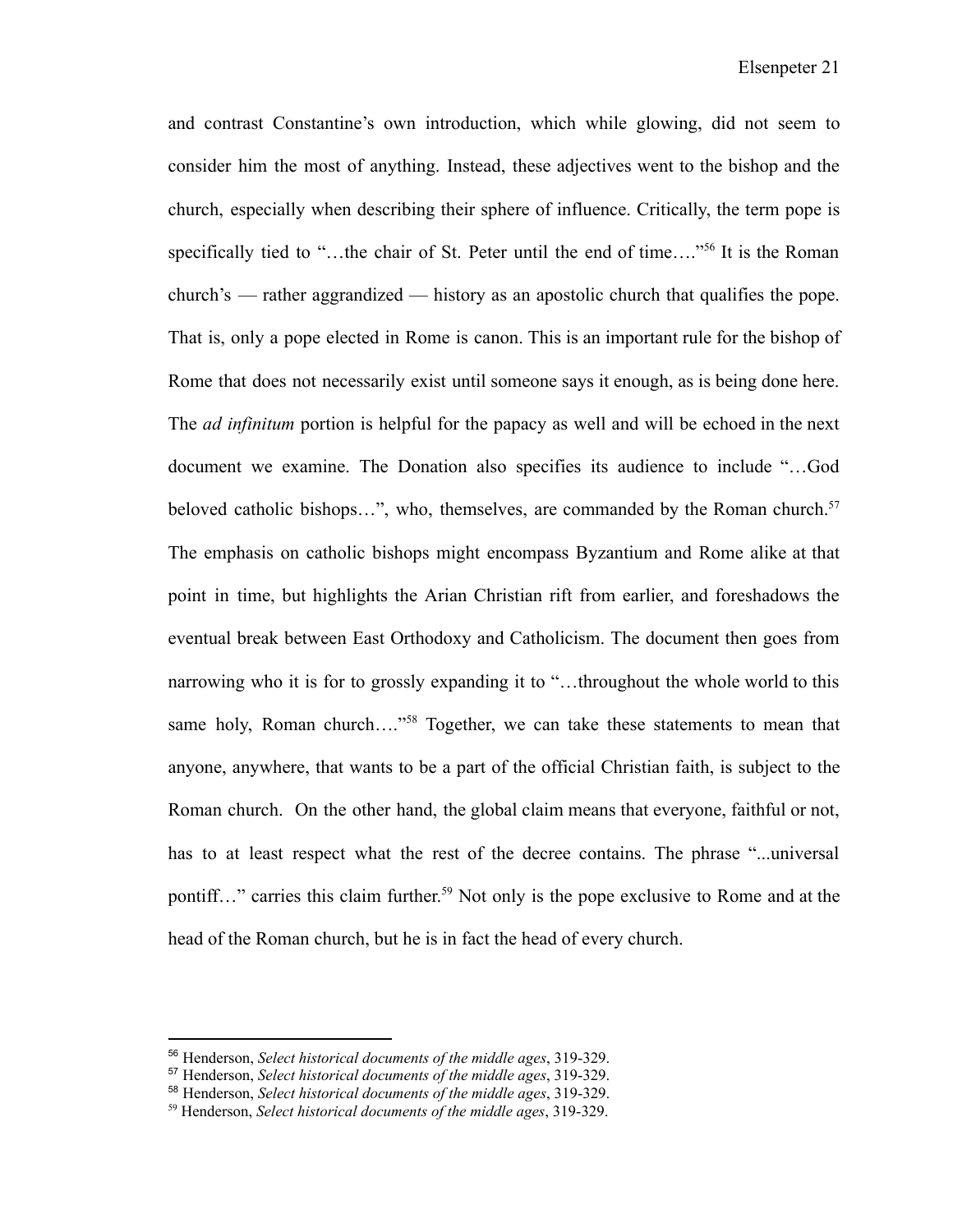Beyond presenting him as a global leader, the document goes on to paint Sylvester as an essential part of Constantine's conversion, alongside the rest of Rome's. A passage from the text reads,

For we wish you to know, as we have signified through our former imperial decree, that we have gone away, from the worship of idols, from mute and deaf images made by hand, from devilish contrivances and from all the pomps of Satan; and have arrived at the pure faith of the Christians, which is the true light and everlasting life. Believing, according to what he-that same one, our revered supreme father and teacher, the pontiff Sylvester- has taught us, in God the Father, the almighty maker of Heaven and earth, of all things visible and invisible; and in Jesus Christ, his only Son, our Lord God, through whom all things are created; and in the Holy Spirit, the Lord and vivifier of the whole creature.<sup>60</sup>

The section describes several key steps away from paganism. The likelihood that all of these happened immediately after Constantine's conversion, or by the proposed time of the letter, is unlikely. Imperial Roman administration was often infused with religious rituals, going all the way back to Augustus, of whom there is a famous statue depicting the emperor as a hooded priest, prepared for pagan ritual.<sup>61</sup> It is unlikely that these ingrained ceremonials were dispensed with so quickly by Constantine. Many of his visual symbols and imperial iconography actually remained pagan, but eventually had Christian elements added, as well.<sup>62</sup> More importantly, the rejection of idols was a development ascribed entirely to Sylvester, who is called a "teacher."<sup>63</sup> Here we have another sign that points toward the letter's fabrication. A pope who is most famous for merely receiving this letter seems an unlikely choice for a teacher to an emperor. Constantine, with the entirety of an empire at his disposal, certainly had other choices. Despite Diocletian's best efforts, there were likely still Christians within the imperial administration. In fact,

<sup>60</sup> Henderson, *Select historical documents of the middle ages*, 319-329.

<sup>61</sup> Reasoner, *Roman Imperial Texts*, 13-42.

<sup>62</sup> O'Malley, *A history of the Popes*, 26.

<sup>63</sup> Henderson, *Select historical documents of the middle ages*, 319-329.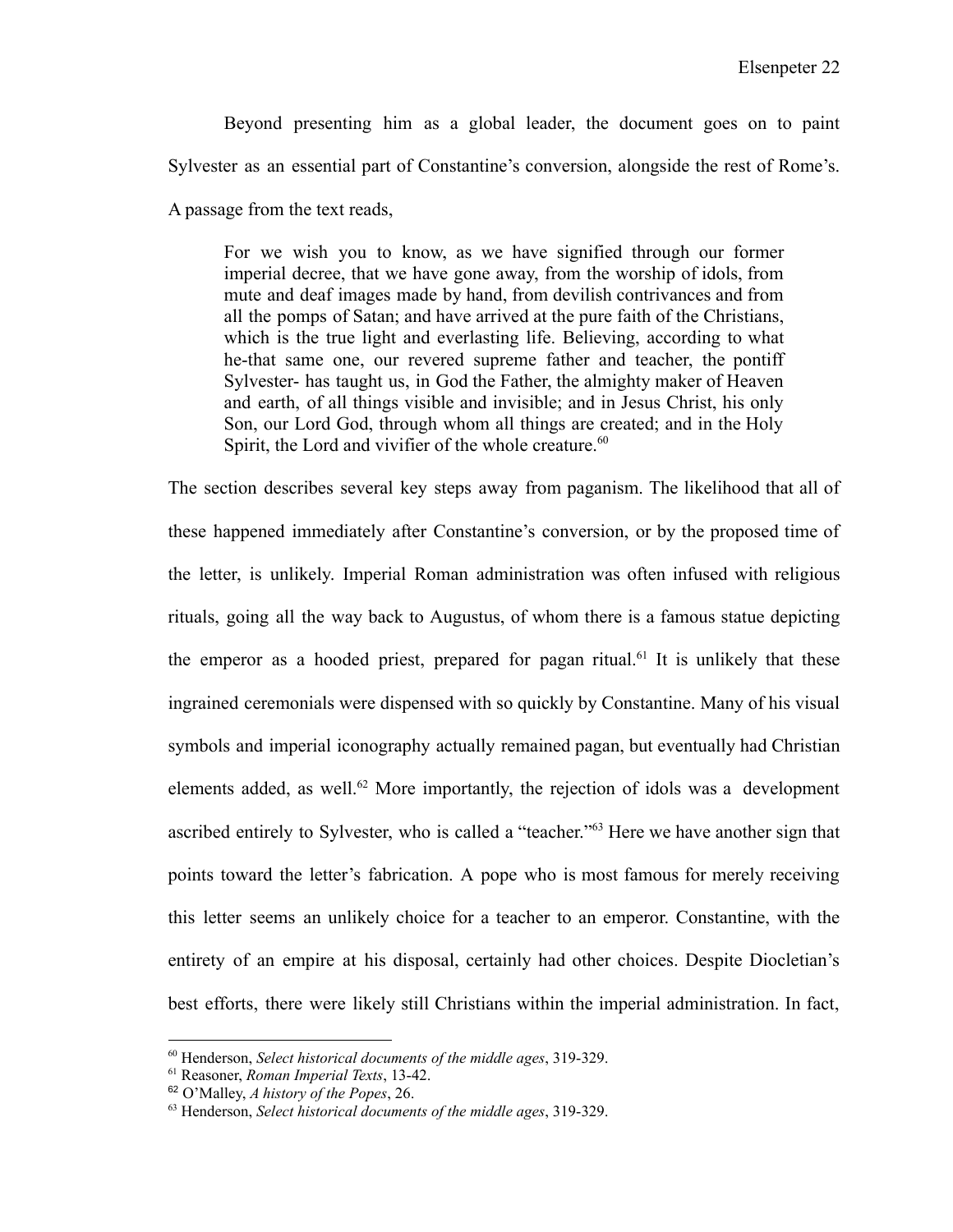when Constantine rose to power, Christianity was the empire's most populous religion.<sup>64</sup> It seems more natural for Constantine to turn to one of these figures, someone he may already know, to learn more about the faith. On the other hand, if anything it is detrimental to place himself in the hands of the bishop of Rome by crediting him for his conversion. This would do exactly what the papacy is attempting by chipping away imperial power and passing it to themselves.

In fact, a potent section for the papacy subjugates Constantine entirely, while conferring saintly status of Sylvester. It reads,

…to those same holy apostles, my masters, St. Peter and St. Paul; and, through them, also to St. Sylvester, our father,-the chief pontiff and universal pope of the city of Rome,-and to all the pontiffs his successors, who until the end of the world shall be about to sit in the seat of St. Peter… $^{65}$ 

The original Latin reading, "…*dominis meis…,*" is a step beyond the teacher role Peter and Paul have occupied throughout the document.<sup>66</sup> Being a master to the emperor helps apostle and pope alike, of whom the latter is essentially an heir. Throughout the letter, Sylvester is called "…*summo pontifici et universali papa…,*" a prestigious title in its own right.<sup>67</sup> It is a clear call back to the title *pontifex maximus*. However, the two terms above entitled the pope to both range and height. Where a *pontifex maximus* is all encompassing, he does not have the spiritual standing that *summo pontifici* exudes. The title seems to convey the rise above paganism contained in the earlier portion of the document. The papacy, not wanting to sacrifice the reach that *maximus* seems to contain, also frequently employs the phrase "...*universali papa....*"<sup>68</sup> If we merge these titles, the

<sup>64</sup> O'Malley, *A history of the Popes*, 26.

<sup>65</sup> Henderson, *Select historical documents of the middle ages*, 319-329.

<sup>66</sup> Angus Graham, "CONSTITUTUM CONSTANTINI," The Latin Library, accessed November 1, 2001, [https://www.thelatinlibrary.com/donation.html.](https://www.thelatinlibrary.com/donation.html)

<sup>&</sup>lt;sup>67</sup> The Latin Library, "CONSTITUTUM CONSTANTINI."

<sup>&</sup>lt;sup>68</sup> The Latin Library, "CONSTITUTUM CONSTANTINI."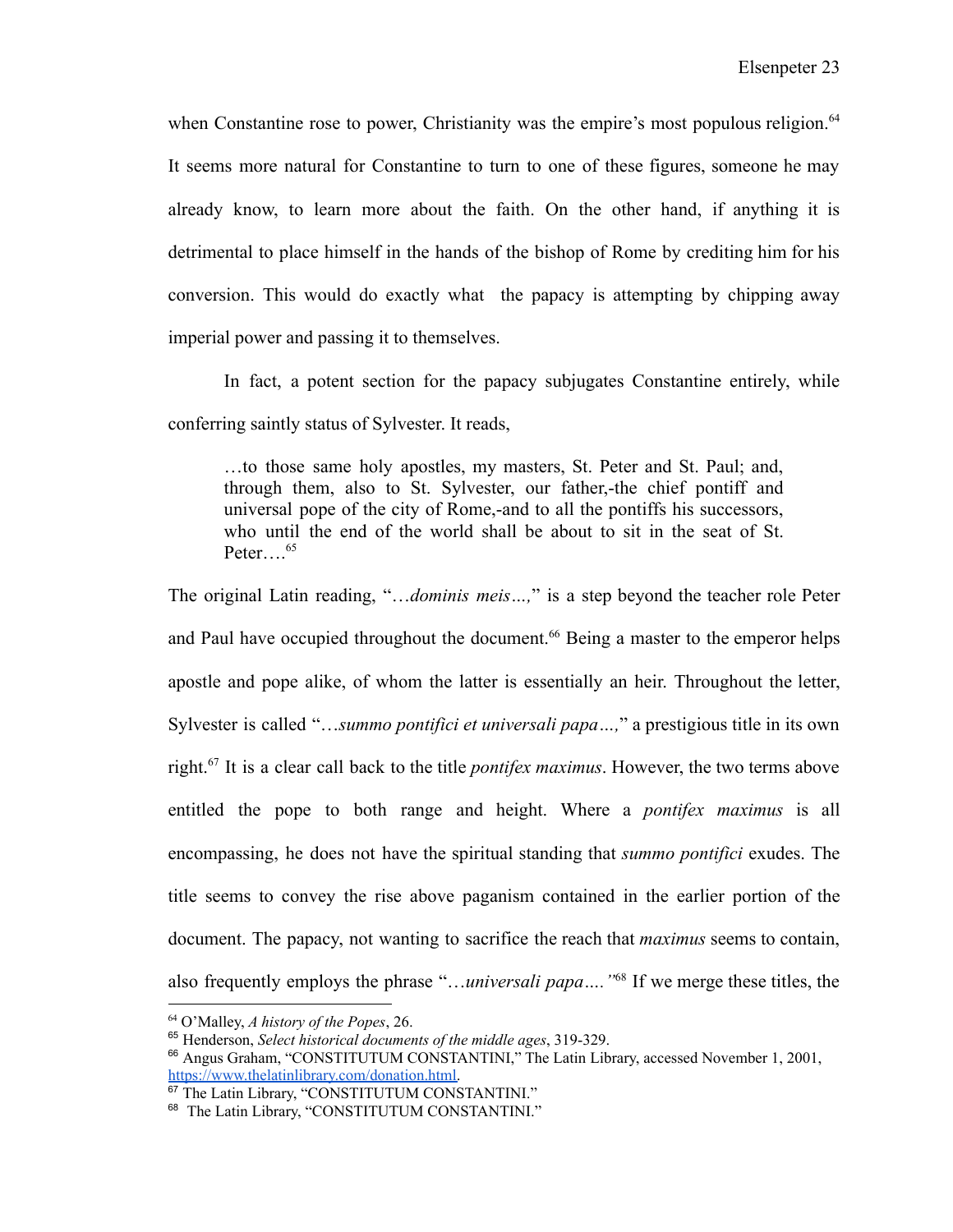pope has spiritual authority on high, but the responsibility of using that authority across the globe. Lastly, this section further builds Sylvester up by calling him a saint, in the same breath as Peter and Paul. The papacy is built around these two. An important part of maintaining the authority that foundation grants is equating the apostle and pope as much as possible. This trend will continue in several other sections we discuss.

The letter eventually takes on a more narrative focus, explaining Constantine's path to the faith and emphasizing the dominance of Rome in Christian affairs. The reader first hears about Constantine's leprosy and some comically horrific pagan attempts to cure it.<sup>69</sup> The more insidious pagan Roman priests look, the better for Christian Roman priests. After Constantine enters a dream, the story then continues,

…the apostles St. Peter and Paul appear, saying to me: "Since thou hast placed a term to thy vices, and hast abhorred the pouring forth of innocent blood, we are sent by, Christ the Lord our God, to give to thee a plan for recovering thy health. Hear, therefore, our warning, and do what we indicate to thee. Sylvester - the bishop of the city of Rome - on Mount Serapte, fleeing thy persecutions, cherishes the darkness with his clergy in the caverns of the rocks....<sup>70</sup>

Including the Apostles Peter and Paul is strategic. It is a dream sequence in which any figure can appear, unbound by distance or mortality, but Peter and Paul are the ones who show. Traditionally, in stories of divine dream intrusion an angel or God himself appears to the dreamer. <sup>71</sup> Constantine gets neither of these, instead he is met with the two most Roman apostles. Two figures whose journeys ended in Rome, but who had only just begun their eternal residence in the city. Their appearance elevates the Roman church's

<sup>69</sup> Henderson, *Select historical documents of the middle ages*, 319-329.

<sup>70</sup> Henderson, *Select historical documents of the middle ages*, 319-329.

<sup>71</sup> David Shulman and Guy G. Stroumsa, *Dream Cultures: Explorations in the Comparative History of Dreaming*, (Oxford University Press, 1999), 149.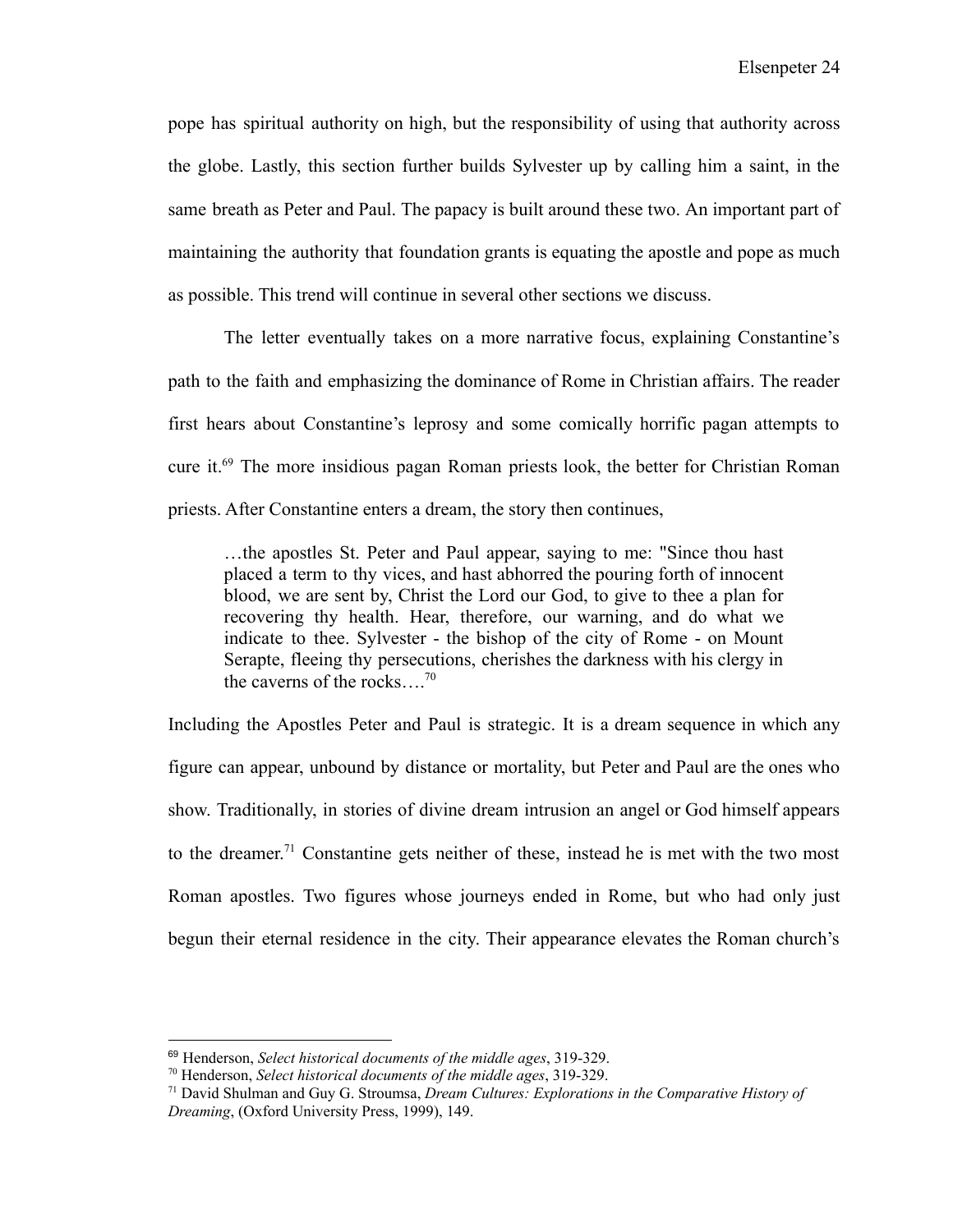own importance by putting these apostles on a higher plane and reminding the audience of their inherent bond to Rome.

Turning to the reason for the dream itself, Constantine's leprosy is its own powder keg of meaning. Healing is a common feature of many New Testament stories, especially when it is conditionally given in response to a correct moral choice or acknowledgment of a mistake. In Constantine's case, the path to being saved from leprosy is only revealed after refusing human sacrifice.<sup>72</sup> Elevating Constantine is in line with what the document was attempting earlier, making the position of emperor Christian in nature. If Constantine is a figure reminiscent of early Christian protagonists, this infuses the imperial throne with a similar saintly status. Giving the emperor leprosy, as opposed to a physical trauma, is also a clear reference to the New Testament. Jesus's famous curing of lepers is what the document is pointing to. Drawing a parallel to Christ makes Sylvester's eventual purification of Constantine all the more impressive.<sup>73</sup>

Another important function of the document is its exploration of Saint Peter and his relationship with the papacy. As the Donation continues with Constantine's story, it describes Saint Peter. It says that,

… (I) learned that by the kindness of St. Peter himself I had been entirely restored to health: I together with all our satraps and the whole senate and the nobles and all the Roman people, who are subject to the glory of our rule -considered it advisable that, as on earth he (Peter) is seen to have been constituted vicar of the Son of God, so the pontiffs, who are the representatives of that same chief of the apostles….<sup>74</sup>

The section demonstrates how Peter is more than just an apostle to the Roman church. Peter is highlighted in the first line as the reason why Constantine, "…had been entirely

<sup>72</sup> Henderson, *Select historical documents of the middle ages*, 319-329.

<sup>73</sup> Henderson, *Select historical documents of the middle ages*, 319-329.

<sup>74</sup> Henderson, *Select historical documents of the middle ages*, 319-329.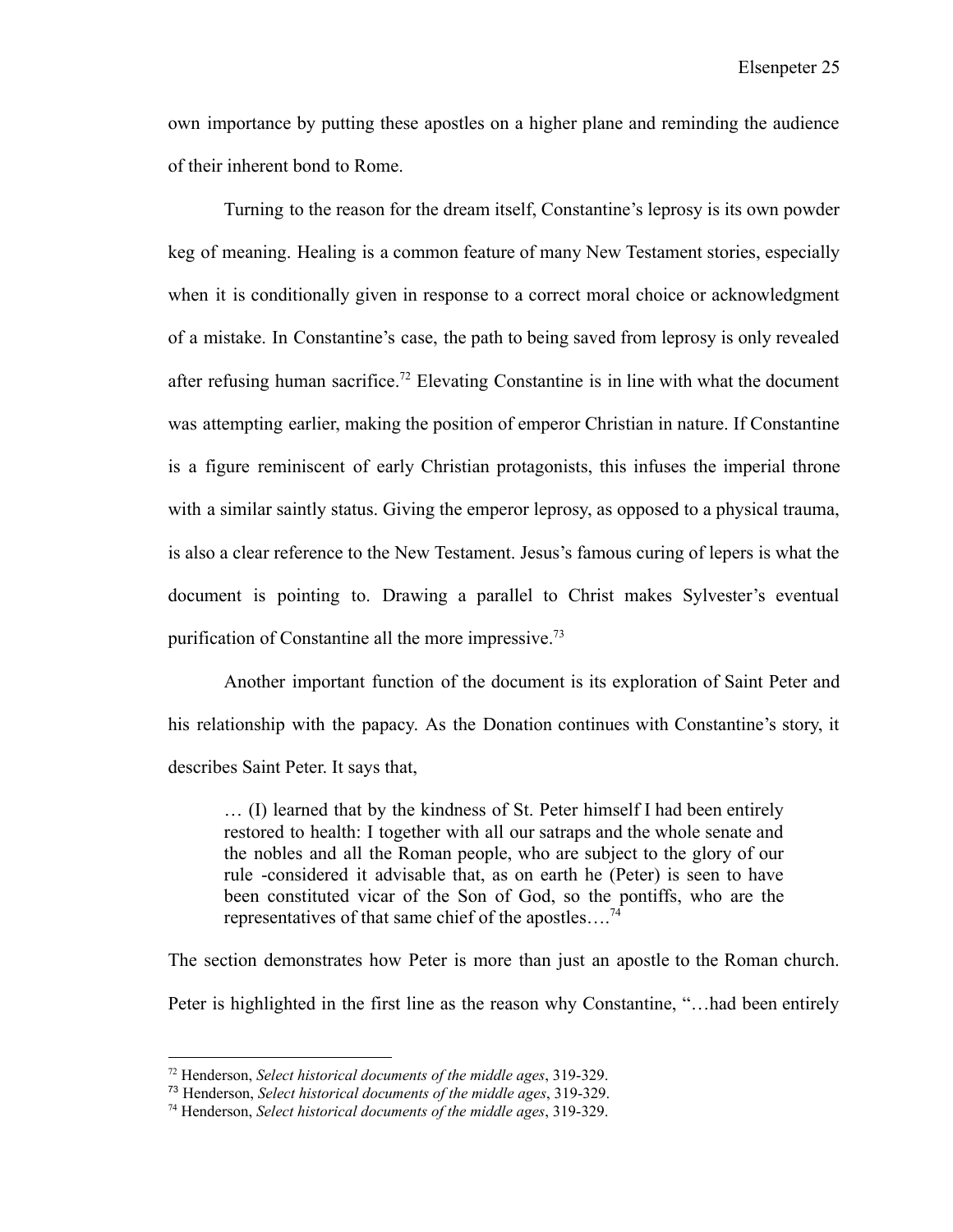restored to health...."<sup>75</sup> With this we can see the letter hoping to hold two things true at once: The first being that Sylvester can be credited with initiating healing, but that Peter is also to be credited. The contention is solved by reading further into the passage and hearing the phrase, "…the pontiffs who are representatives of that same chief of the apostles…."<sup>76</sup> The document is conveying that the Roman church is Peter, himself. Thereby, any papal efforts are extensions of Peter's will, but also belong to the popes, themselves. Accordingly, Sylvester arranged and executed the healing, but Peter gave him the ability to do so. Even if the rest of the Christian world accepted this relationship, other concessions would still be needed for a church hierarchy with the pope at the top. The Roman church must also convince others of Peter's dominance over the apostles. However, establishing a baseline chain of succession from Peter to pope is nonetheless essential for their authority. The document emphasizes Peter as "…chief…" to get at the above issue.<sup>77</sup> As one of twelve apostles, Peter is not the only one that Christian churches could lay claim to as a founder. Rather than attempting to undercut other apostolic churches, the Roman church elected to nip the issue in the bud by making their chosen apostle the most important. Lastly, it is no accident that both Peter and Paul appeared in the dream. The Roman church had connections to two apostles to exploit, further promoting their role as a leading church in the faith.<sup>78</sup>

The Donation of Constantine then moves from specifying where their authority in the church comes to describing where it reaches. The document states,

And we ordain and decree that he shall have the supremacy as well over the four chief seats Antioch, Alexandria, Constantinople and Jerusalem, as

<sup>75</sup> Henderson, *Select historical documents of the middle ages*, 319-329.

<sup>76</sup> Henderson, *Select historical documents of the middle ages*, 319-329.

<sup>77</sup> Henderson, *Select historical documents of the middle ages*, 319-329.

<sup>78</sup> O'Malley, *A history of the Popes*, xv.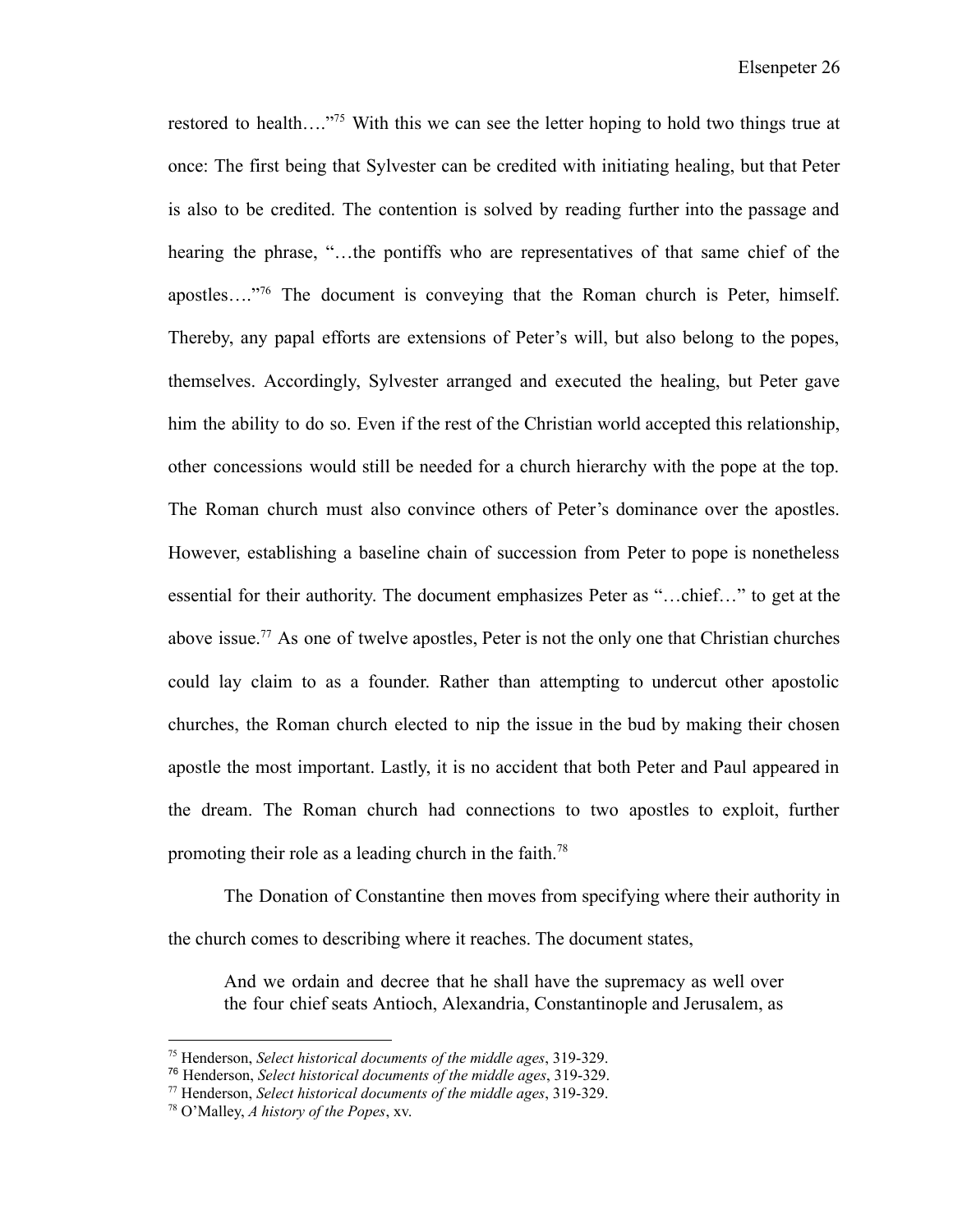also over all the churches of God in the -whole world. And he who for the time being shall be pontiff of that holy Roman church shall be more exalted than, and chief over, all the priests of the whole world; and, according to his judgment, everything which is to be provided for the service of God or the stability of the faith of the Christians is to be administered…

This establishes the Roman church as the lone arbiter of what is canon in Christianity. As the pope is described to be "…chief over, all the priests of the whole world…."<sup>79</sup> This sweeping responsibility is bolstered by including Constantinople, their newfound rival, as one of their own full-scale "...chief seats..." of power.<sup>80</sup>

Yet, the Papacy's introductions and redrawing of their own prominence in Christianity is overshadowed by the colossal gifts of the Donation itself. By the time the Donation was written in the eighth century, Chrisitianity had gone from residing beneath the streets in the catacombs to dominating said roadsides with elaborate basilicas.<sup>81</sup> Their holdings were about to grow monumentally to include large swaths of secular lands, as well. This would all be thanks to Pepin, whom they would need to convince to be so generous.<sup>82</sup> The Donation provided an opportunity to set a precedent that the papacy could wave in the face of their Frankish patron. It decrees,

…And on these churches for the endowing of divine services we have conferred estates, and have enriched them with different objects; and, through our sacred imperial decrees, we have granted them our gift of land in the East as well as in the West; and even on the northern and southern coast;-namely in Judea, Greece, Asia, Thrace, Africa and Italy and the various islands: under this condition indeed, that all shall be administered by the hand of our most blessed father the pontiff Sylvester and his successors.<sup>83</sup>

<sup>79</sup> Henderson, *Select historical documents of the middle ages*, 319-329.

<sup>80</sup> Henderson, *Select historical documents of the middle ages*, 319-329.

<sup>81</sup> O'Malley, *A history of the Popes*, 73-74.

<sup>82</sup> O'Malley, *A history of the Popes*, 58-59.

<sup>83</sup> Henderson, *Select historical documents of the middle ages*, 319-329.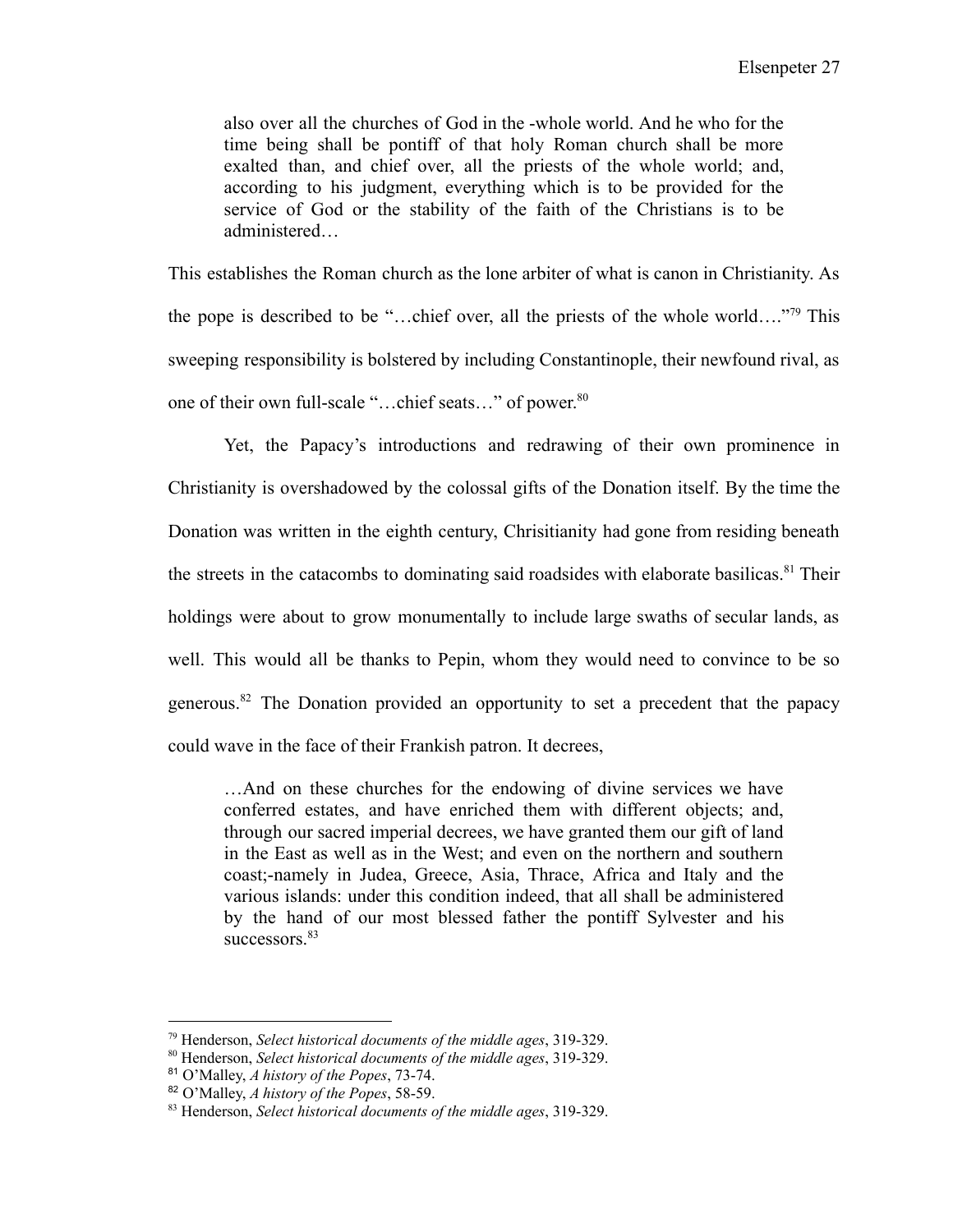With Rome's unquestioned rule of the Church constructed, the document moves to promise secular territory. Lands and estates from, "…Judea, Greece, Asia, Thrace, Africa and Italy and the various islands...,"are vaguely transferred to the papacy.<sup>84</sup> With these regions guaranteed to the church by an emperor too dead to object, the papacy invented leverage. Subsequently, asking for some chunks of land in Italy would seem modest, a request that Pepin would be hard-pressed to refuse.

Up to this point, our *imperator novus* has assured administrative control and actual territory to govern, but what about defense? Any future invaders marching on Rome, or the novel Papal Estates, would certainly have to consider the Frankish threat of retaliation. However, the Donation of Constantine adds another layer of protection by continuing on and adding to the authority of the papacy. A priest in charge of an army seems odd. After all, a general that turns the other cheek will likely have a tough time winning any conflict and will lose significant moral integrity by being a conduit to conflict. Clearly, another distinct identity as a commander would be necessary and something a successful general, such as Constantine, could provide. The letter arms the papacy with military symbols of an *imperator* and thereby grants the authority to muster and command their own troops. The Donation explains,

…we concede and, by this present, do confer, our imperial Lateran palace, which is preferred to, and ranks above, all the palaces in the whole world; then a diadem, that is, the crown of our head, and at the same time the tiara; and, also, the shoulder band,-that is, the collar that usually surrounds our imperial neck; and also the purple mantle, and crimson tunic, and all the imperial raiment; and the same rank as those presiding over the imperial cavalry; conferring also the imperial sceptres, and, at the same time, the spears and standards; also the banners and different imperial ornaments, and all the advantage of our high imperial position, and the glory of our power. 85

<sup>84</sup> Henderson, *Select historical documents of the middle ages*, 319-329.

<sup>85</sup> Henderson, *Select historical documents of the middle ages*, 319-329.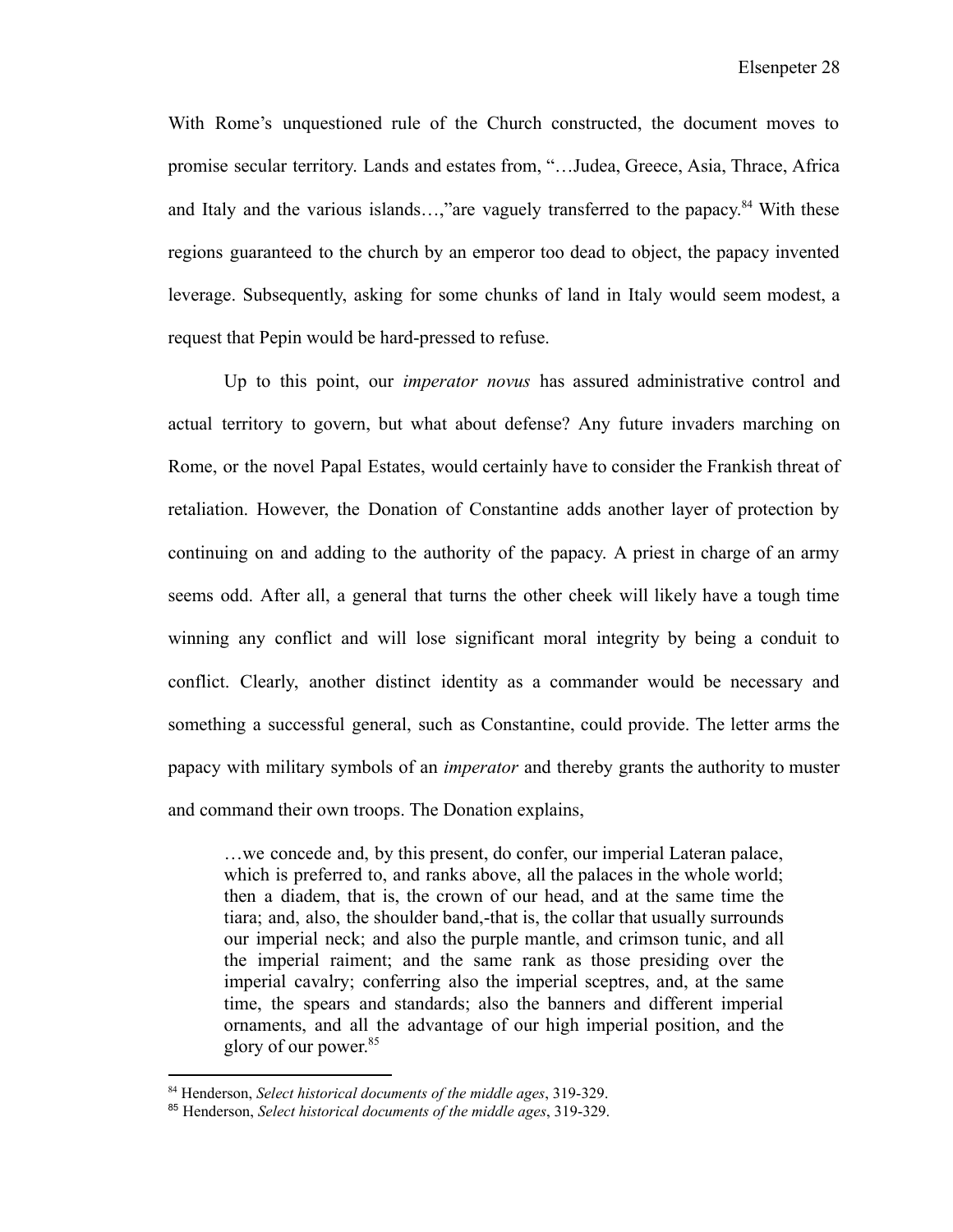Elsenpeter 29

The papacy and Frankish relationship was groundbreaking, but a recent development at the penning of this document. There were times before the Franks that the Roman church had to navigate city defense, and the papacy undoubtedly wanted to plan for times after, as well. An army of their own was in order. Thereby, "imperial cavalry,… spears and standards,... and banners" would all be assets in repelling any future assaults.<sup>86</sup> The iconography of this offer is noteworthy as well. Here the *imperator novus* truly steps from the papal imagination and into our own. Although he remains an image and the document cannot physically offer soldiers, it can still set the stage for the pope to have the military authority of a commander. Bristling with cavalry and spearmen, we have a pope zealously commanding with a "…scepter…" and "…diadem…," the very same that Constantine or Augustus himself would wield. $87$  Clad in the iconic imperial colors of purple and crimson, the pope is a commander in his own right that is capable of defeating foes without calling for aid. He occupies a "…high imperial position…" with the ease of a true *imperator*. <sup>88</sup> This is an identity that achieves the papacy's wishes by being an armed, intimidating power toward would be threats. Yet, the document continues to confer even more advantages.

By the eighth century, the Roman legions of Constantine were long gone, but being aware of this, the papacy included a work around in the Donation. As much as heavily armored legionaries excited the imaginations of the Roman church, they would have to accept what they could find in building their own army. Accordingly, flexibility

<sup>86</sup> Henderson, *Select historical documents of the middle ages*, 319-329.

<sup>87</sup> Henderson, *Select historical documents of the middle ages*, 319-329.

<sup>88</sup> Henderson, *Select historical documents of the middle ages*, 319-329.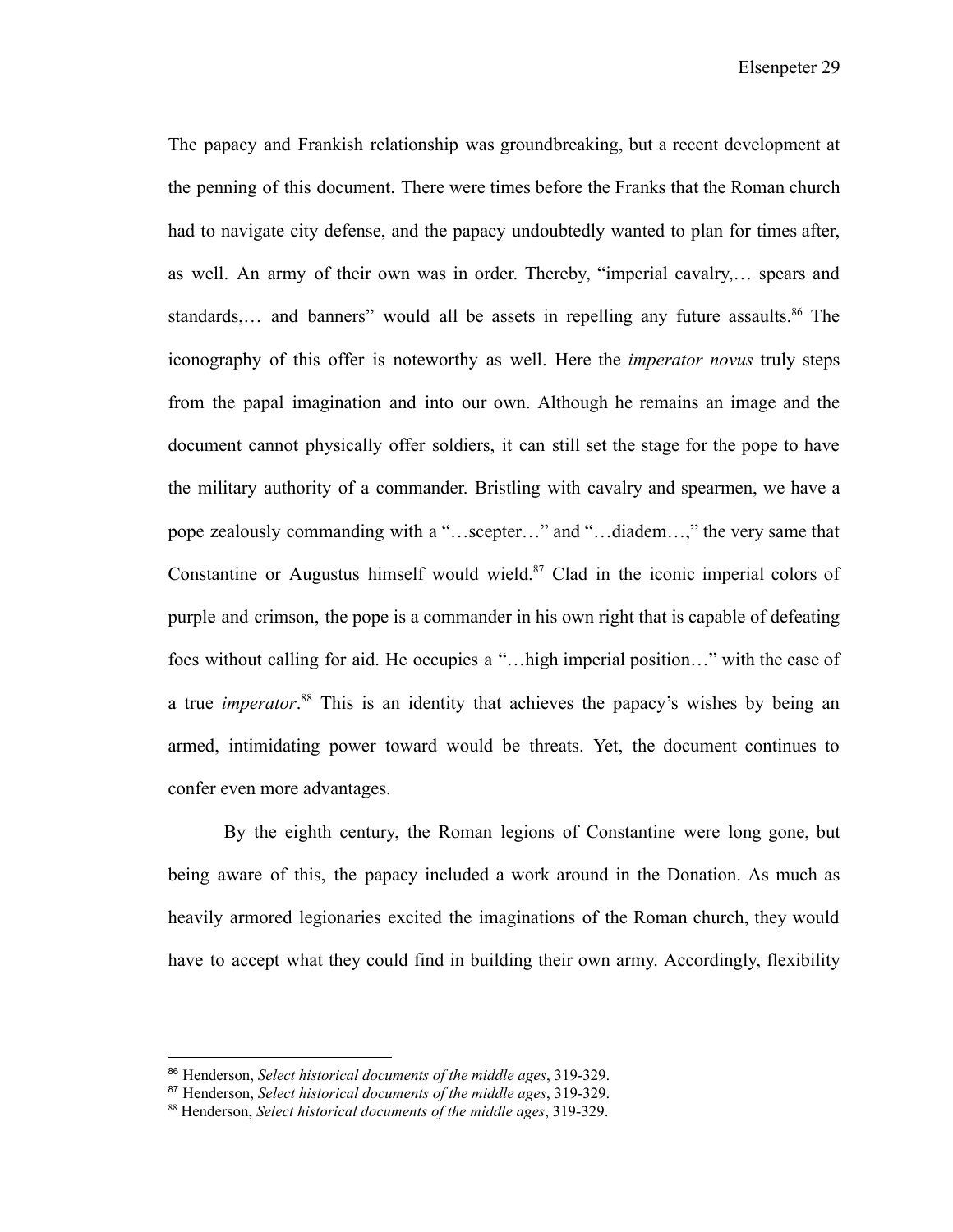would be needed to designate any new army of sellswords as a Roman fighting force. The

document states,

And we decree, as to those most reverend men, the clergy who serve, in different orders, that same holy Roman church, that they shall have the same advantage, distinction, power and excellence by the glory of which our most illustrious senate is adorned; that is, that they shall be made patricians and consuls,-we commanding that they shall also be decorated with the other imperial dignities. And even as the imperial soldiery, so, we decree, shall the clergy of the holy Roman church be adorned. And even as the imperial power is adorned by different offices-by the distinction, that is, of chamberlains, and door keepers, and all the guards,-so we wish the holy Roman church to be adorned. And, in order that the pontifical glory may shine forth more fully, we decree this also: that the clergy of this same holy Roman church may use saddle cloths of linen of the whitest colour; namely that their horses may be adorned and so be ridden, and that, as our senate uses shoes with goats' hair, so they may be distinguished by gleaming linen; in order that, as the celestial beings, so the terrestrial may be adorned to the glory of God…<sup>89</sup>

Bringing in frontier peoples as soldiers to fill gaps in a fighting force was not unheard of. In fact, during the late stages of the Roman Empire, as much as a quarter of the Roman army were born from beyond the borders of the empire.<sup>90</sup> However, their commanders and patrons are what tied these soldiers to Rome. They are the ones who gave orders, relayed information from the capital, and were ideally laying the groundwork for said mercenaries to one day be citizens. By establishing the upper echelon as "…patricians and consuls…" the pope hoped that they would gain the same ability to employ and transform soldiers from across the Mediterranean.<sup>91</sup> Part of reorienting recruits would be matching the papacy's symbolically laden actions with symbolic clothing. To this effect, the document gives permission to adorn clergy

<sup>89</sup> Henderson, *Select historical documents of the middle ages*, 319-329.

<sup>90</sup> Hugh Elton, *Warfare in Roman Europe, AD 350-425*, (Oxford Classical Monographs, Oxford: Clarendon Press, 1996), 148-152.

<sup>91</sup> Henderson, *Select historical documents of the middle ages*, 319-329.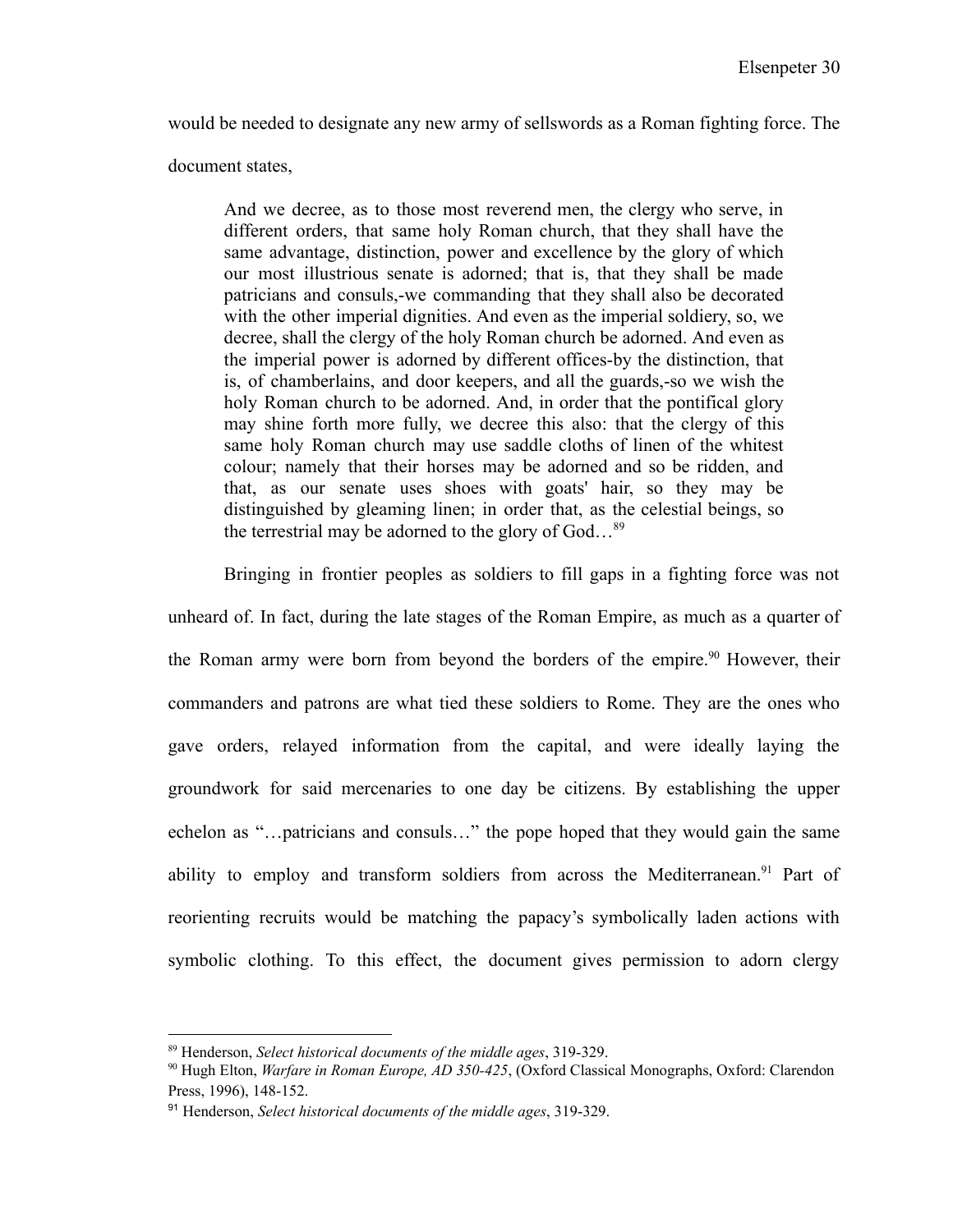members, a rather loose distinction, as "...as the imperial soldiery...."<sup>92</sup> Logically, anyone working for the Roman church is, hypothetically, a clergy member — even a sellsword. After all, it would not be too much of an abstraction to label defending Saint Peter's as a religious duty. This subtlety provides an avenue for the papacy to have its own imperial army, one befitting an *imperator novus*. Furthermore, similar to the invention of a *summo pontifici*, the Donation likens the Roman church to the empire when discussing standard clothing, but still finds a way to elevate the church above the pagan past. On one hand the pope is fit for the crimson and purple of an emperor, but on the other he ought to "…use saddle cloths of linen of the whitest colour….", an honor that could extend to any clergy deemed worthy to wear white by the pope himself.<sup>93</sup> The luminous color clearly draws parallels to the divine as the righteous, angels, and Jesus often appear in white garb.<sup>94</sup> However, there is a part of the offer that the pope strategically refused.

The Donation of Constantine eerily foreshadows Charlemagne's own coronation, several decades after the document's creation. After promising large amounts of land, imperial honors, and his own compliance, there is still more that Constantine can extend to the pope. The Donation reads,

We also decreed this, that this same venerable one our father Sylvester, the supreme pontiff, and all the pontiffs his successors, might use and bear upon their heads-to the Praise of God and for the honour of St. Peter-the diadem; that is, the crown which we have granted him from our own head, of purest gold and precious gems. But he, the most holy pope, did not at all allow that crown of gold to be used over the clerical crown which he wears to the glory of St. Peter; but we placed upon his most holy head, with our own hands, a tiara of gleaming splendour representing the

<sup>92</sup> Henderson, *Select historical documents of the middle ages*, 319-329.

<sup>93</sup> Henderson, *Select historical documents of the middle ages*, 319-329.

<sup>94</sup> John A. Tvedtnes, "Priestly clothing in Bible times," In *Temples of the Ancient World*, ed. by Donald W. Parry (Deseret Book Company, 1994), 678-691.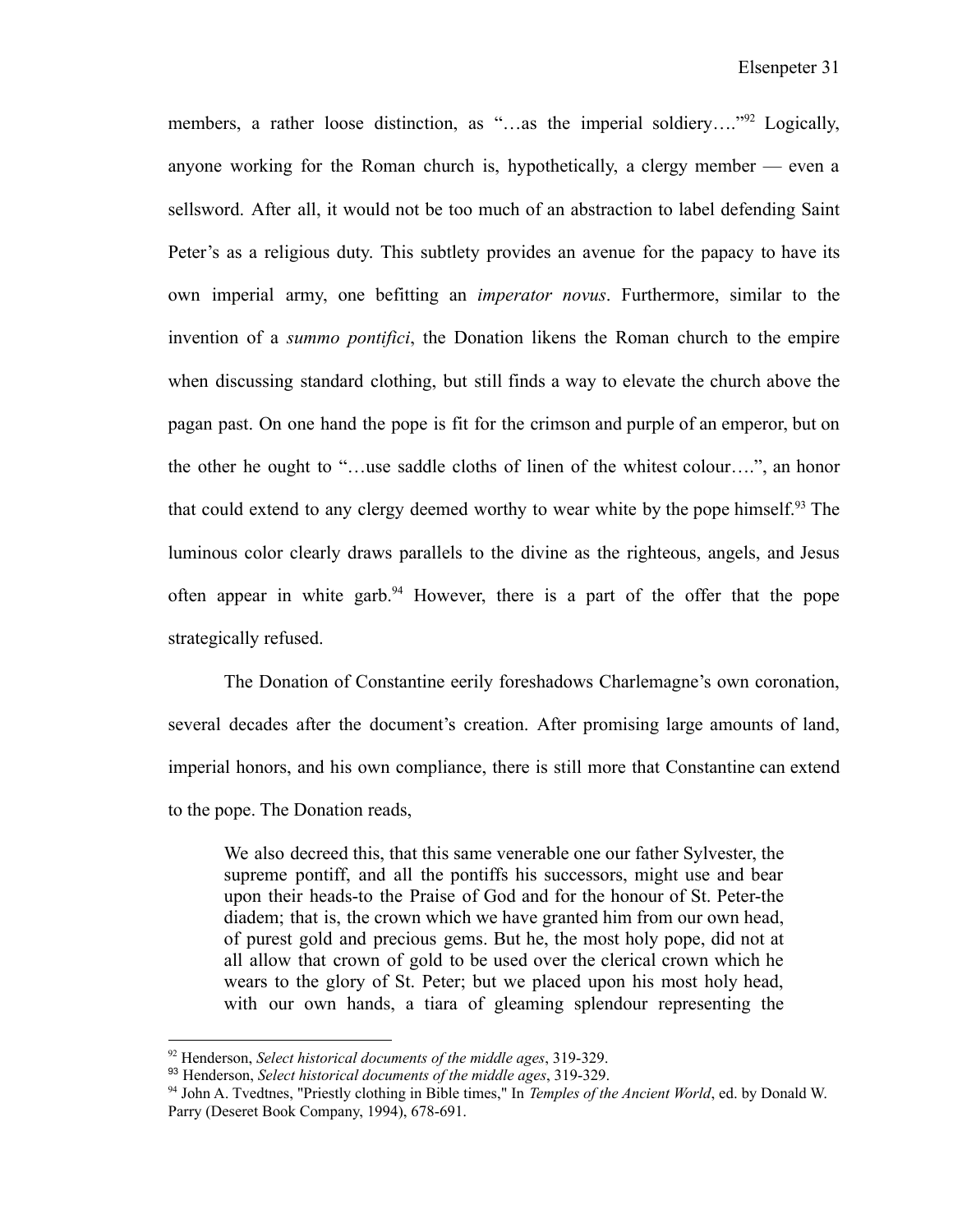glorious resurrection of our Lord. And, holding the bridle of his horse, out of reverence for St. Peter we performed for him the duty of groom; decreeing that all the pontiffs, his successors, and they alone, may use that tiara in processions.<sup>95</sup>

Shockingly, the crown from Constantine's "…own head…" is not the biggest claim of the Donation.<sup>96</sup> Instead, this crown helps build up to that titanic offer, although this attempt to transfer the emperor's crown should not be ignored – nor will it be the last time we see the crown. The pope's refusal – it could be argued – stems from showing modesty, but this is much less likely than a more calculated alternative. The choice is not between the imperial crown or a bare head. Instead, it is between the imperial crown or a papal crown. A refusal of the former signifies the dominance of the latter. It is also a feat for the papacy to have told an emperor "No". Doing so was explicitly refusing his charity, while also making their own request for a different crown, entirely. How this papal crown was placed will ripple forward in time as Constantine put the crown "…upon his most holy head, with our own hands…."<sup>97</sup> The pope receiving this papal crown is a clear signal of transfer, while setting a precedent. A very similar ceremony will take place at the close of the eighth century, in which the papacy will dust off that imperial crown that they refused, despite *de facto* wearing it, and offer it to another, keeping the papal crown for themselves. Yet, a crown is much more than the rare material it might be made of, it's a symbol of rule. The estates the Donation has promised so far are sizable, but not an empire. The document concludes by resolving this ambiguity.

The climax of the document is a momentous territorial transfer that is as unlikely as it is vast. Constantine's offer already includes churches across the Roman Empire,

<sup>95</sup> Henderson, *Select historical documents of the middle ages*, 319-329.

<sup>96</sup> Henderson, *Select historical documents of the middle ages*, 319-329.

<sup>97</sup> Henderson, *Select historical documents of the middle ages*, 319-329.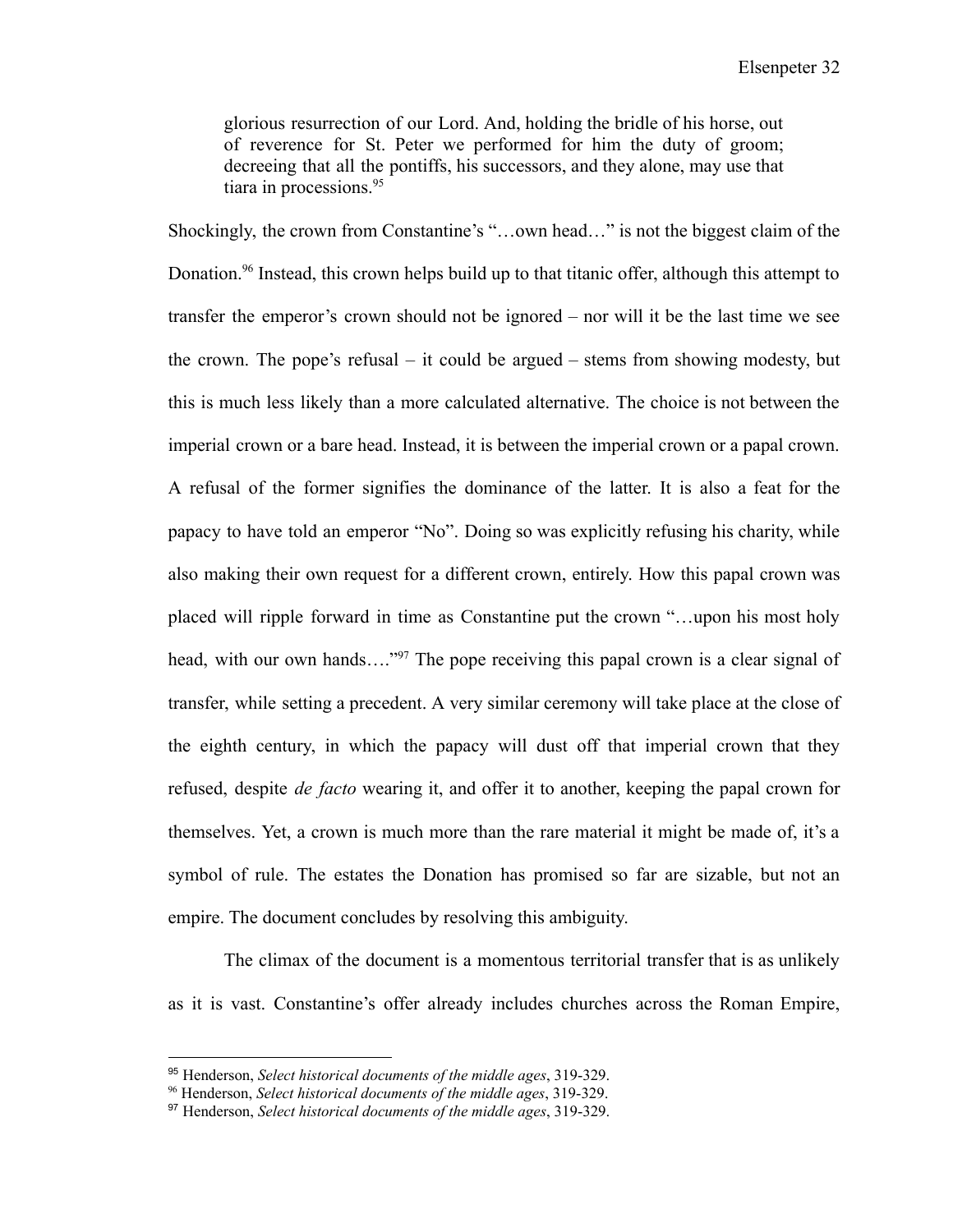alongside estates to raise revenue and help said churches flourish. These are considerable in their own right, but Constantine's next inclusion makes them redundant. As he states,

In imitation of our own power, in order that for that cause the supreme pontificate may not deteriorate, but may rather be adorned with power and glory even more than is the dignity of an earthly rule: behold we-giving over to the oft-mentioned most blessed pontiff, our father Sylvester the universal pope, as well our palace, as has been said, as also the city of Rome and all the provinces, districts and cities of Italy or of the western regions; and relinquishing them, by our inviolable gift, to the power and sway of himself or the pontiffs his successors-do decree, by this our godlike charter and imperial constitution, that it shall be (so) arranged; and do concede that they (the palaces, provinces etc.) shall lawfully remain with the holy Roman church.<sup>98</sup>

In a flash, Constantine is alleged to have signed away the former core of his empire and the potential revenues from "…all the provinces, districts and cities of Italy or of the western regions…."<sup>99</sup> Disregarding the believability of this act, we are looking at exactly what the papacy desired, which is likely why they included it. An empire all their own is now in papal hands. In theory, they now possess the seat of the former capital and all of Italy as a buffer around the eternal city. Alongside the territory, the papacy has claimed the imperial symbols, military, and divinity from the emperor to wield against their detractors. Even more amazing is that, during the Donation's eighth century creation, none of these possessions existed anywhere besides in the heads of the papacy and those they managed to convince. Later, they would levy several small armies and Julius II, elected in 1503 CE, would even launch military campaigns as "...warrior pope…."<sup>100</sup> However, these facts pale in comparison to what has been described in the document above and were much later developments than our time period of late antiquity. Anyone reading the Donation would envision the papacy as an influential, miraculously

<sup>98</sup> Henderson, *Select historical documents of the middle ages*, 319-329.

<sup>99</sup> Henderson, *Select historical documents of the middle ages*, 319-329.

<sup>100</sup> O'Malley, *A history of the Popes*, 177.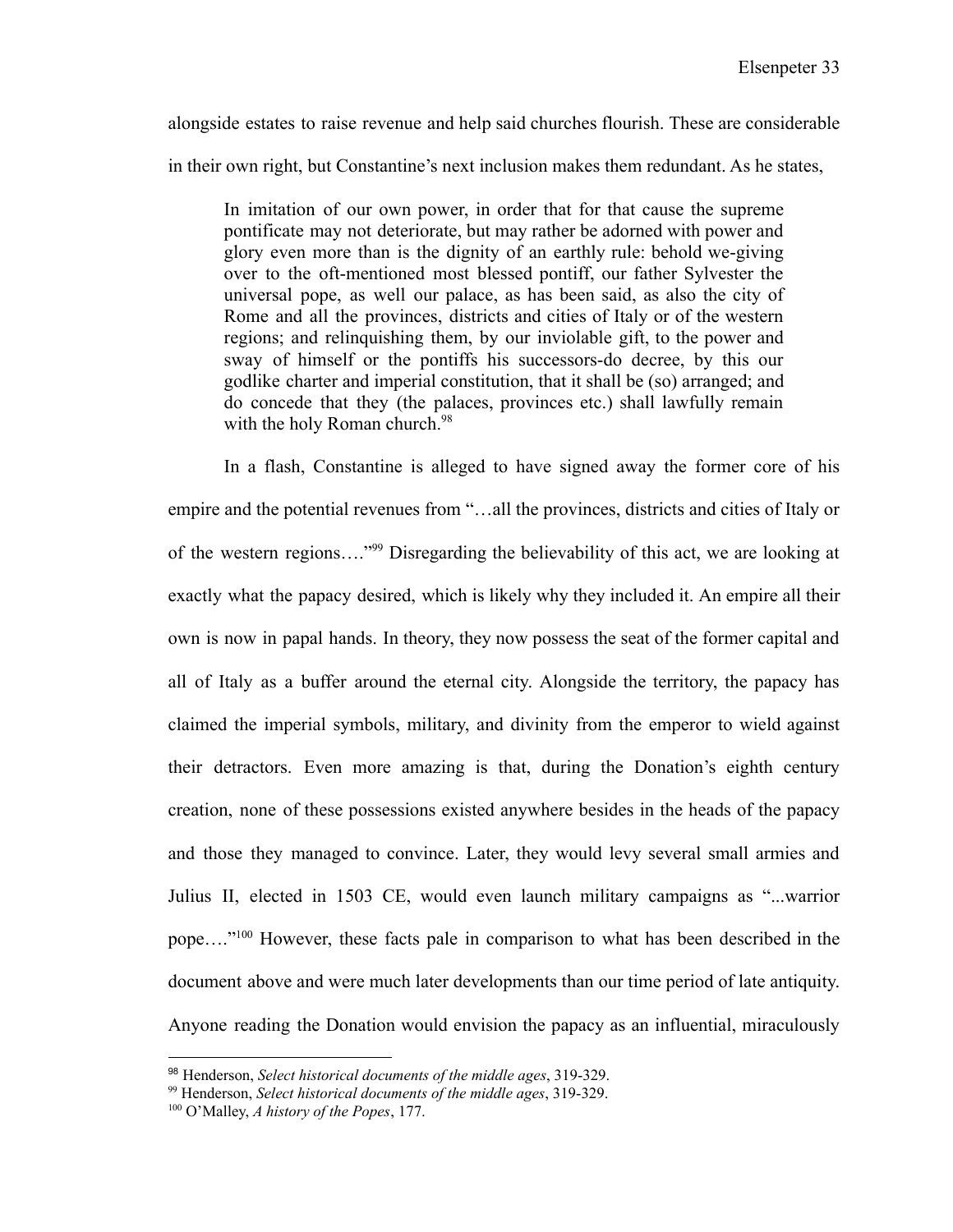powerful ruler with the military and right to rule of an emperor as famous as Constantine himself. In many ways, they would be right, if the promotion someone invents leads others to treat them with that level of deference then their authority has become real. The papacy concluded the Donation of Constantine by discussing the Byzantines.

The already distant relationship between the papacy and the Byzantines is seemingly severed in one of the document's concluding sections. Establishing a new emperor does little to eliminate the old that is ruling what he believes to be the real continuation of the Roman Empire.

The territorial claims that the document makes are considerable – but attainable – as the eighth century revealed. Yet, laying a claim to Byzantium could be a bridge too far and would likely not be taken seriously by anyone beyond the Roman church. To solve this complication the Donation says,

Wherefore we have perceived it to be fitting that our empire and the power of our kingdom should be transferred and changed to the regions of the East; and that, in the province of Byzantium, in a most fitting place, a city should be built in our name; and that our empire should there be established. For, where the supremacy of priests and the head of the Christian religion has been established by a heavenly ruler, it is not just that there an earthly ruler should have jurisdiction.<sup>101</sup>

Rather than attempting to absorb the Byzantines, the papacy assures their independence by making the leader of Rome have to be a "…heavenly ruler…."<sup>102</sup> The pair, going from partners to full-scale rivals, would have ample opportunity to vie for the throne to both Christendom and Rome. However, turning back to the Franks –the likely target of this document – its effect was striking.

<sup>101</sup> Henderson, *Select historical documents of the middle ages*, 319-329.

<sup>102</sup> Henderson, *Select historical documents of the middle ages*, 319-329.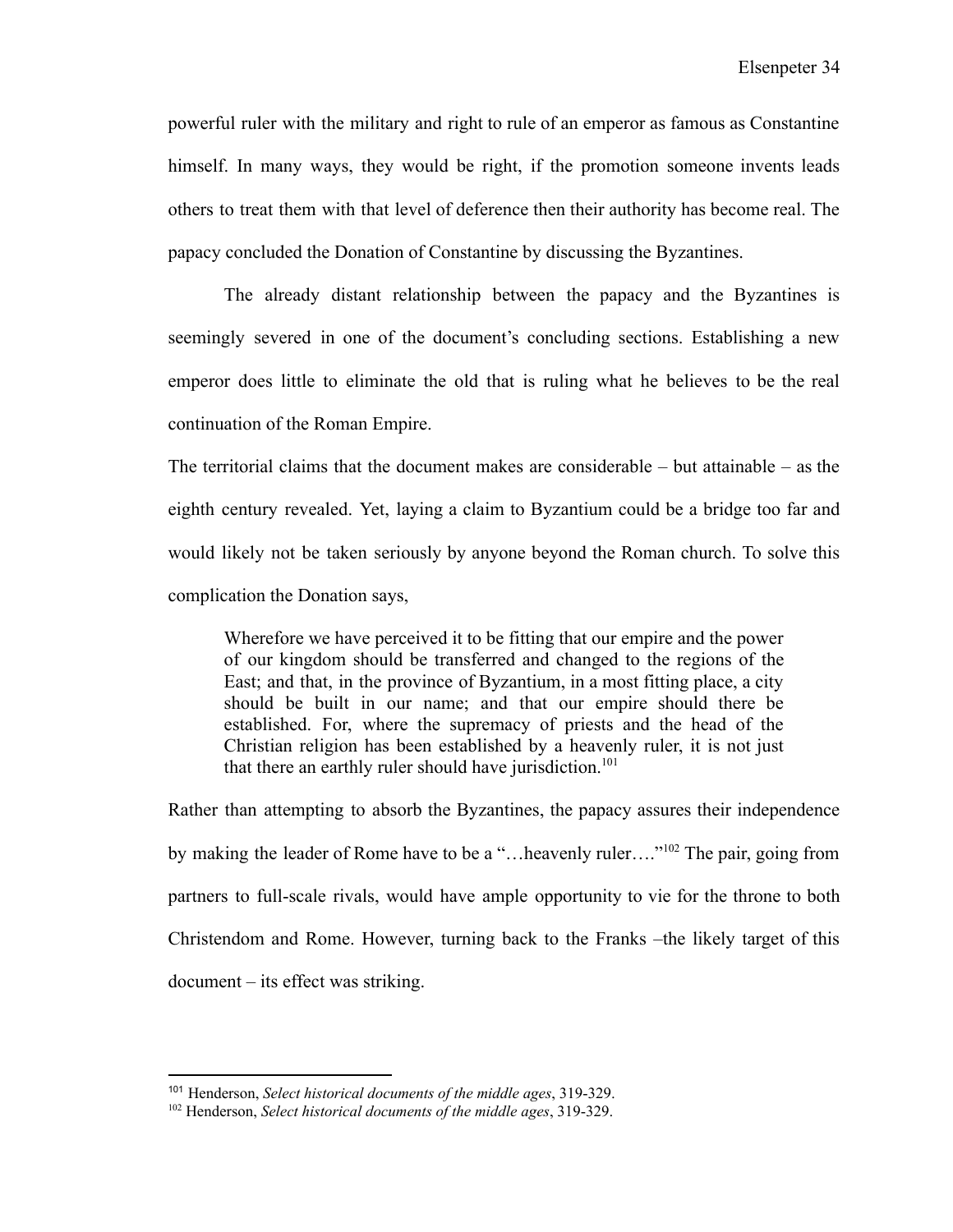Elsenpeter 35

#### The Franks II

In the aftermath of the many agreements between Stephen II and Pepin, the Franks made good on their promises and twice invaded Italy in 754 CE and 756 CE to drive the Lombards from the lands Pepin had promised to the papacy. Fortunately for Stephen and his replacement, Pope Paul, the second Lombard defeat stuck for more than two years.<sup>103</sup> It is tricky picking what is most fascinating about this arrangement: The allotment of land or the protection of said land? Taking land is common; it frequently incites and accompanies conflict and drives slower forms of war, like colonization. Gifting it, on the other hand, is certainly less frequent, but not unheard of. Promises to others are easier for a military power to make than to enforce, where there are no resources they gain from the conflict and instead only bear costs. In theory, this would make the Frankish defense of the papacy more fascinating than their allotment of land to it, but this is not the entire picture. Attacks on the Lombards were expenditures, but also granted security and at least some property to the Franks. Furthermore, as we will see, an independent Lombard Kingdom would not endure much longer after 756 CE.<sup>104</sup>

If the collaboration of Pepin and Stephen set the stage for the papacy's rise in the eighth century, then the relationship between Charlemagne and Hadrian would be the end of Act II. After a general period of stagnation with the Franks and then internal disorder, the Roman Church found relief in the papacy of Pope Hadrian. Ruling from 772-795 CE, he entered the role of Saint Peter with experience managing the church, having worked as deacon under two prior popes.<sup>105</sup> In the first year of his reign, Hadrian enjoyed a similar welcome as some of his predecessors by being besieged at Rome by the Lombards. The

<sup>103</sup> O'Malley, *A history of the Popes*, 59-62.

<sup>104</sup> O'Malley, *A history of the Popes*, 69.

<sup>105</sup> O'Malley, *A history of the Popes*, 68.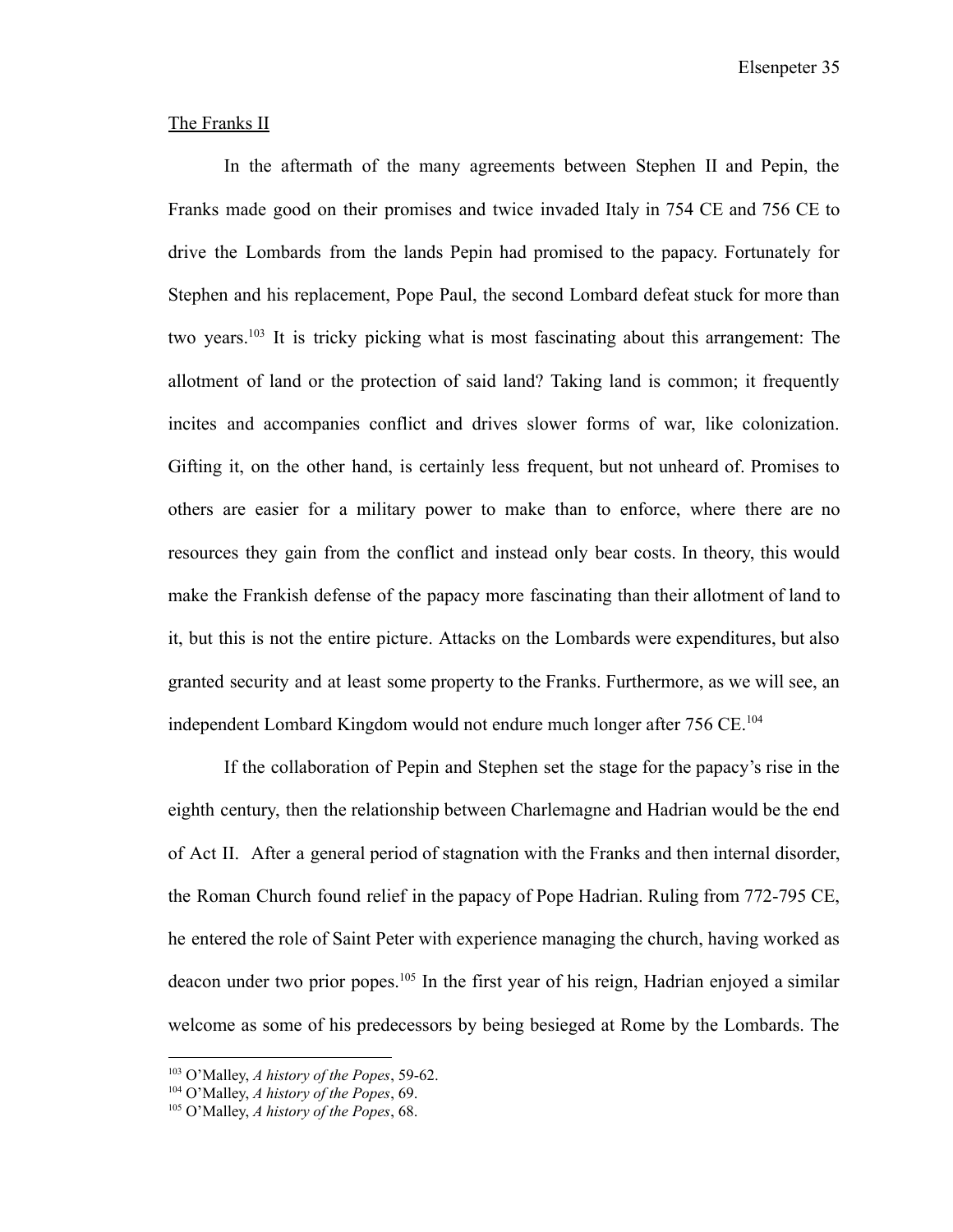Franks were again called upon by the papacy for aid, and this time Charlemagne – Pepin's son –- was the one to answer. The Lombards were soundly defeated in 773 CE, their holdings in Northern Italy now permanently under Frankish and papal rule.<sup>106</sup> The Lombards would pose no serious threat to the bishop of Rome going forward, but would always remain a piece of the papacy, literally and figuratively. There is the actual land to consider, which had previously been part of the Lombard Kingdom and was then dubbed "Papal Estates", but the memory of the Lombards is also significant. War horns and glistening spears bearing down on the former Imperial capital would never be far off in the minds of future popes. The land they had gained would need to be tightly monitored and enemies warded off before an army was even raised. Posture would be more important than ever following the defeat of the Lombards. Calling back to our *papa* from earlier, if invaders only faced a grand old man guarding the remaining wealth and spolia of Rome, they would be less than intimidated. Meanwhile, attacking an *imperator*, like Augustus or Caesar, certainly holds more fear.

The Franks would still prove helpful, even after the Lombards, in crafting this identity. Charlemagne visited Saint Peter's for Easter in 774 CE, which kicked off a personal and symbiotic relationship with Pope Hadrian. On the itinerary for the visit was reviewing the promises of Pepin. Charlemagne not only renewed, but even added to his father's territorial offer.<sup>107</sup> Both the king and pope benefited from this partnership. Charlemagne was elevated by being backed by an institution firmly rooted in former Roman prestige, while the papacy received new lands and safety. However, the importance of Hadrian's and Charlemagne's personal relationship cannot be understated.

<sup>106</sup> O'Malley, *A history of the Popes*, 69.

<sup>107</sup> O'Malley, *A history of the Popes*, 69.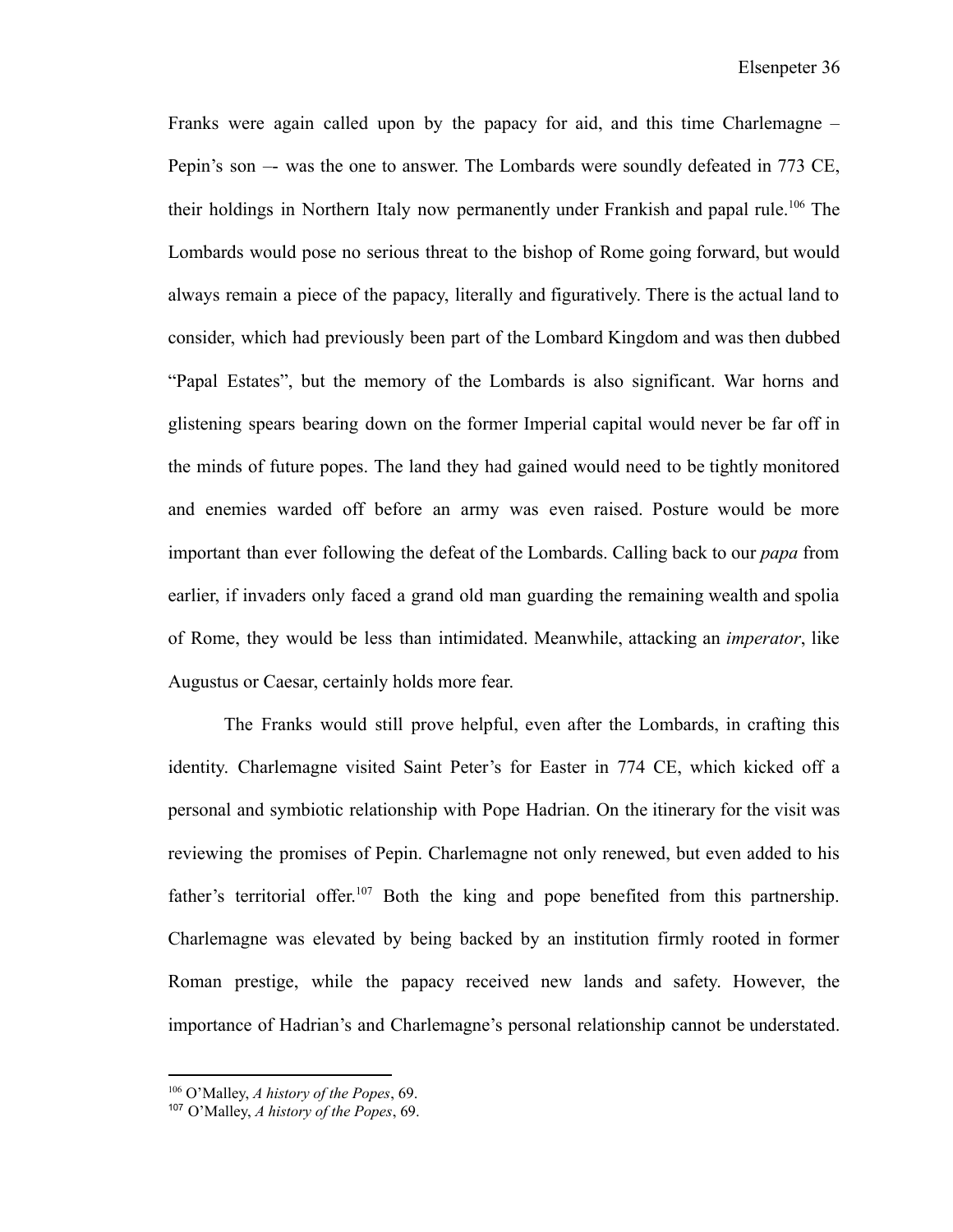There would be bumps ahead, but in all likelihood it was partially due to his opinion of Hadrian that Charlemagne would remain devoted to the bishop of Rome. Following their initial meeting in April of 744 CE, the pair would go on to accomplish several important developments, deepening ties. Among these was the reformation of the Frankish church and the repair of many structures in Rome. Hadrian ensured that walls, and even the ancient aqueducts, were finally given the maintenance that centuries of abandonment made necessary. 108

Despite the closeness Pope Hadrian and Charlemagne shared, it would be under a more controversial pope that the papacy and Franks would become closer than ever. Pope Leo III will be the final pope we discuss and is an integral part of the papacy's ascendancy in the eighth century. In fact, Leo will be the main advocate for Charlemagne's coronation as emperor, which I will argue was a joint affair, crowning the papacy as well. Leo, despite a series of coups, would have a lengthy rule as pope from 795-816 CE. He started in the Roman church as a simple priest with no powerful relatives. Importantly, the aristocracy to which he was an outsider, would frequently prove hostile to his rule.<sup>109</sup> In 799 CE, fortune was not in Leo's favor as his detractors seized him during a procession, beat and almost maimed him. He would go on to flee the monastery where he briefly recovered, arriving before Charlemagne in Paderborn, begging for help.<sup>110</sup> Usually, participants of a coup prepare a list of justifications as to

<sup>108</sup> O'Malley, *A history of the Popes*, 69-70.

<sup>109</sup> O'Malley, *A history of the Popes*, 70-71. Rising from relative obscurity through service to achieve a high office is an interesting parallel to a prior figure. Diocletian, of all people – infamous for his persecution of Roman Christians – rose to the rank of emperor through military experience, rather than birthright. This is a comparison that holds true to other popes and emperors of modest background, alike. That being said, neither system – imperial nor papal – were egalitarian, and the power of the aristocracy would terrorize Leo for the length of his reign. Jean Cousin, "Diocletian," Encyclopedia Britannica, last modified January 1, 2022, [https://www.britannica.com/biography/Diocletian.](https://www.britannica.com/biography/Diocletian)

<sup>110</sup> O'Malley, *A history of the Popes*, 71.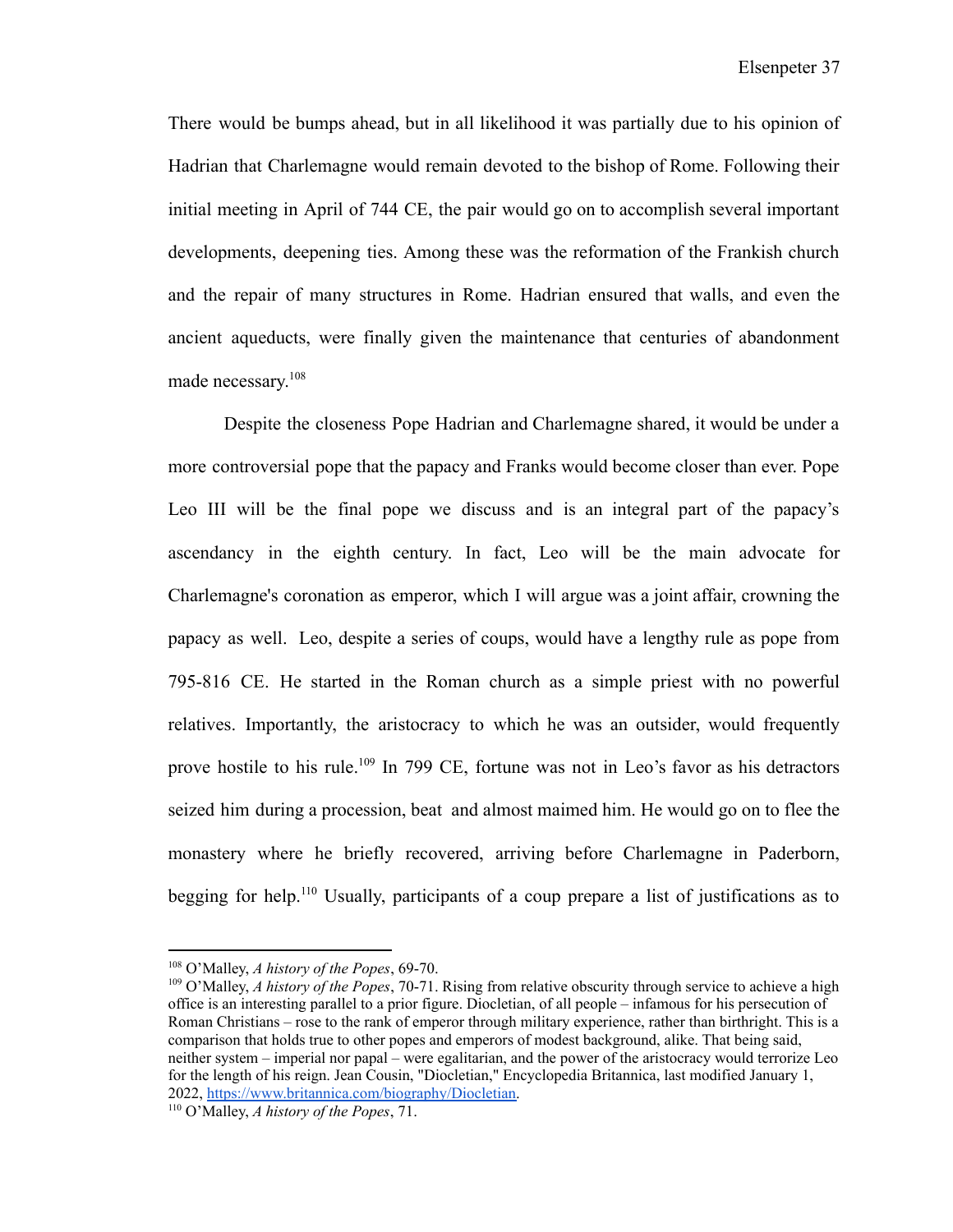why it was necessary. In Leo's case, he was charged with a series of crimes, including perjury and adultery. To attempt to satisfy both parties, Charlemagne sent Leo back to Rome until it was clear that he, himself, needed to resolve the matter. It was decided that Leo would take an oath and purge himself on December 23rd of 800 CE.<sup>111</sup> From this series of events, it is clear that Leo's reign began with a less than steady start. In fact, two days before Charlemagne's coronation, he appears to be the furthest thing from an emperor of old, a fugitive kept alive merely by Charlemagne's potential plans for the battered bishop of Rome. However, this is not the entire picture, nor is it an accurate conception of an emperor. Was even Caesar, arguably Rome's first emperor if not the position's very foundation, not rumored to have been abducted by pirates? Moments of vulnerability do not disqualify one from occupying the role of an *imperator*. Several of the popes we have already discussed started their time as bishop of Rome by paying ransoms to Lombards and others under the threat of death and violence. We also cannot forget the lands still under papal control or his guidance on Catholic matters of faith within Western Europe.

#### The Byzantines

Turning to Eastern Europe, "Better late than never" is a pithy way of summarizing the different relationship the Roman church had with the Franks versus the Byzantines. Large rifts had begun to form between the Roman church and the Byzantines. As far back as 537 CE there was bad blood. Emperor Justinian's reconquest of Italy led to Rome having her aqueducts cut in a subsequent siege by Ostrogoths, a massive blow to the city

<sup>111</sup> O'Malley, *A history of the Popes*, 71-72.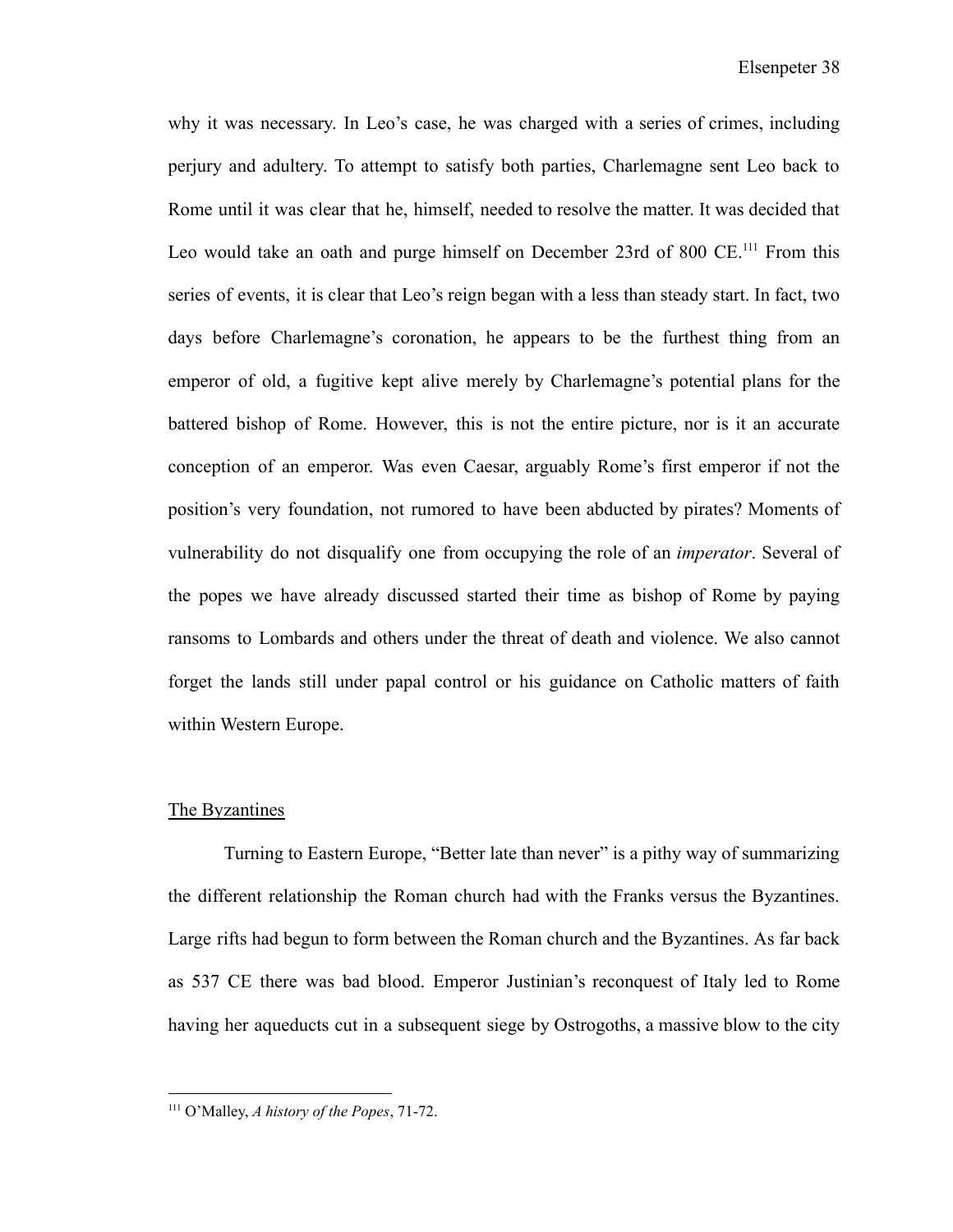and a likely cause for a dramatic shrinkage in population.<sup>112</sup> Furthermore, Constantinople had become preoccupied by defending its other borders, and in 751 CE Ravenna, the exarch of the Byzantines, fell to the Lombards, erasing the last vestiges of Byzantine control in Northern Italy. <sup>113</sup> Although not exactly physically helping in the conflict, the papacy was quick to sound the alarm on the Lombards. All the way back in 578 CE, Pope Gregory, then a deacon, desperately entreated the Byzantines for six years on a mission to secure assistance in combating the Lombards. Although no aid was provided, these efforts were not entirely in vain as it tipped off the papacy as to how the Byzantines viewed Rome, a city that would be great to reconquer if possible, but estranged by geography so as to be an elective, rather than necessary to defend.<sup>114</sup> In fact, Peter Brown has written extensively on the history of the Byzantines in the eighth century. In his 2013 book, *The Rise of Western Christendom,* Professor Brown writes,

In the eighth century the Byzantine empire had almost collapsed, only to remake itself into a new state in such a way that it would endure for centuries as a major power in eastern Europe and the Middle East. Without the Iconoclast emperors and their willingness to jettison much of the cumbersome legacy of the later Roman empire, Constantinople would almost certainly have fallen to the Muslims long before 1453.<sup>115</sup>

Having been seemingly abandoned by the Byzantines, the Catholic Franks were a natural second choice for the Roman Church, as described above. However, the Byzantines did take notice of the bishop of Rome's newfound partnership with the Franks. At the Second Council of Nicaea in 787 CE, Pope Hadrian's envoys brought news of Charlemagne and his actions in conquering the Lombards to the Byzantines, who, for their part, were

<sup>112</sup> J.B. Bury, *A History of The Later Roman Empire From Arcadius to Irene (395 A.D. To 800 A.D.)*, (Adolf M. Hakkert, 1966), 392.

<sup>113</sup> Brown, *The Rise of Western Christendom*, 405.

 $114$  O'Malley, *A history of the Popes*, 45-46.

<sup>115</sup> Brown, *The Rise of Western Christendom*, 396.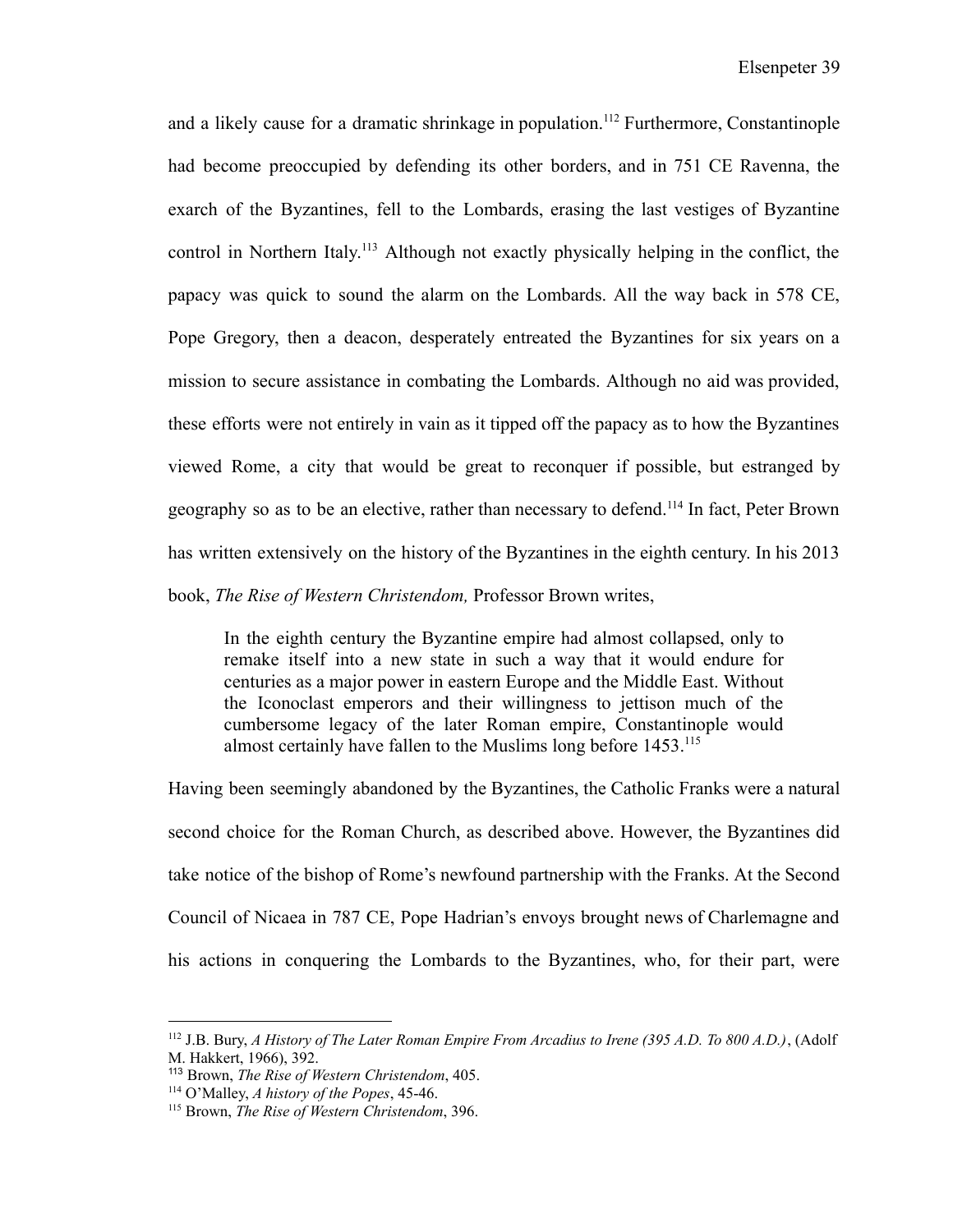unamused with what they saw as some uncivilized king playing at empire building.<sup>116</sup> Even earlier, when that same king's father had carved up the reconquered lands from the Lombards between himself and the papacy, rather than donating it back to the Byzantines, they were more than just unamused.<sup>117</sup> Eventually, rather than a part of the empire, or even as an ally, the Byzantines began to see the papacy as a rival.

An important aspect of the bishop of Rome's titles and customs are how they stood in stark contrast to those of the Byzantines. Their rivalry and divide emerge in competing terms that were even uttered in different languages. At the same time that we saw the papacy repurposing *patricius* in Latin, the emperor of Byzantium called himself in Greek *basileus ton Romaion*, "emperor of the Romans," and had since the split of the Roman Empire, a slightly less conflicted title, at second glance.<sup>118</sup> Greek – the court language of Constantinople – was rather commonly spoken, especially by common people, and is not automatically un-Roman, especially at the time of the title's inception. However, as time would go on, Roman officials would continue to create terms in Latin, while the Byzantines used Greek. Leading to Byzantine titles standing in stark contrast to papal terms like *pontifex maximus*. Meanwhile, the final joint custom that the papacy and Byzantium shared – an election formality for the new pope – came to an end with Pope Leo III's ascension. Typically, when a new bishop of Rome came to power he sent a letter and the standard of Rome to the *basileus ton Romaion*. Leo by contrast sent these honors North to the Franks, rather than East to the Byzantines.<sup>119</sup> In a way, we can take this as the final break from the Byzantines, despite the established split of Catholicism and Eastern

<sup>116</sup> Brown, *The Rise of Western Christendom*, 405.

<sup>117</sup> O'Malley, *A history of the Popes*, 62.

<sup>118</sup> Barbero, *Charlemagne Father of a Continent,* 76.

<sup>119</sup> Barbero, *Charlemagne Father of a Continent,* 81.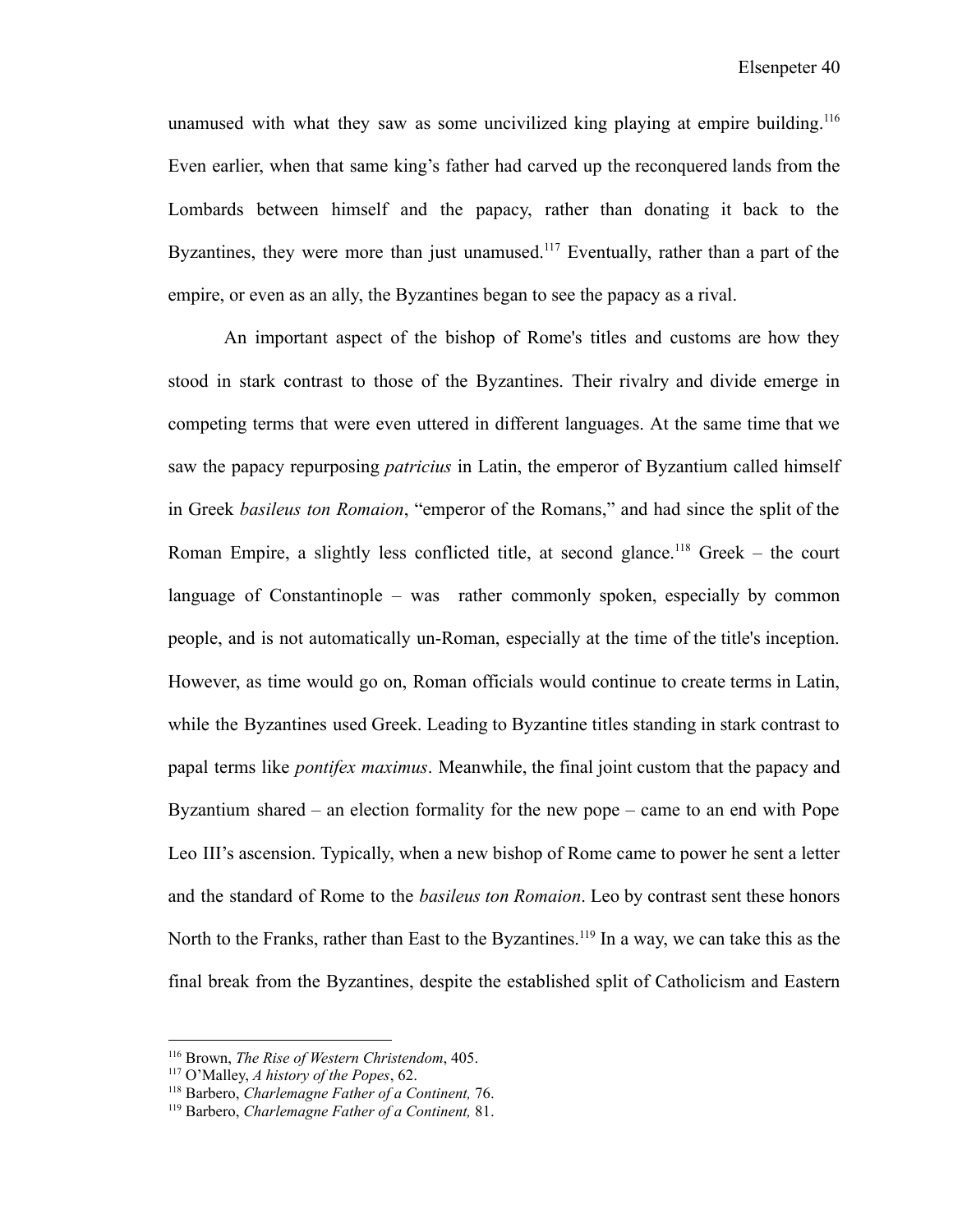Orthodx that occurred later. A papacy that does not report to the emperor/empress in the East, runs independent elections, and has outsourced its protection to a North Germanic kingdom, is hardly united with Constantinople. How, besides distance, did the Byzantines lose their grip?

It would be remiss to discuss Rome and Byzantine relations without mentioning the Iconoclastic Controversy. A major source of disagreement for different Christian denominations and a topic of several ecumenical councils, the treatment of religious images is an ever-present question for Christianity and beyond. Yet through several centuries, the Byzantines found themselves on all sides of the issue. Beginning in the fourth century, images of saints and holy persons took an increasingly important position in Christian churches. This would continue until the reign of two emperors who took the concerns of iconoclastic thinkers to heart and began large-scale movements to remove, often by smashing, any icons of holy persons from 730-787 CE.<sup>120</sup> Understandably, to go from a place of veneration for an object to crushing it is a huge shift, and many changes had to happen in those four centuries between loving and destroying. What should be extracted is the impact that this religious pendulum had on the Romans, who were watching from across the Mediterranean. To the Romans, it all looked like rank heresy and did more to further divide the Roman and Byzantine churches.<sup>121</sup> Clearly, other factors were also at play to distance the powers, as noted above, but this difference in idol treatment was harnessed by leaders on both sides of the sea to define themselves as separate. During the reign of Empress Irene – who began ruling as regent for her son in 780 CE – the Byzantines would again switch positions. Going to great efforts to call a

<sup>120</sup> Brown, *The Rise of Western Christendom*, 388-391.

<sup>121</sup> O'Malley, *A history of the Popes*, 57.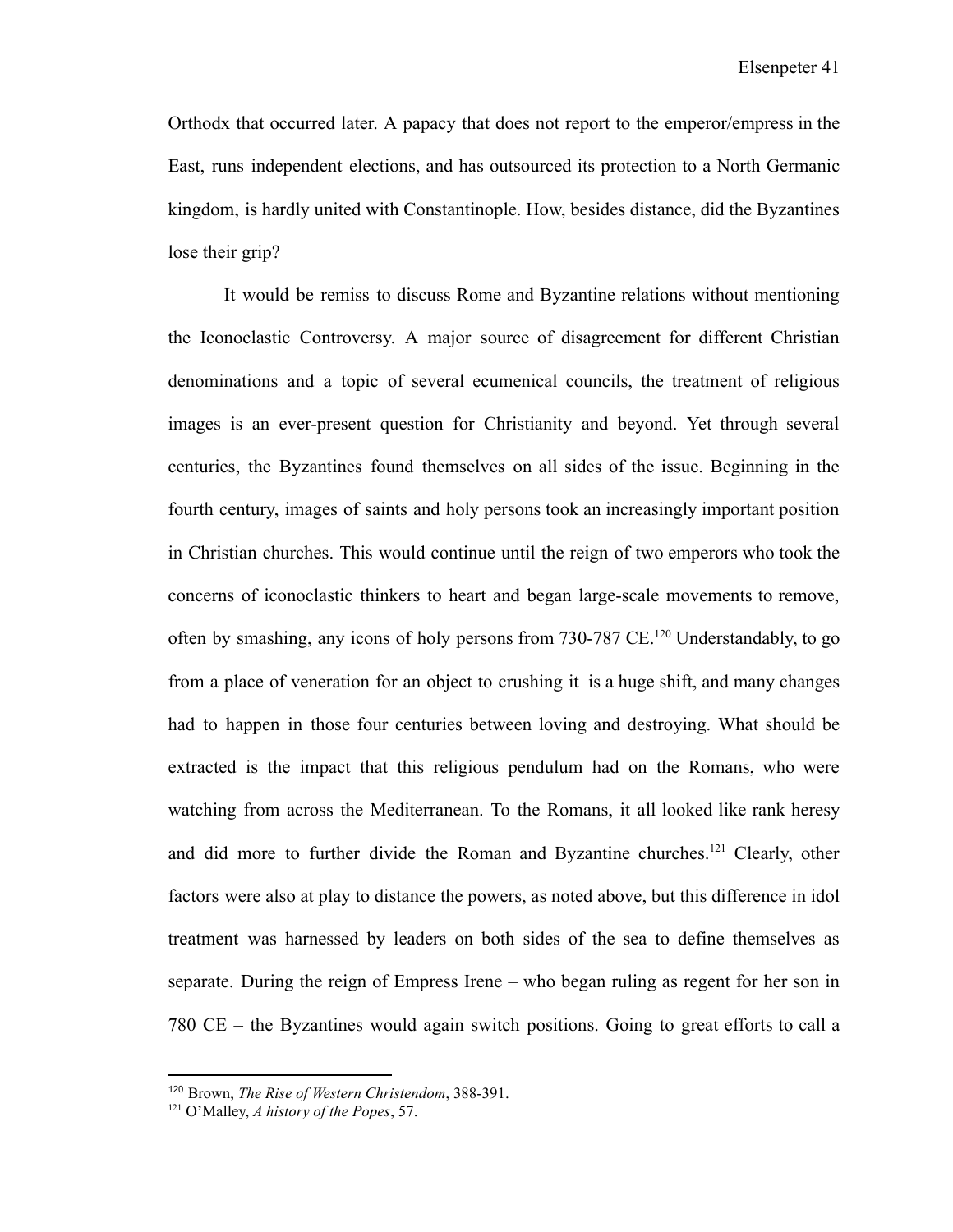council between the Christian churches, Irene would hold the Second Council of Nicaea, the last ecumenical council the East and West both hold as canon. What emerged from the council was a break from the sharp iconoclasts and iconophiles, ending destruction and worship, alike.<sup>122</sup> Another product of the council were the letters Pope Hadrian's envoys brought to it and the implications contained within.

#### Primary Source II: Eighth Century Letters to an Episcopal Council

Understanding why the papacy manufactured the Donation of Constantine – and its likely effects on the Franks – is invaluable. Yet, there is also a use in seeing different types of documents and how the pope writes back and forth with imperial figures than can actually respond, which is why Hadrian's letters are so important. The many councils and congregations of Christianity were diplomatic battles for leaders in the church and other political bodies to gain or lose status among other powerful figures in the faith. The first seven Ecumenical councils were held in a variety of locations, beginning with the First Council of Nicaea in 325 CE and ending with the Second Council of Nicaea in 787 CE.<sup>123</sup> There were no physical duels at the conferences evident in my sources, but a different kind of combat was happening among the attendees. These debates on heresy served as an arena in which church figures war ideas against one another, often with political consequences. As a bishop, attaching oneself to a controversial interpretation of faith is a risk. If the council decides that their opinion is the new standard and others are heresy, that bishop has a more powerful standing in the church. Meanwhile, if their idea

<sup>122</sup> O'Malley, *A history of the Popes*, 70.

<sup>123</sup> Leo Donald Davis, *The First Seven Ecumenical Councils (325-787): Their History and Theology*, (Liturgical Press, 1990).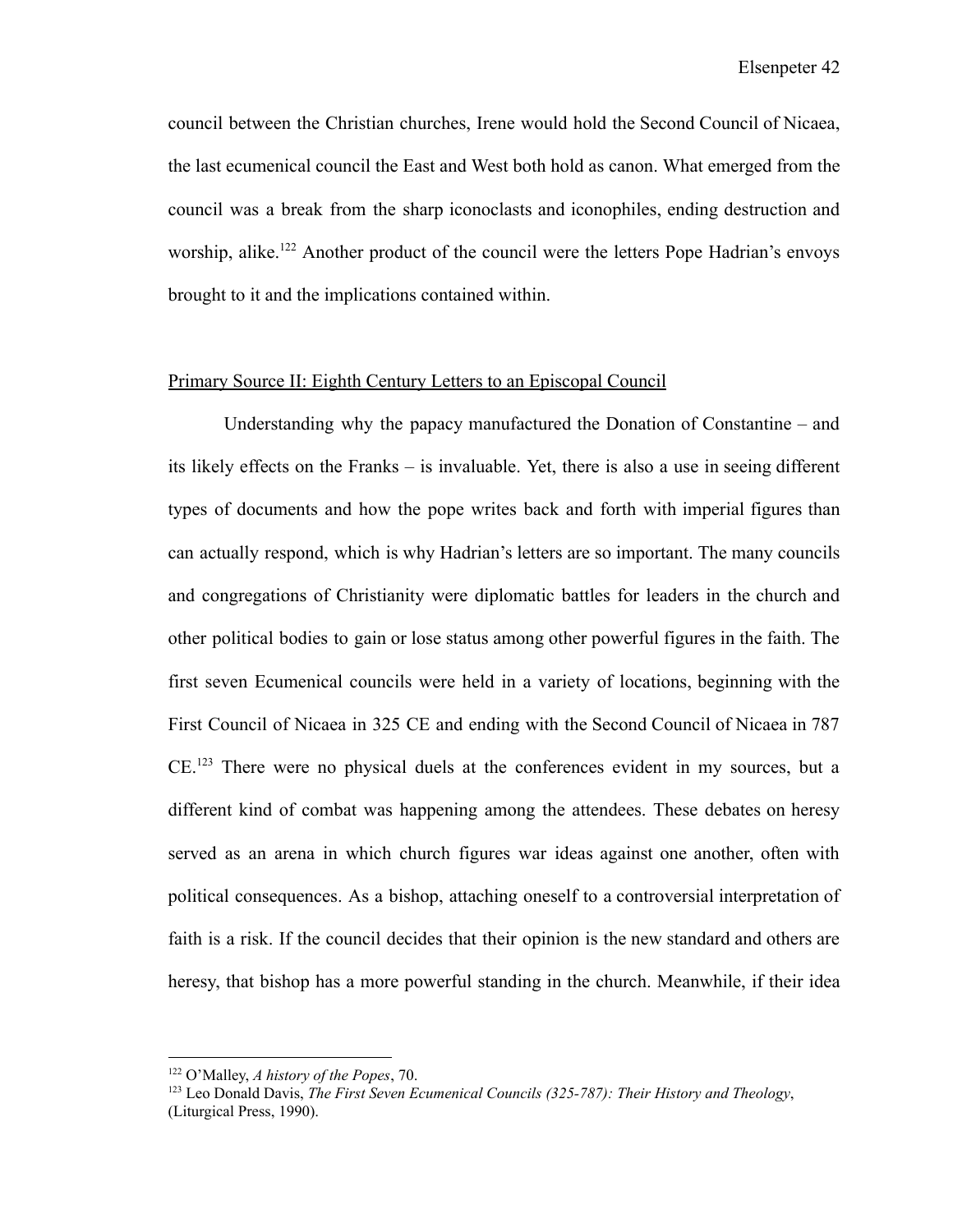becomes heresy, they lose some status. It is from this backdrop and competitive context that our eighth century letters of interest emerged.

The Second Council of Nicaea was shaped by the powerful personalities who attended it. It occurred in the same place as the first, Nicaea, now İznik, Turkey. It was yet another place for authorities within the Christian world to vie for control. It was attended by bishops from across late antiquity's churches, including both the Latin and Greek speaking parts, which will tie into how many copies of the same letter pope Hadrian wrote. It was an attempt to solve the Iconoclastic Controversy. As touched on earlier, this was a controversy over the veneration of holy images, in their own right, beyond what they metaphysically represent. Pope Hadrian is a key figure in understanding the ambition of the Roman church at this point in time. Pope Hadrian, as we covered, played a key role diplomatically in bringing about the fall of the Lombards in 774 CE and was a pope with considerable resources at his disposal due to Charlemagne's patronage.<sup>124</sup> However, even without his newfound assets, Hadrian was seasoned and able to negotiate with rivals possessing much more material strength than himself, e.g. armies, resources, and infrastructure. Pope Hadrian was invited to this Ecumencial Council by Irene, to which the bishop of Rome sent two letters in response that were read at the council.<sup>125</sup> The letters differed slightly as one was in Latin and one was in Greek. However, in both letters, Hadrian exerts the dominion of the Roman Catholic Church over all other Christian branches by using charged and novel language.

<sup>124</sup> O'Malley, *A history of the Popes*, 69.

<sup>&</sup>lt;sup>125</sup> Erick Ybarra, "Comparing the Greek and Latin Texts of Pope Hadrian's Letters Read Aloud at Nicaea 2: Did the Greek Text reject Papal Supremacy and Infallibility?", Classical Christian Thought, last modified September, 18, 2021,

[https://erickybarra.org/2021/09/18/comparing-the-greek-and-latin-texts-of-pope-hadrians-letters-read-aloud](https://erickybarra.org/2021/09/18/comparing-the-greek-and-latin-texts-of-pope-hadrians-letters-read-aloud-at-nicaea-2-did-the-greek-text-reject-papal-supremacy-and-infallibility/) [-at-nicaea-2-did-the-greek-text-reject-papal-supremacy-and-infallibility/](https://erickybarra.org/2021/09/18/comparing-the-greek-and-latin-texts-of-pope-hadrians-letters-read-aloud-at-nicaea-2-did-the-greek-text-reject-papal-supremacy-and-infallibility/)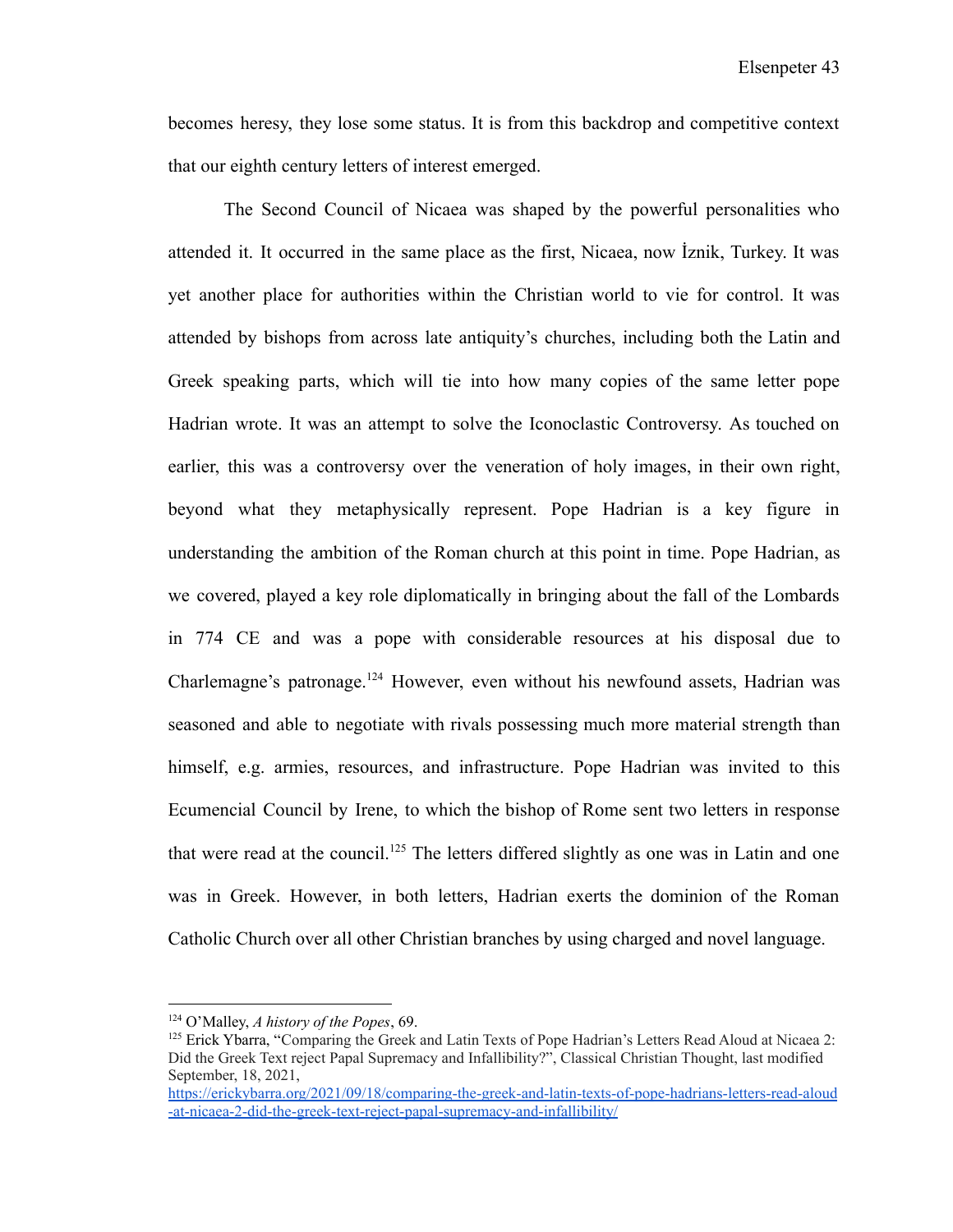The specific words employed in Pope Hadrian's Latin letter frame the Roman church as a progenitor to every denomination of Christianity, in a clear attempt to carve out authority. This posturing is abundant in a specific section of Pope Hadrian's letter. A translation that I compared my own to was prepared by Henry R. Percival in *The Seven Ecumenical Councils of the Undivided Church*. The Latin letter begins,

...as by a lord, of pious memory, the emperor Constantine and the blessed Helen, who promulgated the orthodox Faith... And they elevated the sacred catholic and apostolic Roman church (your spiritual mother), and with the other Orthodox emperors, honored it as the head of all churches....<sup>126</sup>

The phrase "*…spiritualem matrem…,*" which is being used to describe the Roman church as a spiritual predecessor, contains multiple messages*. <sup>127</sup>* Beyond the sociological impacts of repurposing the feminine word *matrem* for an organization which has a male-centric structure, the meaning of the word is deeply relevant to the identity being generated for the bishop of Rome. Jerusalem might have a deeper religious history and be closer to the areas Jesus preached, while in the eighth century, Constantinople might be more powerful — both economically and physically — but the letter purports that the Roman church is the spiritual birthplace of Christianity. Furthermore, as the "...*caput omnium ecclesiarum*…," the Roman church reserves all decision making faculties, no matter how much more powerful the Byzantines might be.<sup>128</sup> After all, a leg might carry the body and outweighs a brain, but it does not decide what it does. We also get a reference to the "...*apostolicam*..." origins of the Roman church.<sup>129</sup> If there was any doubt as to why

<sup>126</sup> Translation by Henry R. Percival, *The Seven Ecumenical Councils of the Undivided Church*, XIV,

<sup>523-525,</sup> In Nicene and Post-Nicene Fathers, 2nd Series, ed. P. Schaff and H. Wace, (repr. Grand Rapids MI: Wm. B. Eerdmans, 1955).

<sup>127</sup> Jacques-Paul Mansi, *Patrologiae cursus completus ... Series latina prior*, (Parisiis, apud Garnier fratres et J.-P. Migne successores, 1879), 1217.

<sup>128</sup> Mansi, *Patrologiae cursus completus ... Series latina prior*, 1217.

<sup>129</sup> Mansi, *Patrologiae cursus completus ... Series latina prior*, 1217.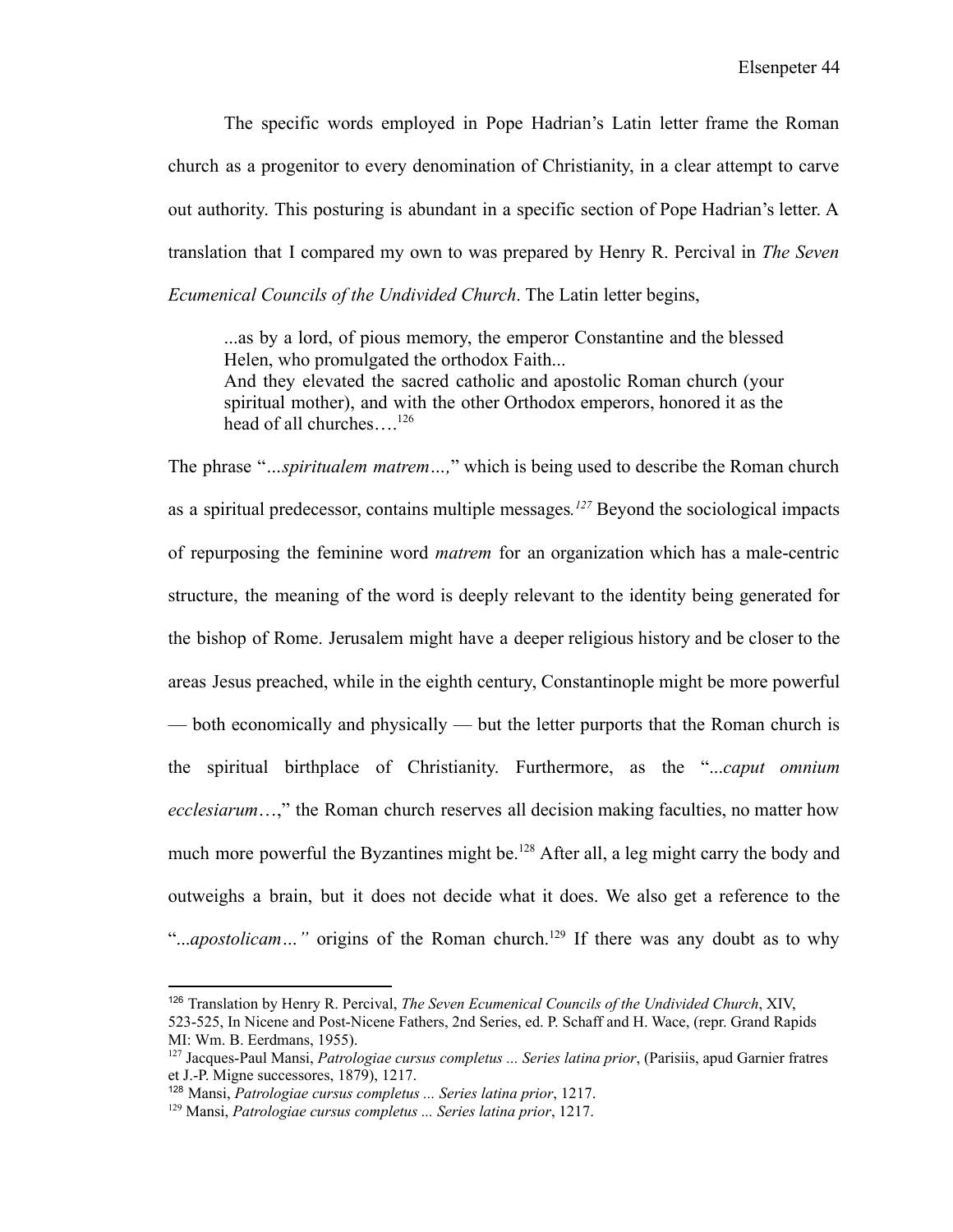Rome has the benefit of being a progenitor, they are dispelled by directing the reader's attention back to Saints Peter and Paul — nor will this be the last time the letter invokes them.

These apostles occupy a place of honor between both churches and, as we have seen, are key to Rome's identity as the heir to leading the Christian faith. They were indispensable in constructing said inheritance in the Donation of Constantine, but helped in the church's posturing at councils as well. Drawing on this legacy the Greek version of the letter says,

And especially if you follow the tradition of the orthodox Faith of the Church of the holy Peter and Paul, the chief Apostles, and embrace their Vicar, as the Emperors who reigned before you of old both honoured their Vicar, and loved him with all their heart: and if your sacred majesty honour the most holy Roman Church of the chief Apostles, to whom was given power by God the Word himself to loose and to bind sins in heaven and earth. For they will extend their shield over your power, and all barbarous nations shall be put under your feet: and wherever you go they will make you conquerors. For the holy and chief Apostles themselves, who set up the Catholic and orthodox Faith, have laid it down as a written law that all who after them are to be successors of their seats, should hold their Faith and remain in it to the end.<sup>130</sup>

The Greek letter builds on the Donation of Constantine, but also expands the authority it grants. Where in the Donation both Peter and Paul were bedrock figures in the faith, only Peter was denoted as an explicit leader of the apostles. Meanwhile, the letter remarks that Peter and Paul are both "...Κορυφαίοι των Αποστόλων…."<sup>131</sup> To a modern audience, this is not a landmark promotion for Paul, who is the second most well known apostle behind Peter. However, our setting is a church council in the eighth century, where canonical Christianity is still being formed. There is still ample opportunity for other apostles to come out of the fold, which is why Pope Hadrian is making a concerted effort to promote

<sup>130</sup> Percival, *The Seven Ecumenical Councils of the Undivided Church*, XIV, 523-525.

<sup>131</sup> Mansi, *Patrologiae cursus completus ... Series latina prior*, 1218.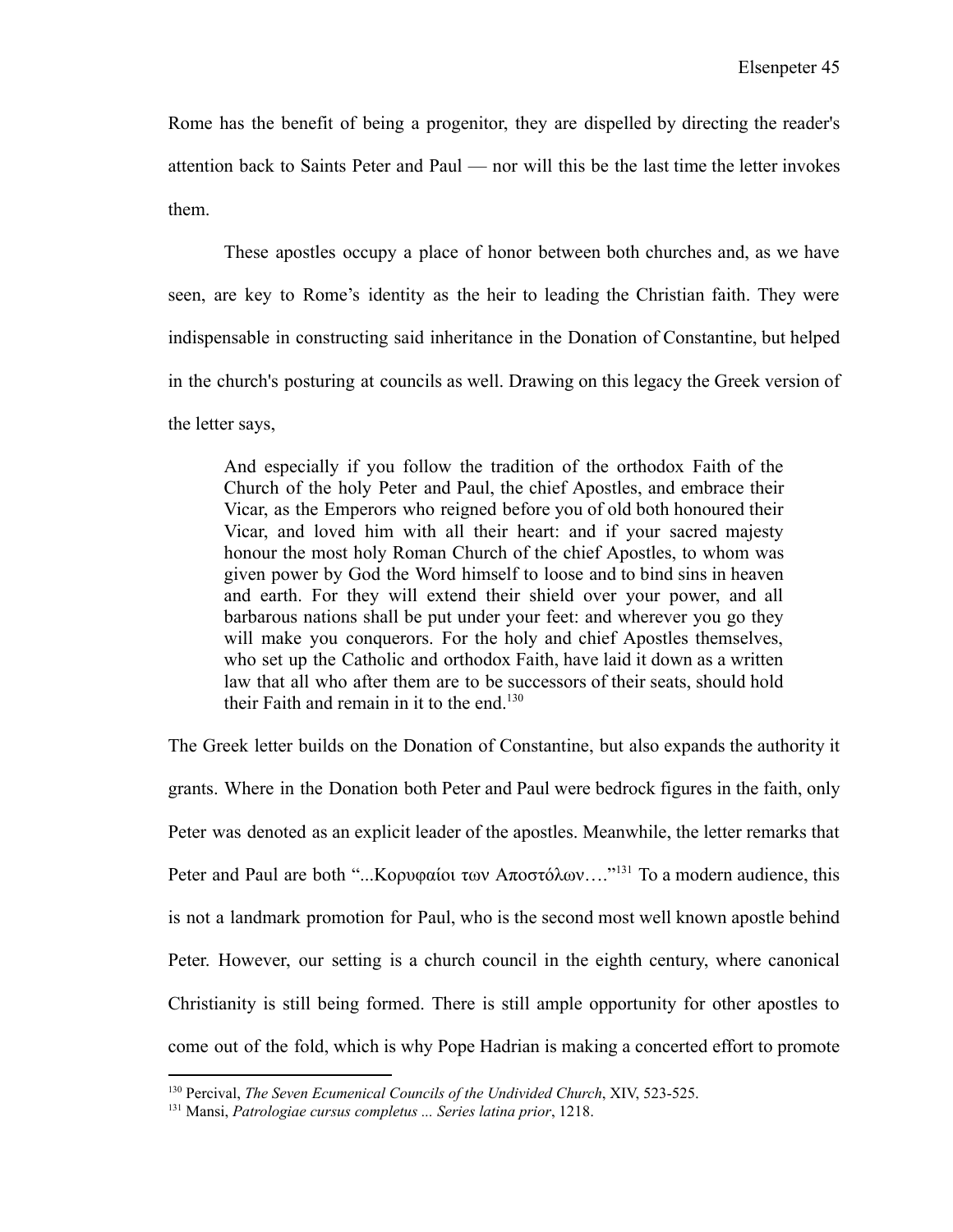Paul throughout the letter. Furthermore, in the Donation of Constantine, we also saw Paul being elevated through his association with Peter, and this seems to merely be a continuation of that lionization.

At the same time, Peter's name alone is deafening with semantic meaning and flows to the very roots of the Christian faith. The following section of the Latin letter makes several direct references to him when it says,

For blessed Peter himself, leader of the apostles, who first presided in the Apostolic seat, he left the rule of his apostleship and pastoral care to his successors, who will sit in the same holiest seat eternally....<sup>132</sup>

Yet again, Hadrian is clearly enshrining Peter as a founding figure to bolster his own present authority. However, the most notable part of this excerpt is the word "...*perenniter*…."<sup>133</sup> This serves as a reminder to the long line connecting the papacy all the way back to Peter. It is a mandate from him to rule into perpetuity. Although at the heart of the document, Peter and Paul are not the only historical figures the letter pays special attention to.

Non-apostolic Roman figures with connections to early Christianity are also sources of authority whom Hadrian employs and with whom he tries to draw parallels. The allusions present in these comparisons are numerous and often less than subtle. The document references two figures: Saint Helena and Emperor Constantine. We have already examined Constantine's relevance to the papacy and the western portion of the Roman Empire. Yet, he is also particularly relevant to the Byzantines, as he founded their capital — Constantinople — on the existing city of Byzantium.<sup>134</sup> This shift set the

<sup>132</sup> Percival, *The Seven Ecumenical Councils of the Undivided Church*, XIV, 523-525.

<sup>133</sup> Mansi, *Patrologiae cursus completus ... Series latina prior*, 1220.

<sup>134</sup> Encyclopedia Britannica, "Constantine I."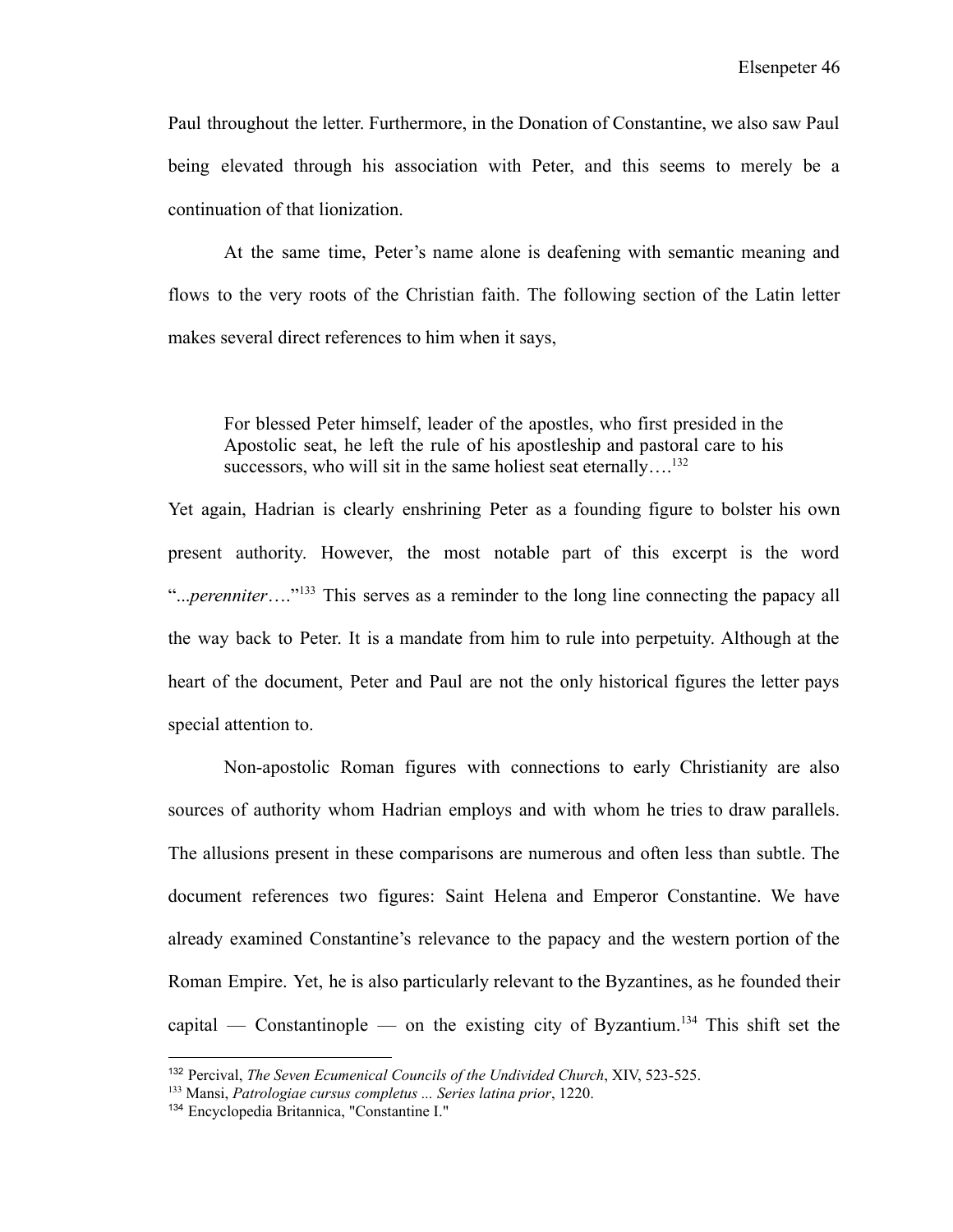former fishing village on a path to its later prominence and dominance over Rome in the Middle Ages. Helena, herself, was an important figure in early Christianity, is known to have spread the faith, journeyed broadly, and established several churches.<sup>135</sup> She is also credited with having discovered the true cross, which she brought pieces of to Rome, rather than Constantinople.<sup>136</sup> This choice has major implications. It indicates that while Constantinople may be fit for an imperial capital, Rome will always be the capital of Christianity. Both figures appear in the phrase… *Constantinum imperatorem et beatam Helenam... . <sup>137</sup>* By inserting Constantine and Helena into a Latin document, a document being provided by a Roman figure, an ownership is being established. This is similar to what we see across time and cultures, an appeal to earlier figures in an attempt to identify, build, and validate power structures. Furthermore, Constantine is a figure of sizable importance to the Byzantines. In referencing him the letter almost boasts that, while Constantine may have founded Constantinople, Christianity in Rome had already been established. There is also an allusion present in all of the Roman Church's calls to Constantine. One section of the Latin letter reads,

…so will your Clemency, that is protected of God, receive the name of another Constantine, and another Helen, through whom at the beginning the holy Catholic and Apostolic Church derived strength, and like whom your own imperial fame is spread abroad by triumphs, so as to be brilliant and deeply fixed in the whole world… $^{138}$ 

Pope Hadrian is offering Irene and her son an opportunity to be a new Constantine and Helena if they pursue the pope's interests at the council. Interestingly, this seems like a

<sup>135</sup> Johann Kirsch, "St. Helena," (The Catholic Encyclopedia, Vol. 7. New York: Robert Appleton Company, 1910).

<sup>136</sup> Joe Nickell, *Relics of the Christ*, (University Press of Kentucky, 2007), 87.

<sup>137</sup> Mansi, *Patrologiae cursus completus ... Series latina prior*, 1217.

<sup>138</sup> Percival, *The Seven Ecumenical Councils of the Undivided Church*, XIV, 523-525.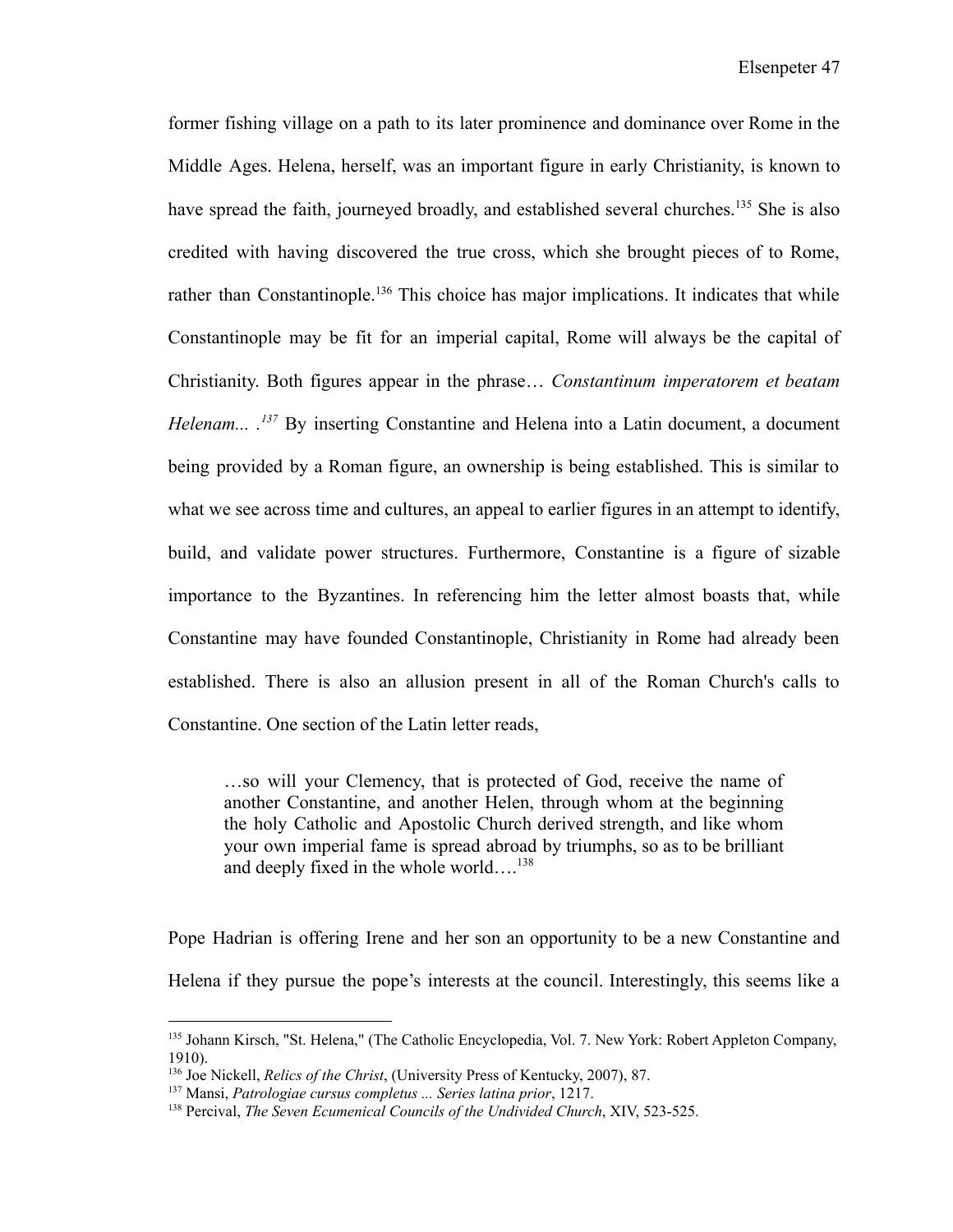double victory for the pope, rather than any sort of exchange. This is especially probative when compared to the Donation of Constantine and is more proof that pope Hadrain can be linked with its creation. The papacy would very much prefer the Byzantines be like the late emperor that promised them so much. Constantine — who allegedly offered the pope the entire western half of his empire, complete independence from the Byzantines, and an imperial makeover — is someone the papacy has completely redefined. If they can extend their conception of this prior emperor to impact the decision making of a current one, all the better.

The letter goes further with its historical references by stepping away from specific figures and utilizing a Latin title that has strong historical ties to commanders and emperors. …*princeps*…, is used to describe Saint Peter, a figure from whom the pope draws authority.<sup>139</sup> Since there is a direct legacy from Peter to all subsequent popes, *princeps* is being adopted by Hadrian, as well. *Princeps* has deep connotations regarding the Roman Republic and Imperial Rome. The former holders of *princeps* lend it a militaristic dimension, as well. The senators and emperors who employed the term were both commanders and drivers of large-scale conflict. It was utilized by emperors from Augustus to Diocletian and the stretch of time between these two leaders is even coined the *principatus*. <sup>140</sup> Additionally, the emperor Hadrian — with whom pope Hadrian shares his name — ruled within this stretch of time. This pope, who has been a frequent figure across this thesis, has driven change as diplomat, while laying the seeds for an *imperator novus*. It was out of conversations, rather than military action, that he secured land for the papacy, likely with the Donation of Constantine in hand. However, his peaceful

<sup>139</sup> Mansi, *Patrologiae cursus completus ... Series latina prior*, 1220.

<sup>140</sup> Editors of Encyclopedia Britannica, "princeps," Encyclopedia Britannica, last modified April 3, 2018, <https://www.britannica.com/topic/princeps>.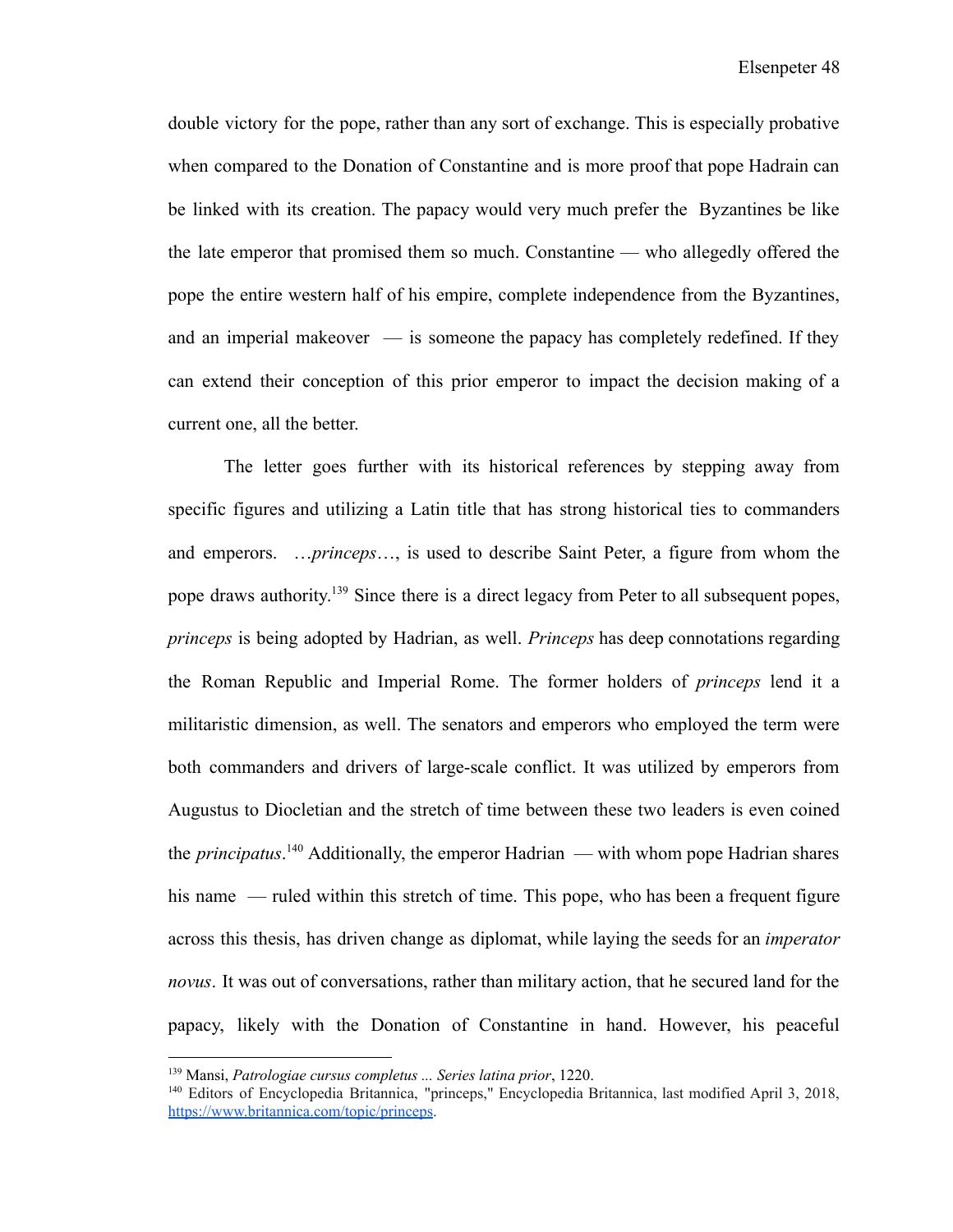negotiations resulted in the destruction of the Lombards, adoption of militaristic terms, and paved the way for the papacy's own future conquests. He is a lightning rod and, alongside *princeps*, should be a reminder of the slow but steady absorption of Imperial Rome within the Roman church. The bishop of Rome is seated where the term *princeps* was regularly used to distinguish figures of immense importance and military prowess; it is no accident *princeps* found its way into the letter. With a single word two figures, that of an emperor and that of a pope, are being blended into one novel identity.

Lastly, the fact that the letter was provided and read in two forms, Greek and Latin, is critical in understanding Hadrian's intentions at the Second Council of Nicaea. Rather than sending a Greek letter alone to a conference held in a Greek speaking area, Pope Hadrian enjoined a Latin version, which was read aloud.<sup>141</sup> Latin itself carries an inextricable Roman connotation and contains the charged terms above that appear in so many Roman Imperial writings and inscriptions. Additionally, having the letter read aloud forces the largely Greek audience to be exposed to the language, where they could have otherwise skimmed the Latin or exclusively read the Greek version. It also adds a final important element to the imperial papal identity pope Hadrian has constructed. Language is a huge part of one's sense of self and by speaking the same language that Constantine or Augustus would have commanded armies with, this identity carries power in its voice. However, instead of compelling soldiers the words of the pope would be motivating the faithful or intimidating rivals across the Christian world.

Regarding rivals, the Byzantine's own influence in Italy post-Nicaea II would not improve. While the suspected heresy and turmoil that the Iconoclastic Controversy

<sup>&</sup>lt;sup>141</sup> Classical Christian Thought, "Comparing the Greek and Latin Texts of Pope Hadrian's Letters Read Aloud at Nicaea 2."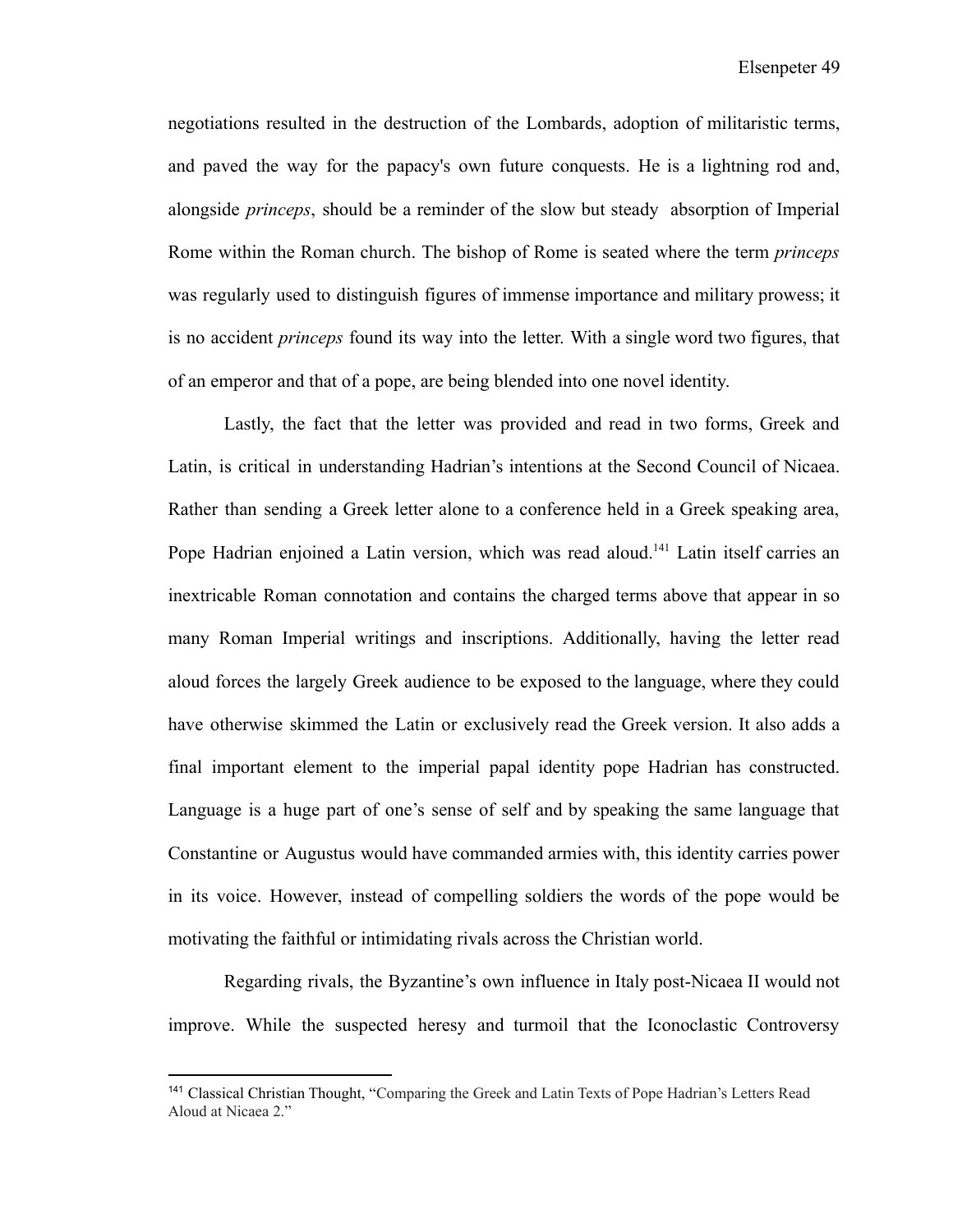brought did not help the Byzantines hold Northern Italy, it is not the only reason that they had to abdicate its defense. Internal troubles may have pulled some troops back from the frontier, but there was another reason for the lack of military effort dedicated to Western Europe. Ultimately, Italy was not the only border the Byzantines had to defend. For the whole picture, we need to understand the impact of the Abbasid caliphate, our last major player of the eighth century.

#### The Abbasids

Rising from the Umayyad dynasty, a piece of which would persist in Iberia for centuries to come, the Abbasid caliphate would grow to include huge swaths of the contemporary Middle East and North Africa. Many historians note that the new caliphate's approach was more cosmopolitan than that of the Umayyads. This multiculturalism has traditionally been held as an asset to the rise of the Abaasids and their state centered in Baghdad, rather than Damascus or Arabia.<sup>142</sup> The leader of the caliphate during our era of interest was caliph Harūn al-Rashīd, who ruled from 786-809 CE.<sup>143</sup> The caliph has been a subject of frequent orientalism-stained appraisal, commonly associated with impotent prosperity and plushness that unjustly bedevils capable rulers from the Near East in antiquity.<sup>144</sup> Fortunately for the papacy and the Franks, the distance between them and the Abbasids made any sort of conflict mutually disadvantageous. Any sort of land grab against the other would make resupplying and garrisoning troops a logistical nightmare, as the Byzantines and Umayyad holdover in Iberia blocked any sort

<sup>142</sup> Tayeb El-Hibri, *Reinterpreting Islamic Historiography: Harun Al-Rashid and the Narrative of the Abbasid Caliphate*, (Cambridge: Cambridge University Press, 1999), 1–16.

<sup>143</sup> Barbero, *Charlemagne Father of a Continent,* 99.

<sup>144</sup> El-Hibri, *Reinterpreting Islamic Historiography: Harun Al-Rashid and the Narrative of the Abbasid Caliphate*, 17-58.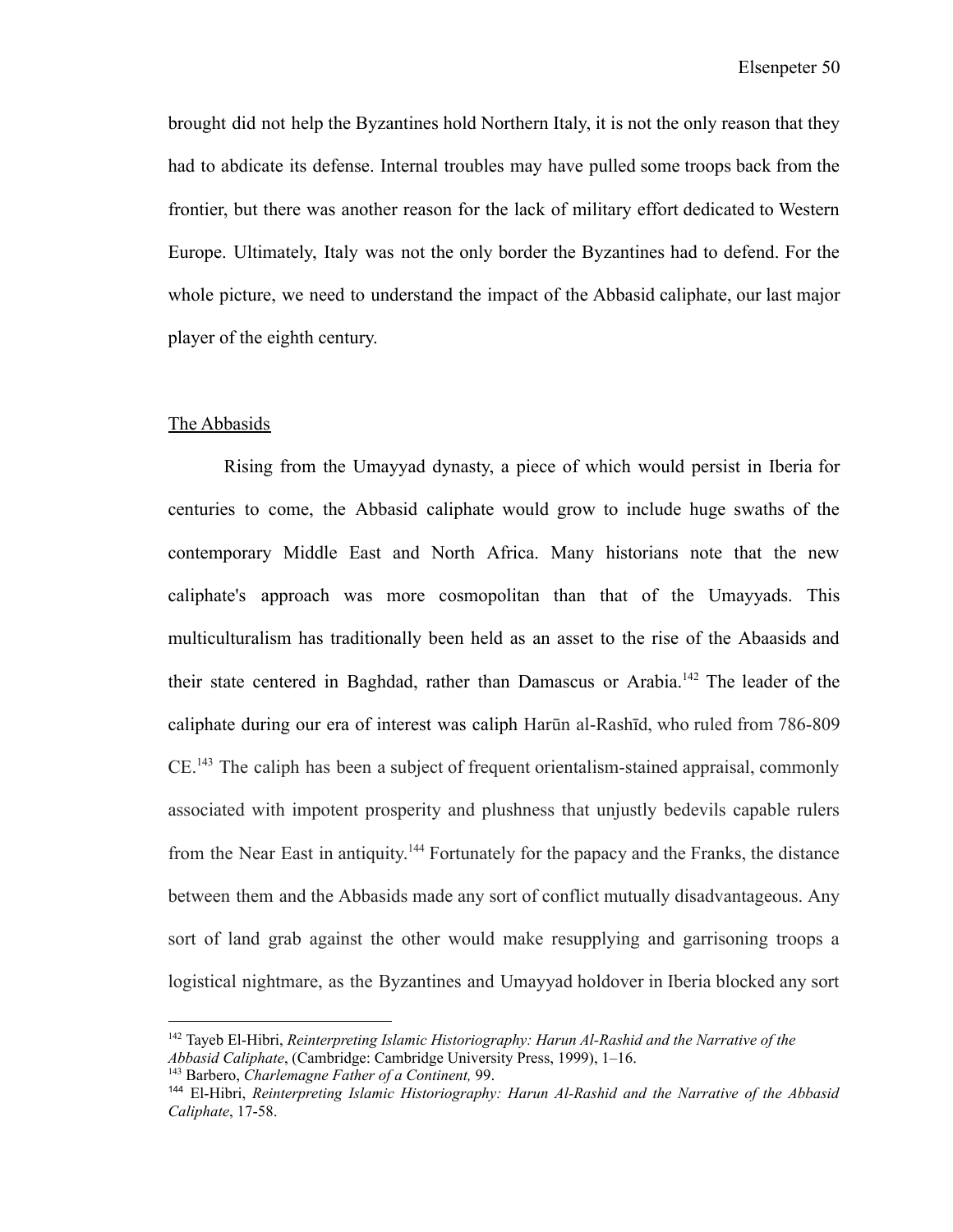of land route between the Abbasids and Italy. Instead, war constantly raged between the Byzantines and Abbasids, each viewing the other as a potential source of wealth and political triumph.<sup>145</sup> Nor were the Abbasids warm toward the remaining Iberian Umayyads, who considered themselves the true caliphs, but the Abbasids considered renegades. All of this suspicion and neighborly conflict left the participants eager for allies.

With this in mind, we turn back to Harūn al-Rashīd and his relationship toward the Franks and papacy. There is a famous story about Charlemagne receiving an elephant from the Abbasid caliph.<sup>146</sup> The motive behind such gestures is clear. An actual military alliance between the Franks and Abbasids was as improbable as it was terrifying to the Byzantines. Despite the odds, having enemies on the eastern and western frontiers of the Byzantine Empire would stretch an already reeling state to the brink.<sup>147</sup> However, beyond any of the above niceties, the biggest impact the Abbasids have on our subject was keeping the Byzantines preoccupied from dispatching armies to defend the papacy, pushing the bishop of Rome into the arms of the Franks, while embracing imperial bluster. A Byzantine unit away from Anatolia was a unit that could not participate in the constant war that the Abbasid frontier provided.

#### **Coronation for Two**

Saint Peter's Basilica is filled with an odd mix of clergy members, Leo III's attendants, Frankish nobles, Charlemagne's own entourage, and — notably — no Byzantines. It is Christmas Day 800 CE and the *imperator novus* is about to crown

<sup>145</sup> Brown, *The Rise of Western Christendom*, 381.

<sup>146</sup> Barbero, *Charlemagne Father of a Continent,* 100.

<sup>147</sup> Barbero, *Charlemagne Father of a Continent,* 101.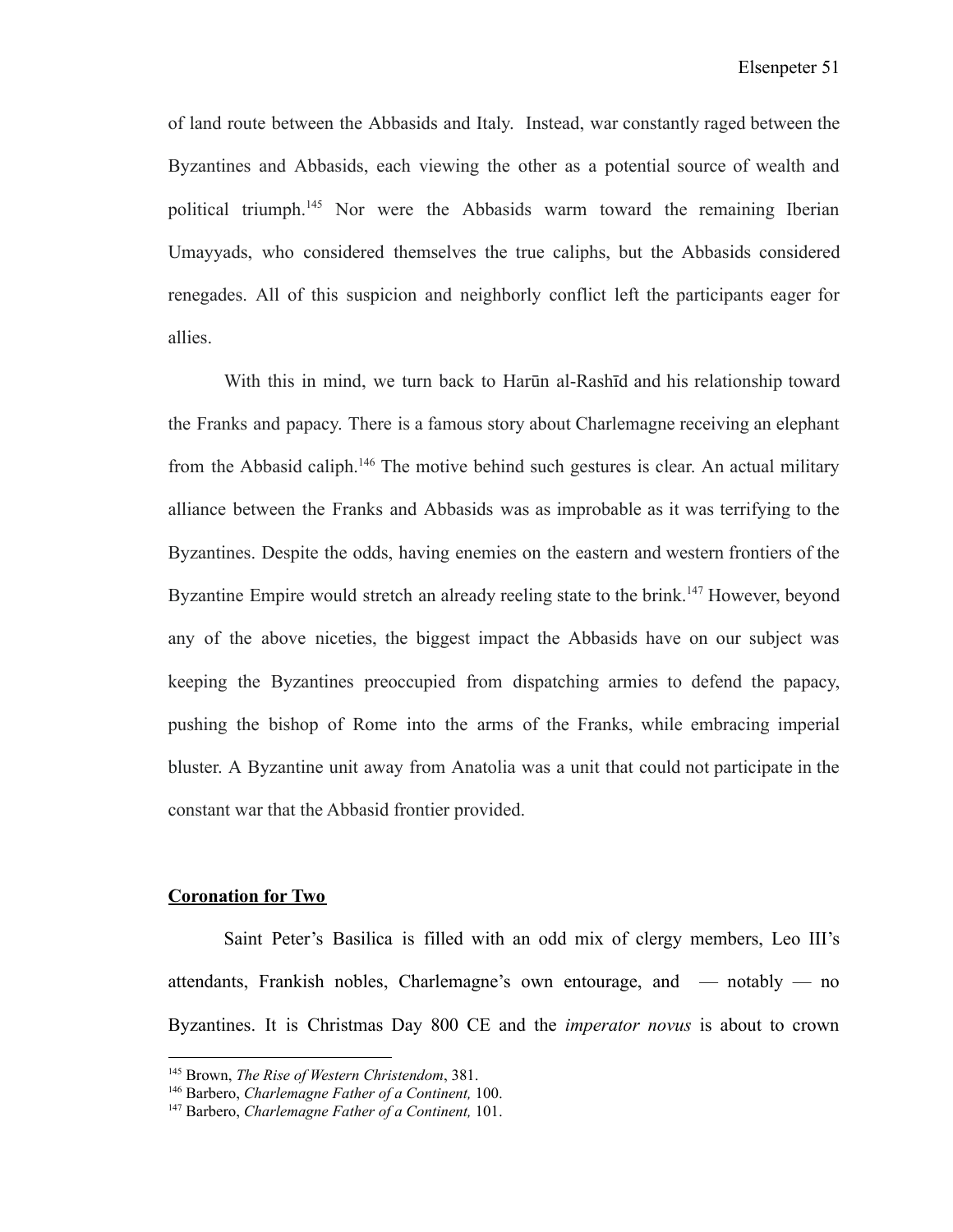another, newer emperor. <sup>148</sup> This political shuffling is unlikely to be accompanied by smoke for any onlookers in the square outside, but it is guaranteed to be just as impactful as the 2013 papal conclave, if not more. A century of careful planning and political jockeying has manifested on this watershed morning for the papacy. This induction is not Charlemagne's alone; rather it acted as a dual coronation. There is a particularly telling image — made sometime from 1325 to 1350 CE — called the "Chroniques de France ou de Saint Denis" that visualizes the event.<sup>149</sup> In it we see Charlemagne kneeling before Leo III. The artist has depicted him as equally surprised alongside the crowd of onlookers, one of whom clutches his chest with reverence and shock. Most notably, there are two crowns present in the picture. As Leo III reaches down to Charlemagne from his position of power, he extends the imperial crown of an emperor toward the Frankish king. Yet, atop the pope's head, is his very own crown — the papal crown. This indicates his prior establishment and adoption of the *imperator novus* identity, which he is now further expanding to encompass the Franks, an expansion that does not give the reins firmly to either party. Ambiguity over which *imperator* had final say within Roman and papal estates would persist through the duration of the Frankish and Holy Roman Empires something which was so irksome to the Franks that the ceremony to crown Charlemagne's son, Louis, had the father crown son, rather than the pope.<sup>150</sup>

This coronation for two also calls back to the Donation of Constantine. However, instead of the pope being crowned by the emperor with a papal crown — while refusing the imperial crown — the roles have reversed.<sup>151</sup> Instead we have the pope crowning an

<sup>148</sup> O'Malley, *A history of the Popes*, 65.

<sup>149</sup> O'Malley, *A history of the Popes*, 67.

<sup>150</sup> Barbero, *Charlemagne Father of a Continent,* 94.

<sup>151</sup> Henderson, *Select historical documents of the middle ages*, 319-329.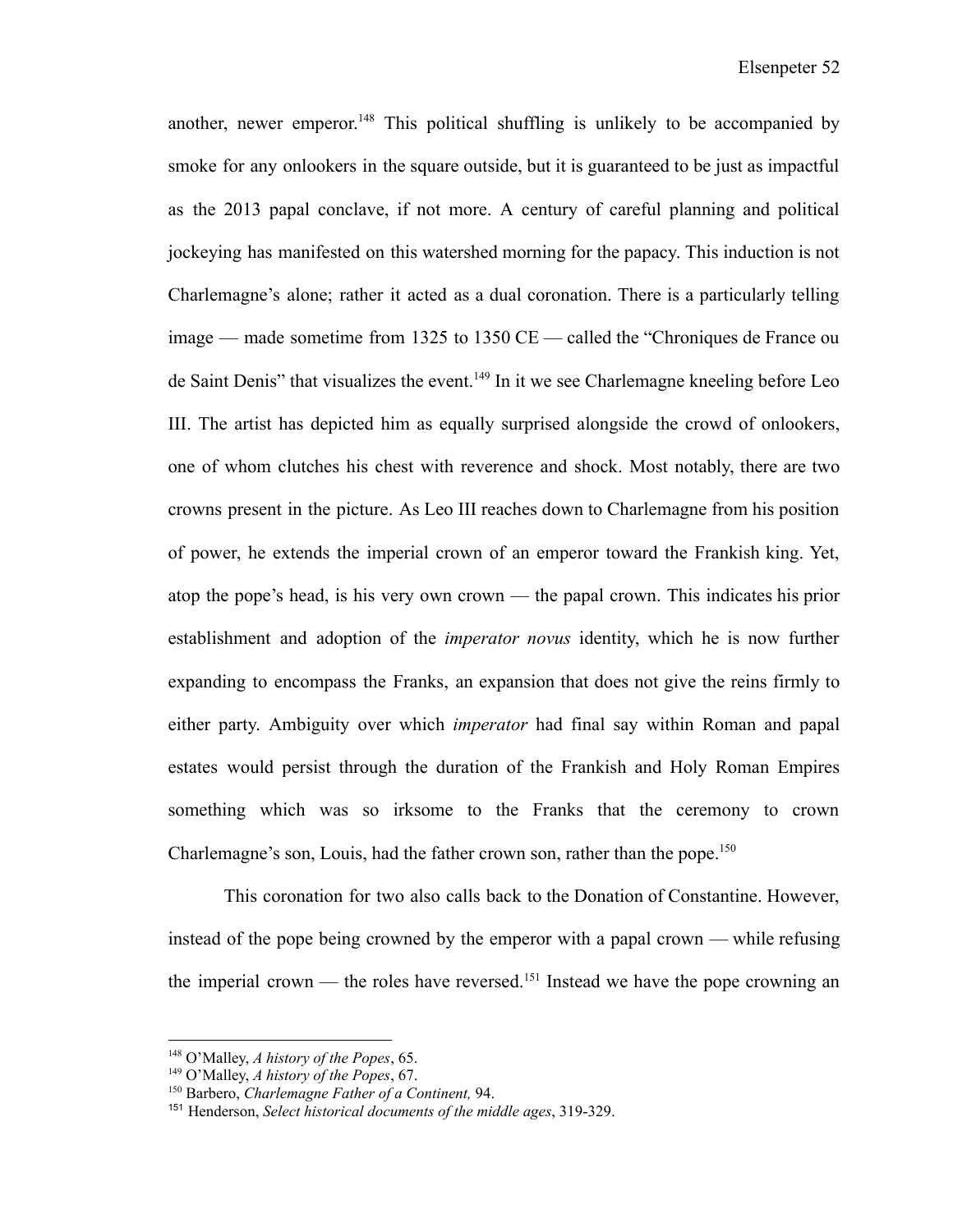emperor with the very crown they seemingly refused, but held onto for just such an occasion. More than anything, the parallels of these events point toward Leo III and Charlemagne being swept on a course charted before either of them came into power. In many ways one can see the ghosts of Pepin the Short and Pope Hadrian animating their successors to fulfill what their close relationship began. Regardless, the end result is still the same: The pope who navigated the challenges of the eighth century — and had acted as a *de facto imperator —* emerged with the authority needed to decide who can be an emperor and what that means. For the papacy, in deciding what the identity of an *imperator* means and crowning the party which has been most helpful toward them, they confirmed their own claim to the role. Charlemagne may have left the coronation with a crown placed upon his head, but only the papacy entered Saint Peter's Basilica already wearing a crown from an *imperator*.

#### **Conclusion**

The modern bishop of Rome occupies a complicated position of power that has morphed in response to crisis and change. Originally, it was a clerical position of little renown that managed a splintered community and made small inroads in a more intimate domestic setting. Now, the very same bishop speaks directly to billions of people all over the world on manners of humanitarianism and faith, alike. Yet, this role as a global advisor is tempered with deep Roman roots and a history of skillful diplomacy. In the pursuit of security and authority, identity-building would prove key. It is hard to think of a time when said identity-building and negotiations were as critical for papal survival as the eighth century. During this time, the relationship the pope curated with the Franks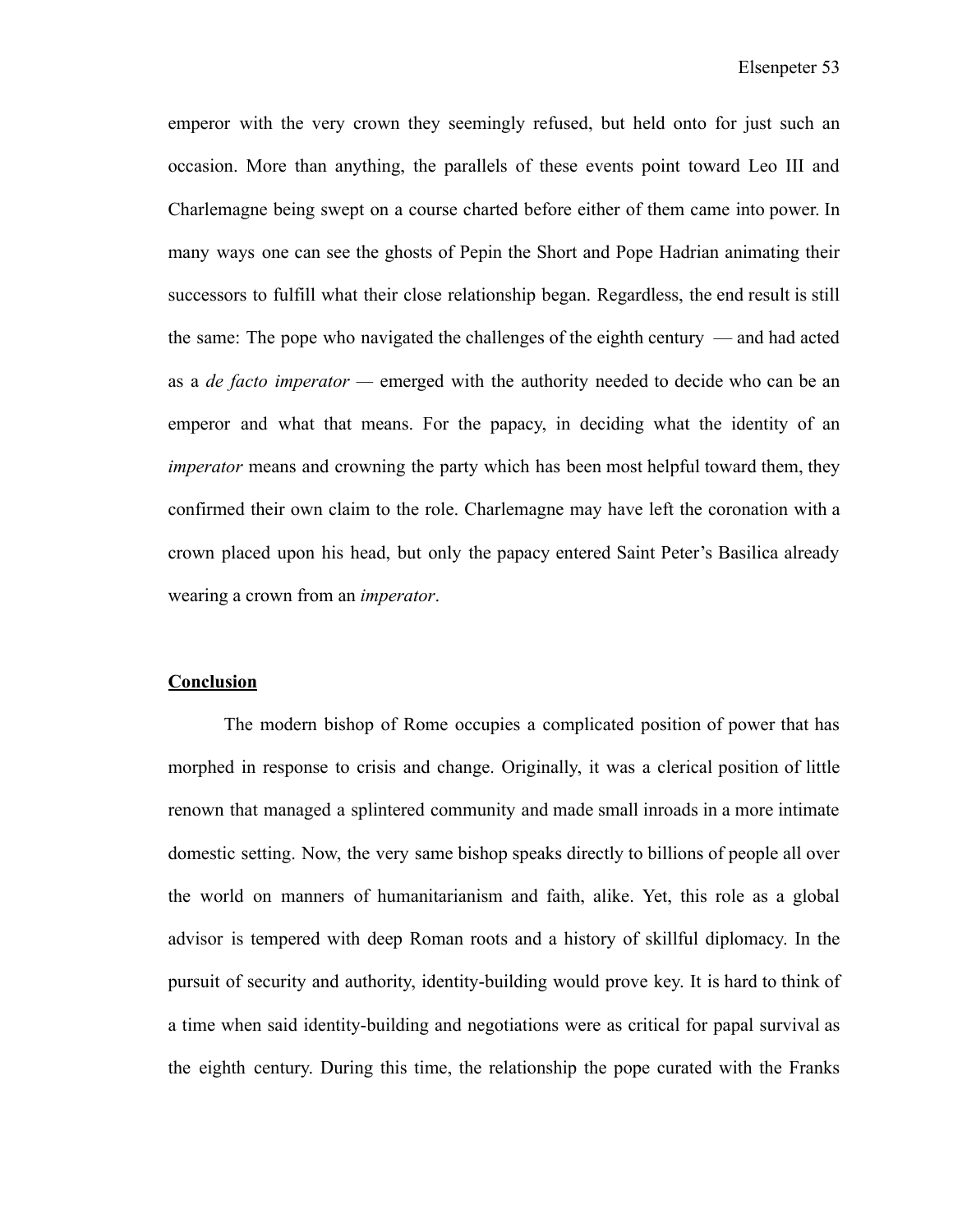would lead to the defeat of the Lombards, independence from the Byzantines, and concluded with a dual coronation that only an *imperator* could provide. This relationship was made possible by the long term rift between the *pontifex* in Rome and the *basileus* in Constantinople. The emperor of the Byzantines, increasingly bogged down by conflict with the Abbasids, had little time to reach across the Mediterranean and establish their authority, and all the while the papacy was building its own.

A series of landmark popes, who were not content to be merely obsequious to the Franks, reached toward the past to craft an elevated position for themselves and command their own future. Two landmark documents exemplify this self-construction. The first is the Donation of Constantine, which despite being fictitious, drove real change. Not only did this document help increase territorial holdings for the papacy, it also helped them step into the role of an *imperator*. The Donation details a generous and complete transfer of all things imperial from Constantine to Sylvester II, as well as all future popes. Anyone reading this document steps away with the mental image of an imperial pope capable of raising military standards, defending Rome, and commanding armies. A letter from Pope Hadrian contains similar attempts at aggrandizing the pope and manufacturing claims to imperial titles like *princeps.* Even when they are speaking with powerful rivals in Constantinople, the papacy writes in a way that places themselves at the very center of Roman and Christian history, while distancing others. This is accomplished with constant references to apostles and other figures that are distinctly Roman. The big-picture actions of eighth century rivals solidified papal authority that had been augmented by its domestic past. Papal authority indeed had its limitations, just as the *imperatori* of old had their own. However, this did not stop them from making the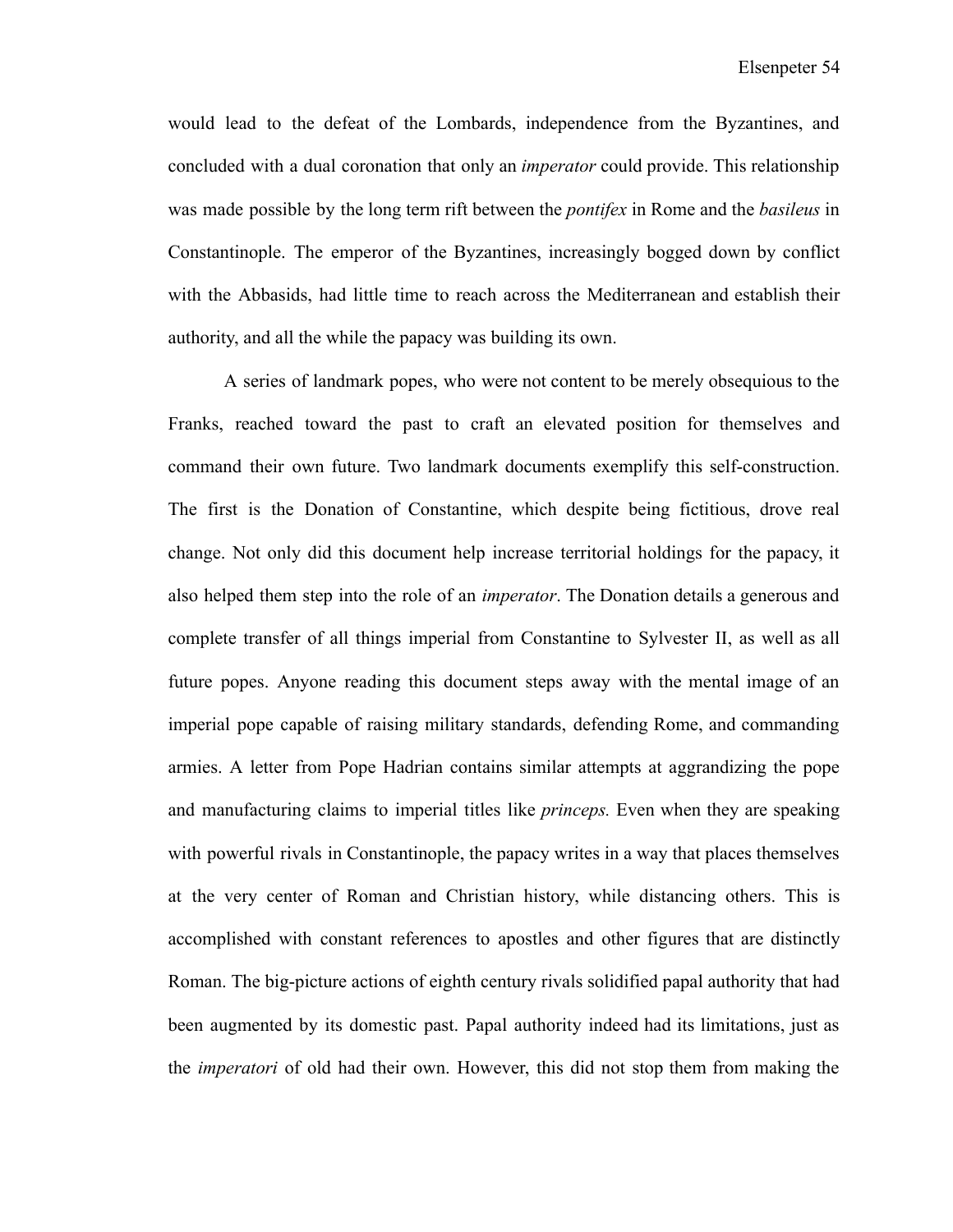most of a limited hand by projecting a position of strength and imperial descent. Their identity as an *imperator novus* leapt from the page and into Saint Peter's Basilica to conclude a century of steadily rising authority. The fanfare of this dual coronation can still be heard to this day. From those waiting on smoke in Saint Peter's Square to even the faithless, the pope's name is synonymous with Rome and power.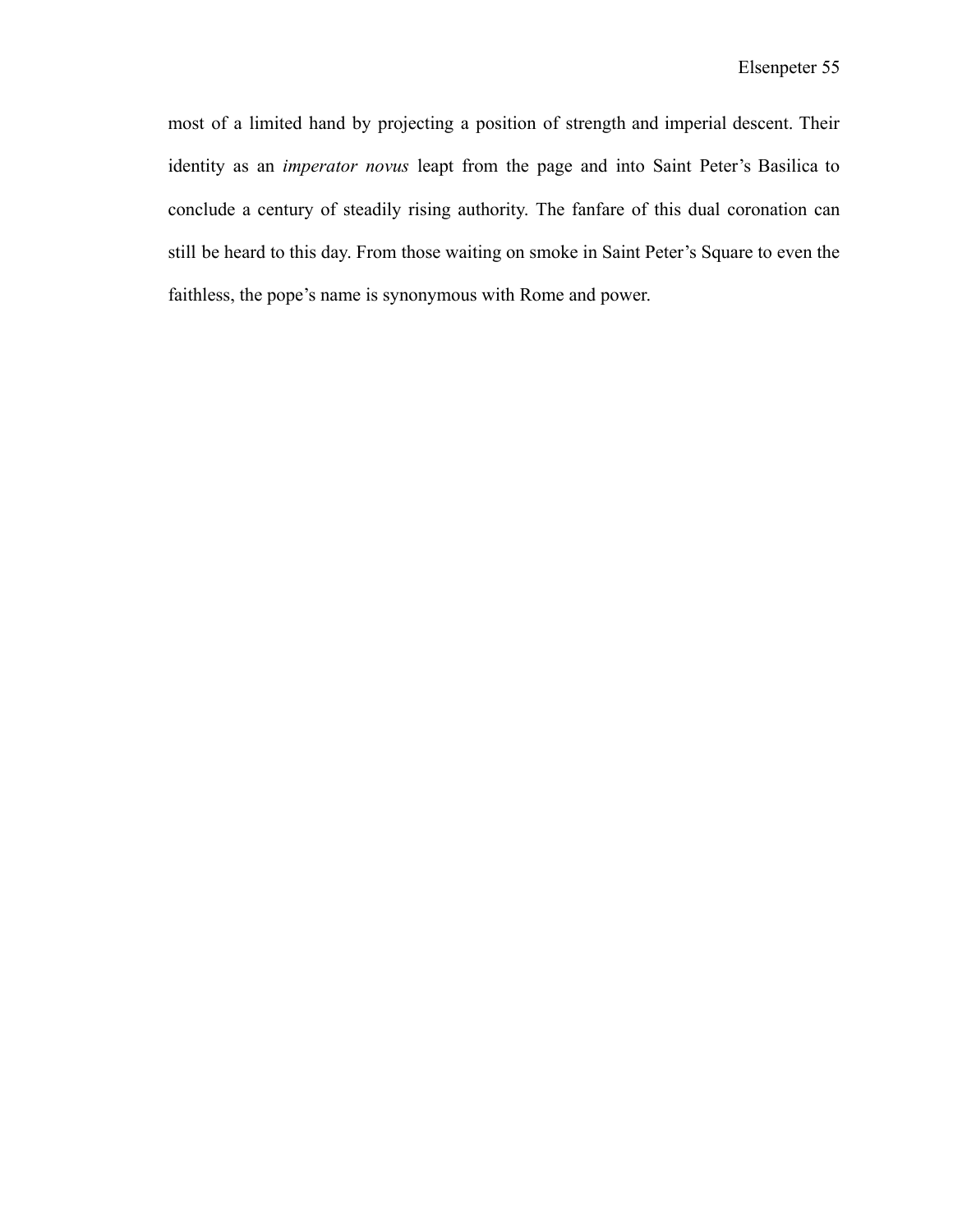#### **Bibliography**

- Barbero, Alessandro. *Charlemagne Father of a Continent.* University of California Press*,* 2004.
- Brown, Peter. *The Rise of Western Christendom*. John Wiley & Sons, 2013.
- Bury, J.B.. *A History of The Later Roman Empire From Arcadius to Irene (395 A.D. To 800 A.D.)*. Adolf M. Hakkert, 1966.
- Cousin, Jean. "Diocletian." Encyclopedia Britannica. Last modified January 1, 2022. <https://www.britannica.com/biography/Diocletian>.
- Donald Davis, Leo. *The First Seven Ecumenical Councils (325-787): Their History and Theology*. Liturgical Press, 1990.
- Editors of Encyclopedia Britannica. "curia." Encyclopedia Britannica. Last modified May 15, 2020. <https://www.britannica.com/topic/curia-ancient-Roman-government>.
- Editors of Encyclopedia Britannica. "Hun." Encyclopedia Britannica. Last modified March 12, 2020. [https://www.britannica.com/topic/Hun-people.](https://www.britannica.com/topic/Hun-people)
- Editors of Encyclopedia Britannica. "pater patriae." Encyclopedia Britannica. Last modified August 9, 2007. <https://www.britannica.com/topic/pater-patriae>.
- Editors of Encyclopedia Britannica. "pontifex." Encyclopedia Britannica. Last modified September 8, 2020. <https://www.britannica.com/topic/pontifex>.
- Editors of Encyclopedia Britannica. "pope." Encyclopedia Britannica. Last modified March 2, 2021. [https://www.britannica.com/topic/pope.](https://www.britannica.com/topic/pope)
- Editors of Encyclopedia Britannica. "princeps." Encyclopedia Britannica. Last modified April 3, 2018. <https://www.britannica.com/topic/princeps>
- Editors of Encyclopedia Britannica. "Roman Curia." Encyclopedia Britannica. Last modified May 15, 2020. <https://www.britannica.com/topic/Roman-Curia>.
- El-Hibri, Tayeb. *Reinterpreting Islamic Historiography: Harun Al-Rashid and the Narrative of the Abbasid Caliphate*. Cambridge: Cambridge University Press, 1999.
- Elton, Hugh. *Warfare in Roman Europe*, Ad 350-425. Oxford Classical Monographs. Oxford: Clarendon Press, 1996.
- Fisher, Ian and Grynbaum, Michael M.. "Pope Benedict XVI stresses human rights at UN speech." *The New York Times*, April 18, 2008).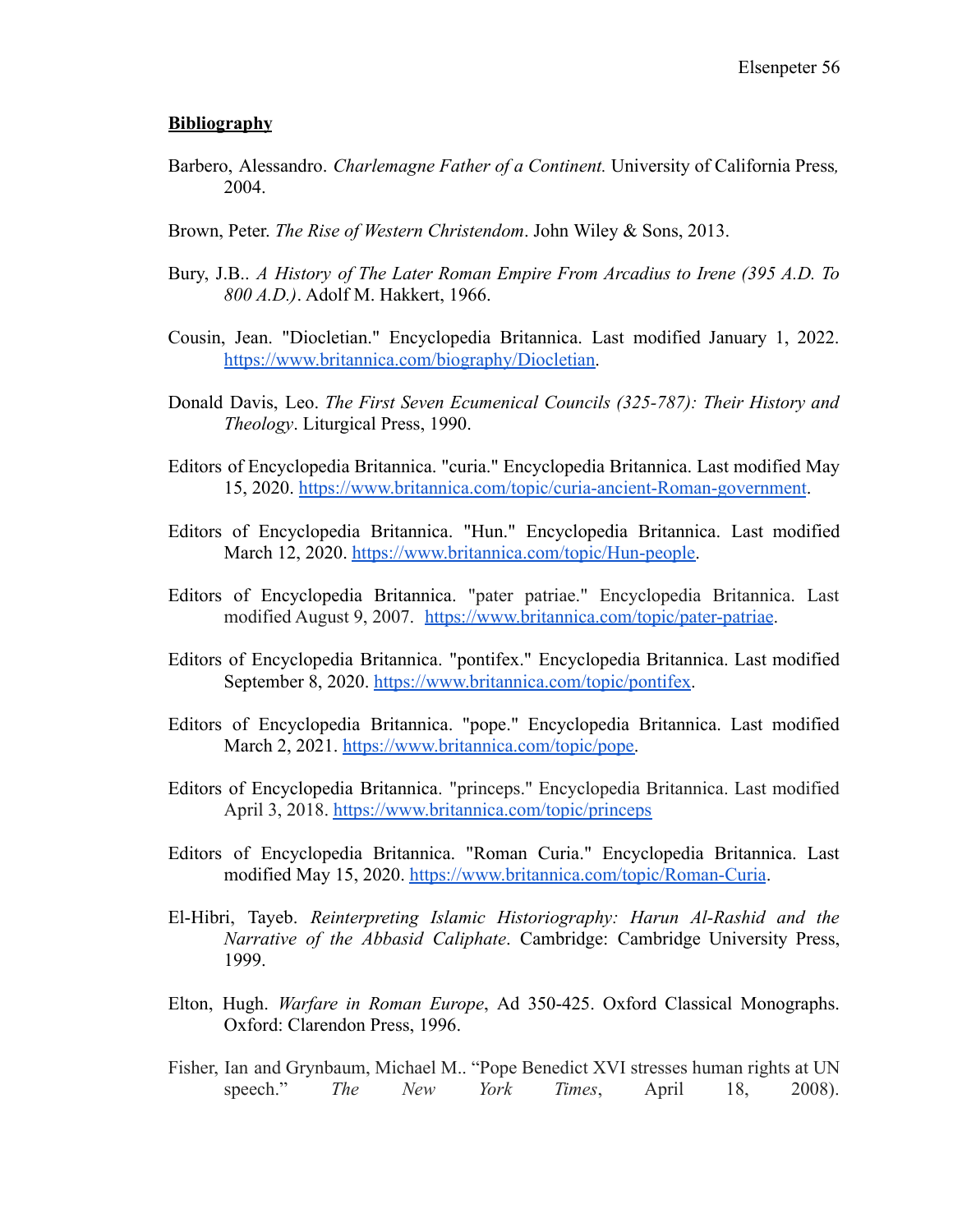[https://www.nytimes.com/2008/04/18/world/americas/18iht-pope.4.12142017.htm](https://www.nytimes.com/2008/04/18/world/americas/18iht-pope.4.12142017.html) [l](https://www.nytimes.com/2008/04/18/world/americas/18iht-pope.4.12142017.html)

- Giardina, Andrea. "Le Origini Troiane Dall'impero Alla Nazione." *Spoleto: Centro Italiano di Studi sull'Alto Medioevo* 45, 1998. [https://shop.cisam.org/index.php?route=product/product&product\\_id=217&searc](https://shop.cisam.org/index.php?route=product/product&product_id=217&search=+Morfologie+sociali+e+culturali+in+Europa) [h=+Morfologie+sociali+e+culturali+in+Europa](https://shop.cisam.org/index.php?route=product/product&product_id=217&search=+Morfologie+sociali+e+culturali+in+Europa)
- Glatz, Carol. "Vatican Statistics Show Continued Growth in Number of Catholics Worldwide." *National Catholic Reporter*. March 26, 2021. [https://www.ncronline.org/news/vatican/vatican-statistics-show-continued-growth](https://www.ncronline.org/news/vatican/vatican-statistics-show-continued-growth-number-catholics-worldwide) [-number-catholics-worldwide](https://www.ncronline.org/news/vatican/vatican-statistics-show-continued-growth-number-catholics-worldwide)
- Graham, Angus. "CONSTITUTUM CONSTANTINI." The Latin Library. Last modified November 1, 2001. <https://www.thelatinlibrary.com/donation.html>.
- Grant, Michael *Saint Peter: a biography*. Barnes and Noble, 1994.
- Henderson, Ernest F.. *Select historical documents of the middle ages*. London and New York: G. Bell & Sons, 1910.
- Kirsch, Johann. "St. Helena." The Catholic Encyclopedia, Vol. 7. New York: Robert Appleton Company, 1910.
- O'Malley, John. *A history of the Popes*. Rowman & Littlefield Publishers, Inc*.*, 2010.
- Mansi, Jacques-Paul. "*Patrologiae cursus completus ... Series latina prior.*" Parisiis, apud Garnier fratres et J.-P. Migne successores, 1879.
- Matthews, J.F. & MacGillivray Nicol, Donald. "Constantine I." Encyclopedia Britannica. Last modified March 13, 2022. <https://www.britannica.com/biography/Constantine-I-Roman-emperor>.
- McDonald, Tamilia, "The Vatican and Pope Francis' Net Worth," *AllThingsfinance*, March 2018.

[https://www.allthingsfinance.net/the-vatican-and-pope-francis-net-worth/.](https://www.allthingsfinance.net/the-vatican-and-pope-francis-net-worth/)

Nelson, Laura. "Pope Francis I: First tweet is 'HABEMUS PAPAM FRANCISCUM.'" *Los Angeles Times*. March 13, 2013. [https://www.latimes.com/world/la-xpm-2013-mar-13-la-fg-wn-twitter-pontifex-ne](https://www.latimes.com/world/la-xpm-2013-mar-13-la-fg-wn-twitter-pontifex-new-pope-20130313-story.html) [w-pope-20130313-story.html](https://www.latimes.com/world/la-xpm-2013-mar-13-la-fg-wn-twitter-pontifex-new-pope-20130313-story.html)

Nickell, Joe. *Relics of the Christ*. University Press of Kentucky, 2007.